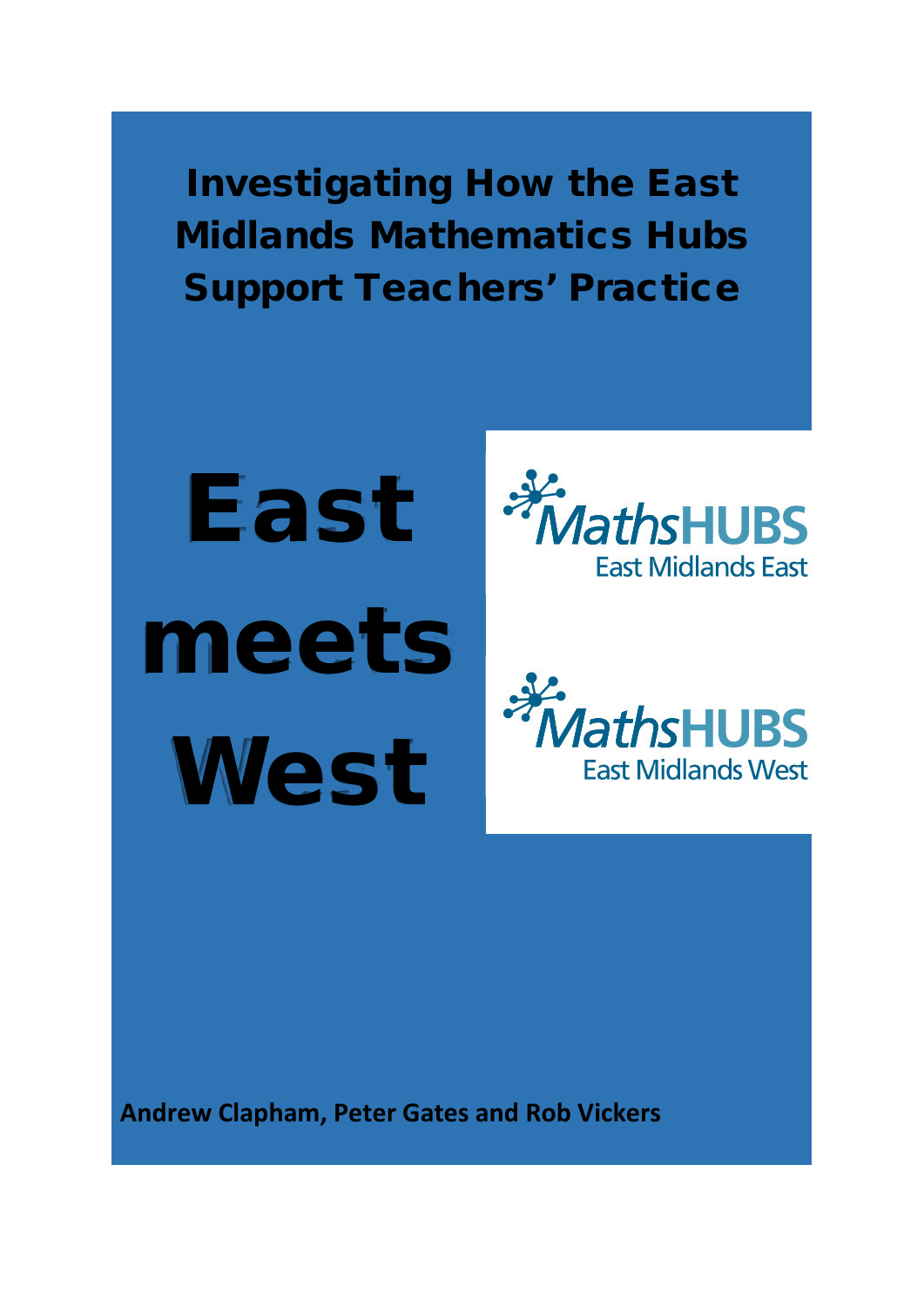# **East meets West**

**Research Report**

**January 2017**

The authors of this report would like to thank the many teaching professionals who have so generously given their time, support and enthusiasm to assist with this evaluation.

The views expressed in this report are those of the authors obtained through systematic research and do not necessarily reflect those of the East Midlands East Mathematics Hub, East Midlands West Mathematics Hub, the University of Nottingham or Nottingham Trent University

## **Dr Peter Gates**

Centre for Research in Mathematics Education School of Education The University of Nottingham

**Dr Andrew Clapham Dr Rob Vickers** Institute of Education Nottingham Trent University



UNITED KINGDOM · CHINA · MALAYSIA

**NOTTINGHAM** TRENT UNIVERSITY

©Peter Gates, Andrew Clapham and Robert Vickers 2017

Published by Centre for Research in Mathematics Education, University of Nottingham.

Funded by East Midlands East and East Midlands West Mathematics Hubs.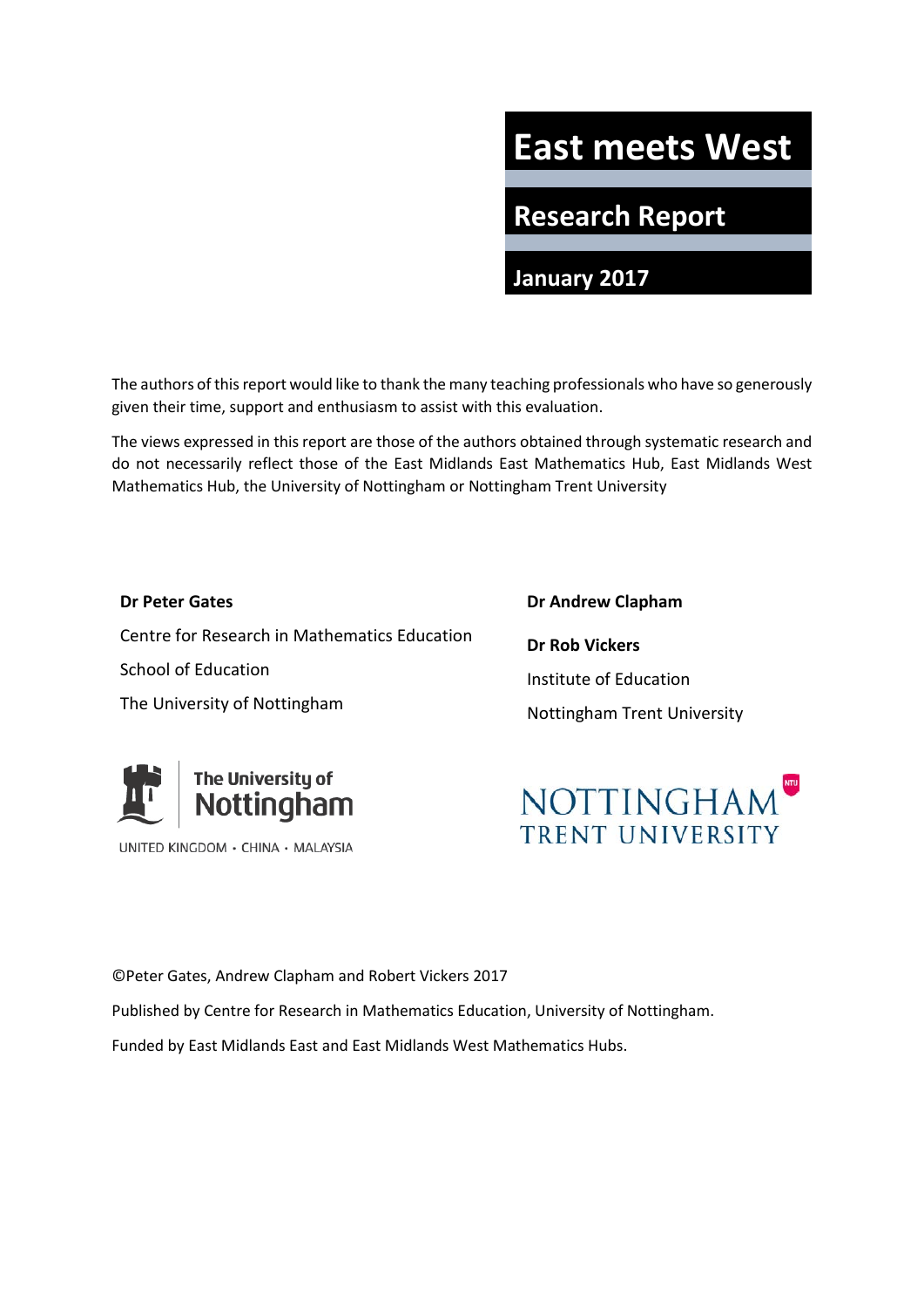# East meets West

## **Reflecting on Mathematics Mastery:**

'**I think impact on practice has been absolutely huge.**' – Primary maths lead

'**It has kind of reignited my passion for maths, plus I can see how it is having really positive implications for my year one.**' – Year one teacher

> '**I do feel it has completely changed my attitude to maths, it's made me do my research a bit more and it's enthused me**.' – Year one teacher

'**If Schools don't engage, if schools don't keep learning practice can't develop.**' – Primary school head teacher

'**But it was that Mastery, that deeper level of thinking, that higher problem solving where we really saw the results.**' – Primary school deputy head

'**Everybody is doing the thinking together; everybody is doing the learning together, then they all move together.**' – Year one teacher

'**We just want to deliver maths the best we can.**' – Primary school principal

'**Everybody is doing the thinking together; everybody is doing the learning together, then they all move together.**' – Year one teacher

'**So to me Mastery is that really deep understanding and making connections to learning**.' – Year one teacher

> '**Actually Mastery in maths is about us all being able to master something.**' – Primary School head teacher

'**It has been shown to work in Singapore, it has been shown to work in Shanghai and it does work, it just takes a little bit of time**.' – Primary maths specialist

'**For me Mastery teaching is about that depth of knowledge.**' – Primary head teacher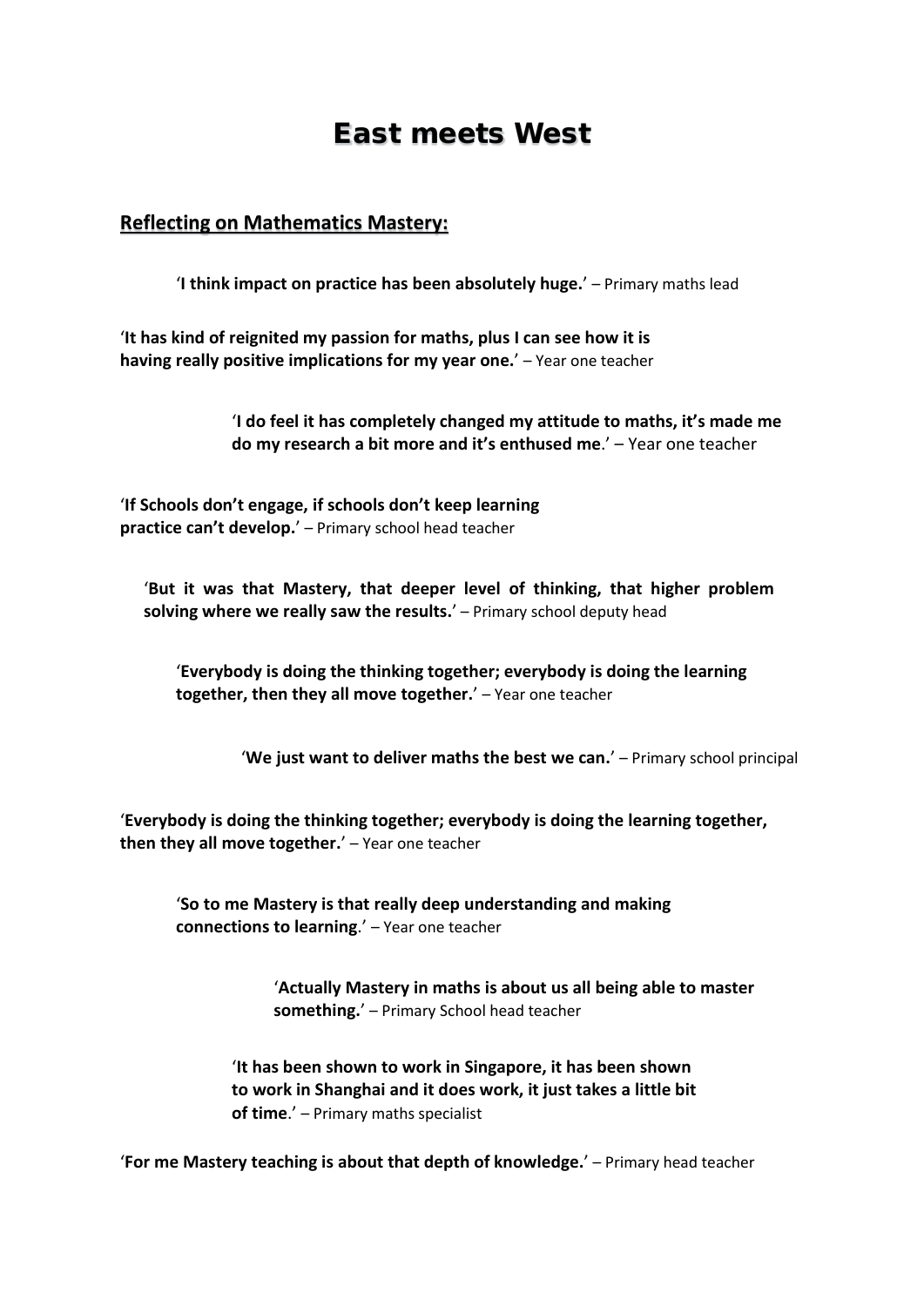# **Executive Summary**

This report explores how the two East Midlands Mathematics Hubs are mediating teachers' work and understandings of mathematics and mathematics education. To do so it asked the following primary research question: '*How do the East Midlands Mathematics Hubs support teachers to develop the learning of mathematics through the two national priority projects - Singapore Textbook and Shanghai Teacher Exchange'.*

## **Singapore Textbooks**

- **Feedback from the practitioners** who took part indicates that the first year of the Maths textbook trials was successfully introduced and implemented.
- **Participants' overall assessments of** the CPD opportunities which they received as part of the trial were very positive.
- **Practitioners have stressed the** importance of adequate Continuing Professional Development (CPD) and being properly prepared in order for the Singapore style textbooks to be used effectively within the classroom.
- The evidence indicates that it is particularly valuable for training or induction programmes to provide practical illustrations of the way the textbooks can to be used within the classroom setting.
- Contributors have commented that the textbook project has helped to add to the expertise in teaching mathematics, in participating schools. In particular, it has been highly effective in generating enthusiasm amongst professionals, motivating teachers to think about and enhance their understanding of mathematics education.
- The practitioners that participated in this research were not able to articulate a coherent set of principles and beliefs which they felt were important components of a Mastery approach.
- Perhaps most significantly, participants strongly advocated the idea that all children can master the curriculum but how this was to be achieved was less clear.
- An additional element of Mastery, which all participants emphasized, was the centrality of enabling every

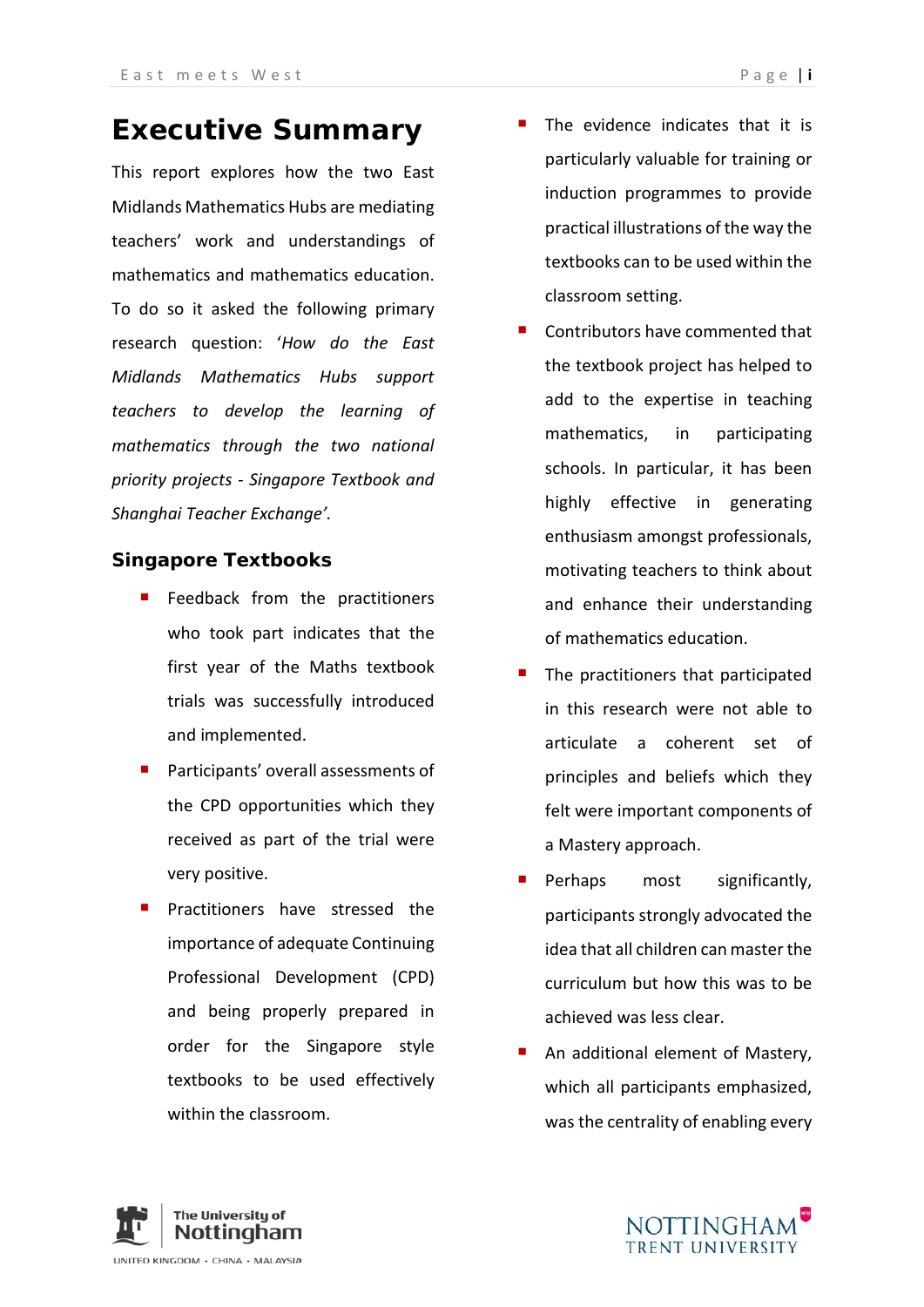pupil in their class to acquire a deep understanding of the mathematics they were learning.

- Having a well thought out approach to presenting all pupils with central mathematical concepts, and illustrating the connections between them, was seen as one of the principal merits of using the textbooks.
- Many of the practitioners who have taken part in the trial mentioned that there are some challenges relating to classroom management when using the textbooks, especially with younger children. In particular, juggling multiple resources and having mixed-aged year groups.
- Participants have stressed the need for ongoing assessment as an integral part of teaching, in order to constantly check pupils' understanding of what they were learning. By doing so contributors felt they were able to monitor that the children were making the desired progress.
- By continually assessing pupils' progress teachers suggested they

were able to intervene swiftly to address misconceptions. It also presented the opportunity to adapt teaching and learning activities to reinforce student attainment.

- It would appear that there is a feeling that the textbooks can help to develop a Mastery approach to mathematics. However, there is a danger they are being injected into a procedural culture already established and embedded in classroom rather than incorporating the culture that would be normal and unquestioned in Singapore.
- Evidence suggests using the Singapore style textbooks are not having a significant impact upon the lowest performing mathematicians.

## **Shanghai Teacher Exchange**

- Feedback from participants has been very positive regarding the way the England – China teacher exchange was carried out, both during and after exchange phase of the visit.
- Participating schools have said that they encouraged all teaching staff



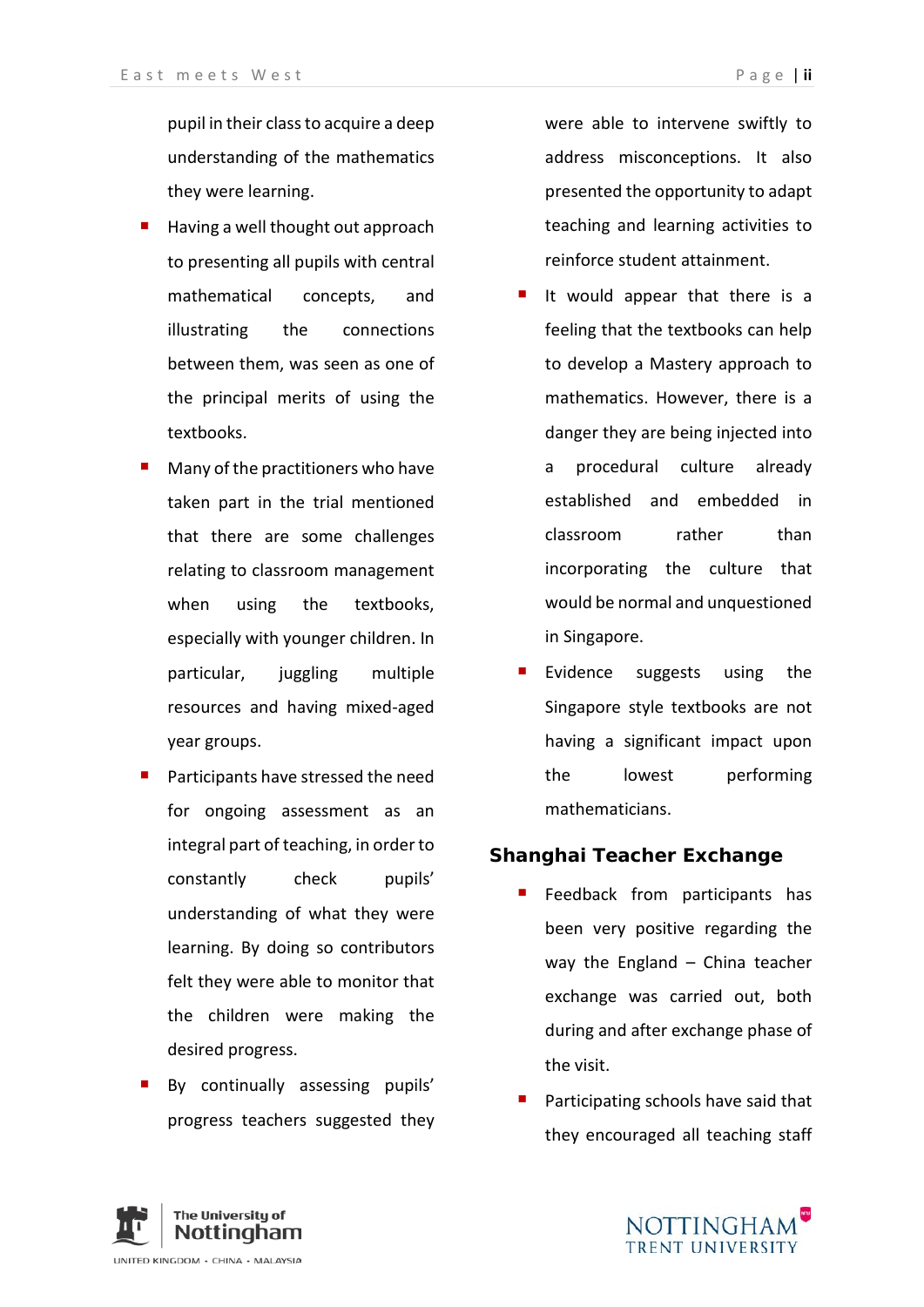at their institutions to observe at least one session delivered by teachers from Shanghai. They also welcomed colleagues from other schools across their regions to see the Shanghai approach.

- Professionals have engaged with the project in a variety of ways, while the level of involvement has varied, it has helped to foster and promote some exploration and development work that is still resonating within a number of schools.
- Interviews and consultations with a range of professionals, from across the Maths Hub regions, indicate that many of them have taken advantage of the opportunity to observe the Shanghai approach to mathematics education. Many said they have been able to incorporate some elements of what they observed within their own classrooms.
- As well as transmitting information about the Shanghai approach, the trial has also helped to encouraged teachers to increase collaboration

to enhance their delivery of mathematics teaching.

- The features of the Shanghai style of mathematics teaching, most commonly cited by professionals were:
	- Greater depth
	- Longer time devoted to topics
	- Whole class working together
- There is evidence to suggest the structure and approach used to organise the initial teacher exchange projects was an effective means of letting practitioners see a different approach to teaching mathematics. This has helped to spread some philosophical viewpoints behind teaching for Mastery, and encouraged professionals to investigate good practice in mathematics and the differences these can make.
- As more professionals develop an understanding of a Mastery approach and it begins to become embedded in classroom practice, so there may be the need to change the ambition behind future exchange visits. Rather than having a general aim of exposing



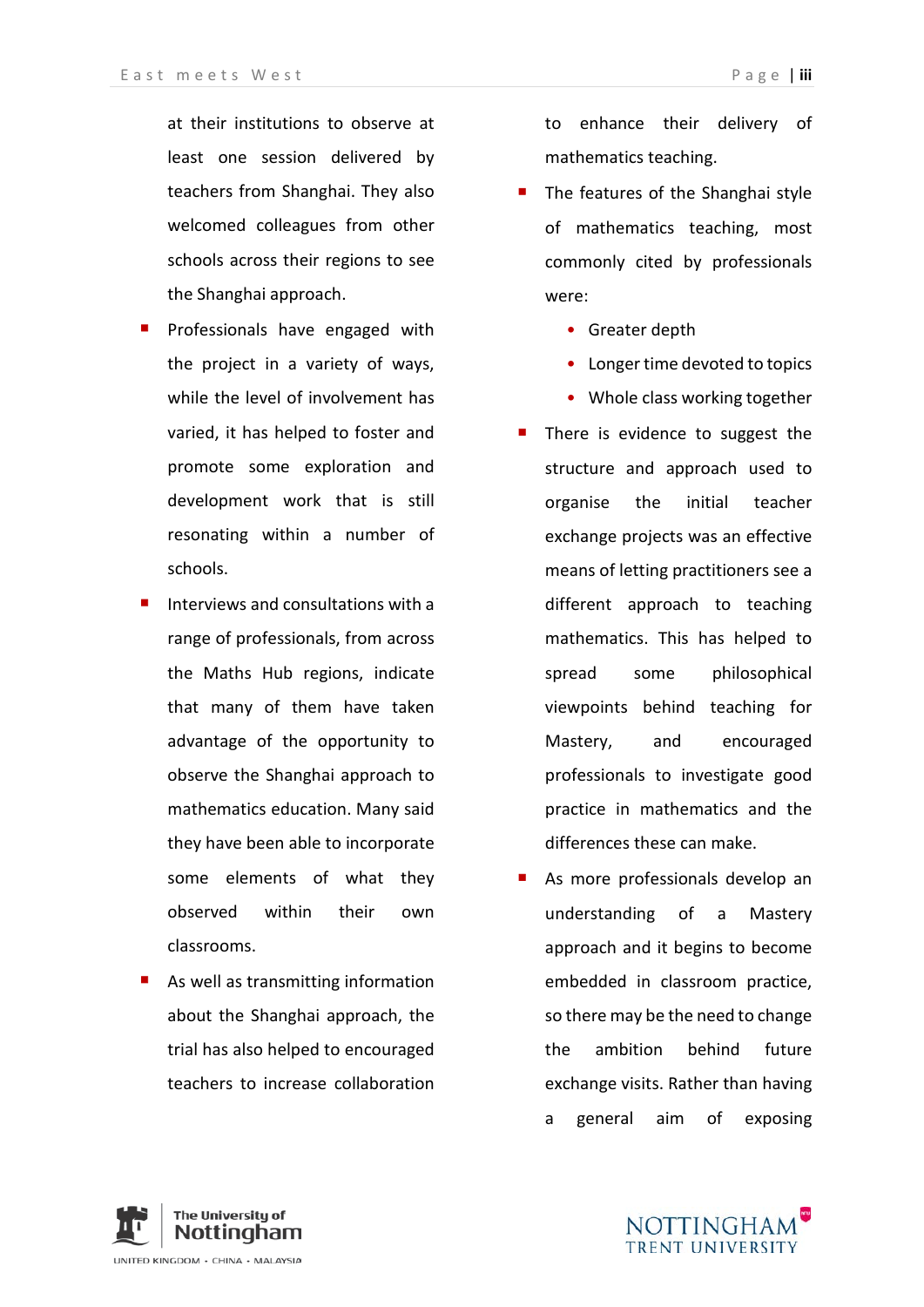practitioners to a different mathematical culture, they should instead focus on specific areas of practice which is in need of development.

## **Math Hubs Impact**

- Contributors have suggested the Singapore Textbook and Shanghai Teacher Exchange projects have been an effective means of transmitting information about a Mastery approach. Both internally within the institutions taking part and externally to other schools within the region.
- Via the national projects the Hubs are supporting teaching for Mastery, by helping teachers to investigate good practice in mathematics and the differences these make.
- Our research evidence indicates the practitioners involved are not necessarily following either of the projects, rather they are trying to understand which aspects are most helpful, and evaluating how this can best develop practice. The emphasis has very much been on professionals trying to understand

what works best within their own classrooms.

- The practitioners who took part in this evaluation revealed that they are not restricting themselves to a single source of information about Mastery. Rather the Maths Hubs are assisting them in receiving information from multiple sources.
- The national projects are just one of the ways in which the Maths Hubs are influencing the development of practice in mathematics teaching and learning. Participants have also made reference to accessing multiple services they provide for a variety of information and practical support.
- Those practitioners who were consulted agreed that the sharing of experience in the way promoted by the national projects is valuable. They suggested that they would appreciate the opportunity to have more official meetings supported by the Maths Hubs to share ideas and findings relative to effective practice.



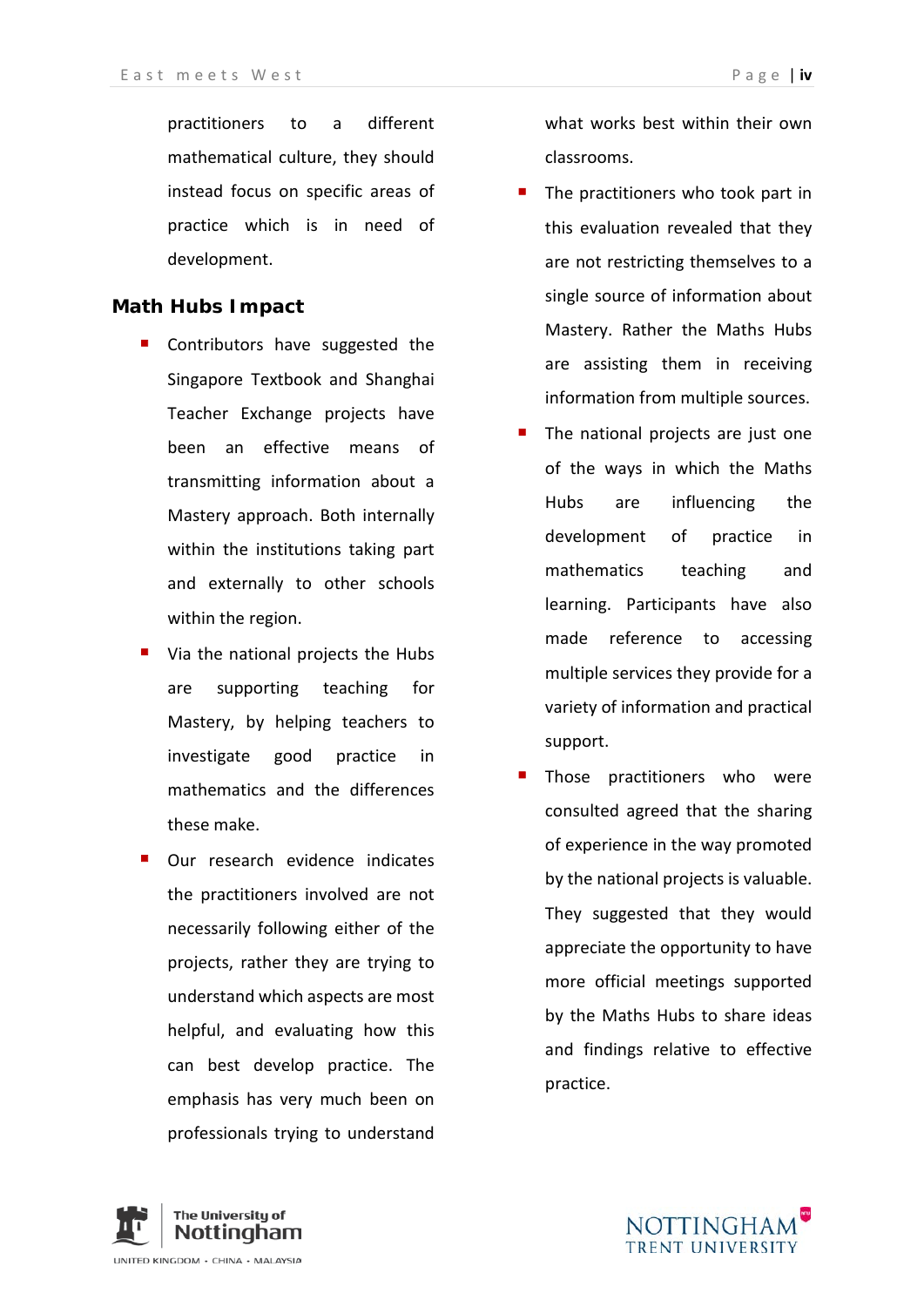- **Participants have said that Mastery** is not a 'quick fix', rather it requires time. Not only for pupils to develop a deep rather than superficial conceptual understanding, but also for the schools and teachers delivering a Mastery curriculum to ensure consistency of provision in all classes. Therefore, ongoing support for teachers and school leaders is essential if the approach is to become established.
- Schools within the East Midlands report they have made changes to practice, which they suggest are having a positive impact upon pupils. In particular, teachers who took part in the national projects have said that their pupils are now enjoying and engaging with mathematics more.

## **Conclusion**

A Mastery pedagogy is a new way of working for the majority of English primary schools (Townsend, 2015), meaning it is advantageous to support teachers to make this transition. There is a body of evidence to indicating that via the national projects the East Midlands Maths Hubs have aided a number of practitioners to gain an

understanding of the essential ideas behind mastery – that all children need a deep understanding of the mathematics they are learning (Askew et al, 2015).

However, there was also some degree of intangibility over the nature of "mastery" and what that might mean in practice. This is also an issue nationally

Although the national projects have helped to disseminate information about effective practice, some professionals have commented that it is not always straightforward implementing the changes which they would like to in school. This seems to be especially true when teaching older cohorts who have not previously had experience of a Mastery approach.

The implication is clear; it is important to start teaching for Mastery at an early stage of pupils' school careers before gaps in attainment emerge. The ongoing work of the Maths Hubs will be an important aspect of embedding this across the region.



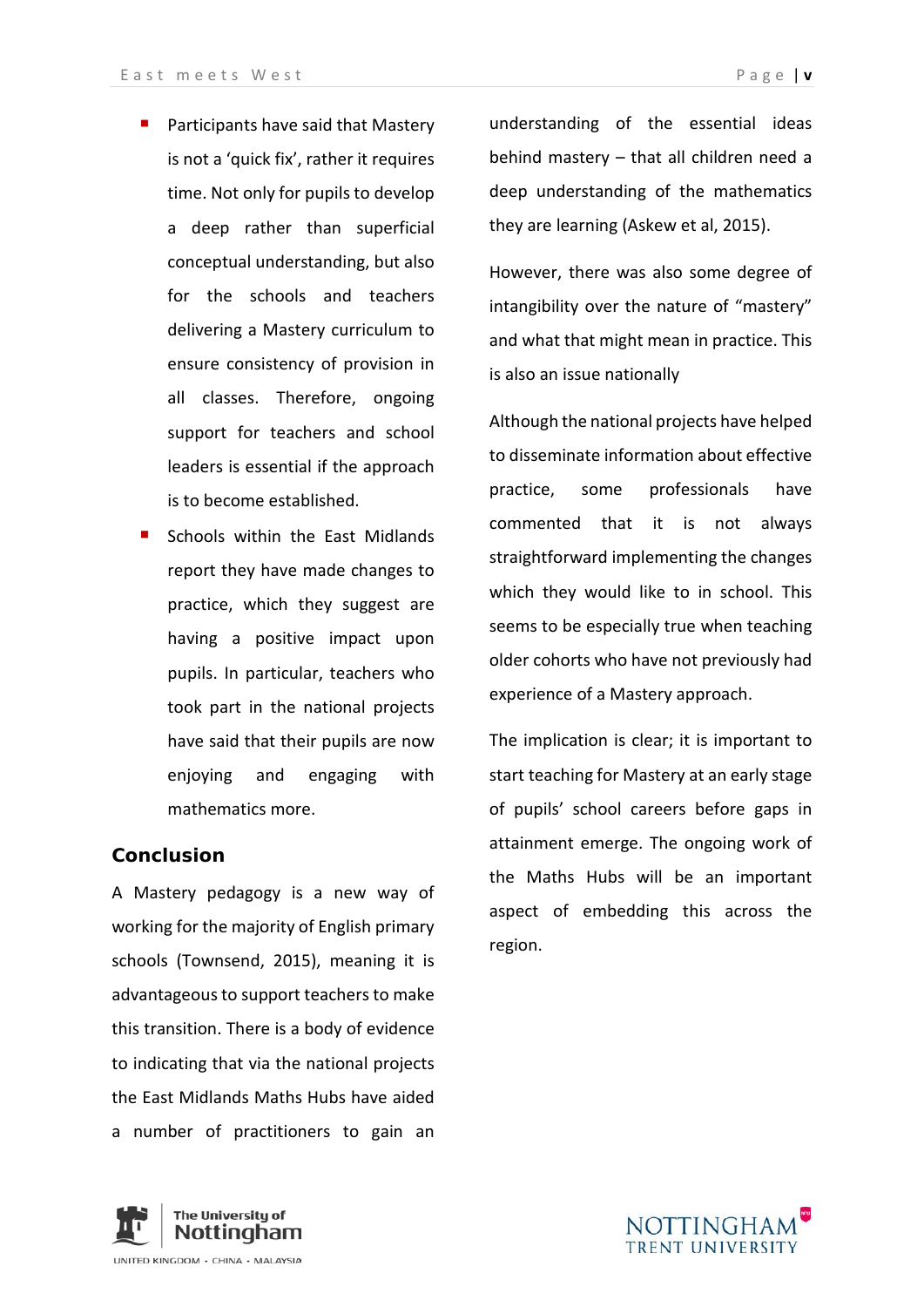# **Contents**

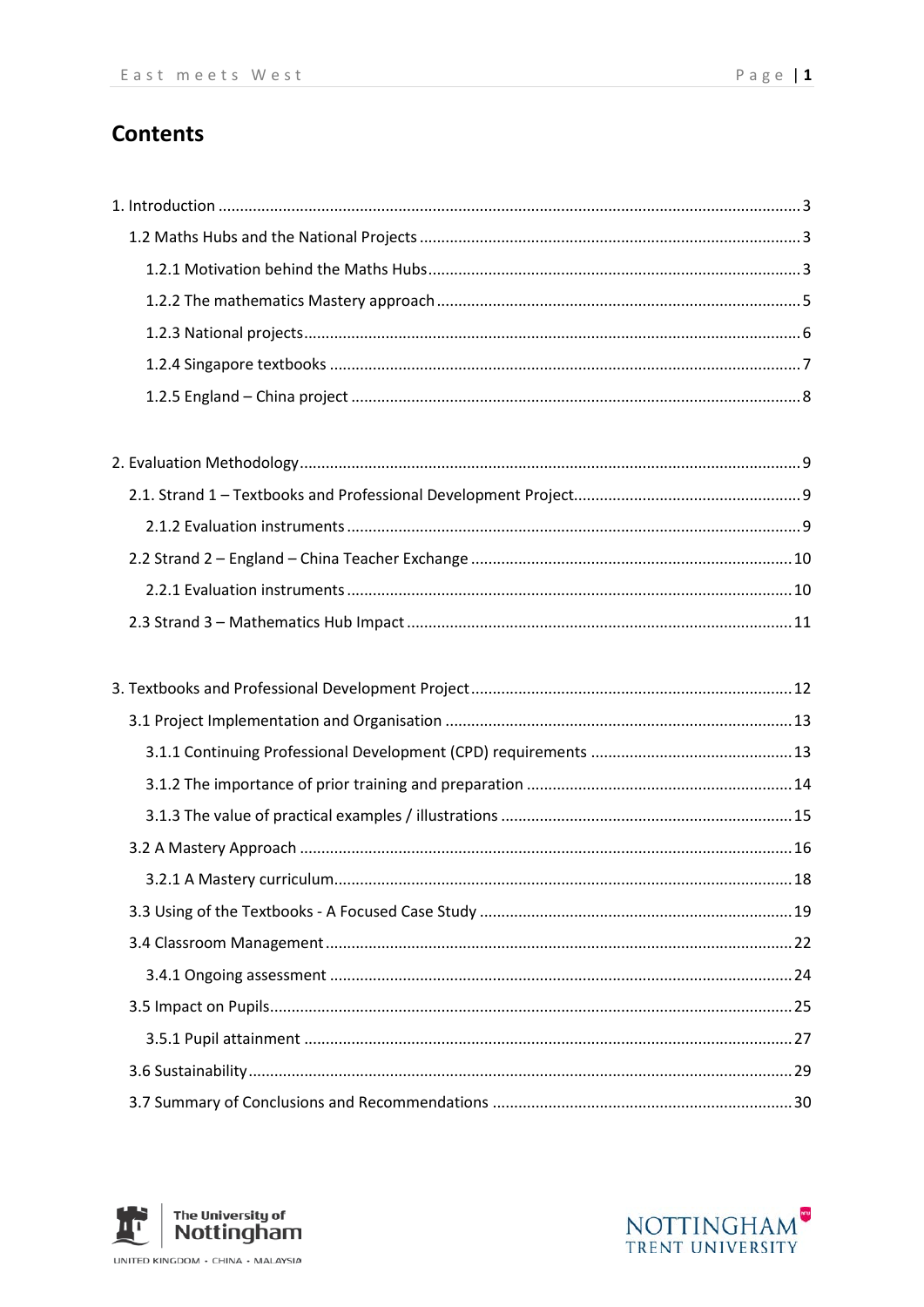| 4.2.2 Practitioners whose schools were visited by teachers from Shanghai36       |  |
|----------------------------------------------------------------------------------|--|
|                                                                                  |  |
| 4.2.4 Practitioners who witnessed teaching influenced by the Shanghai approach37 |  |
|                                                                                  |  |
|                                                                                  |  |
|                                                                                  |  |

| $ -$ |
|------|
|------|



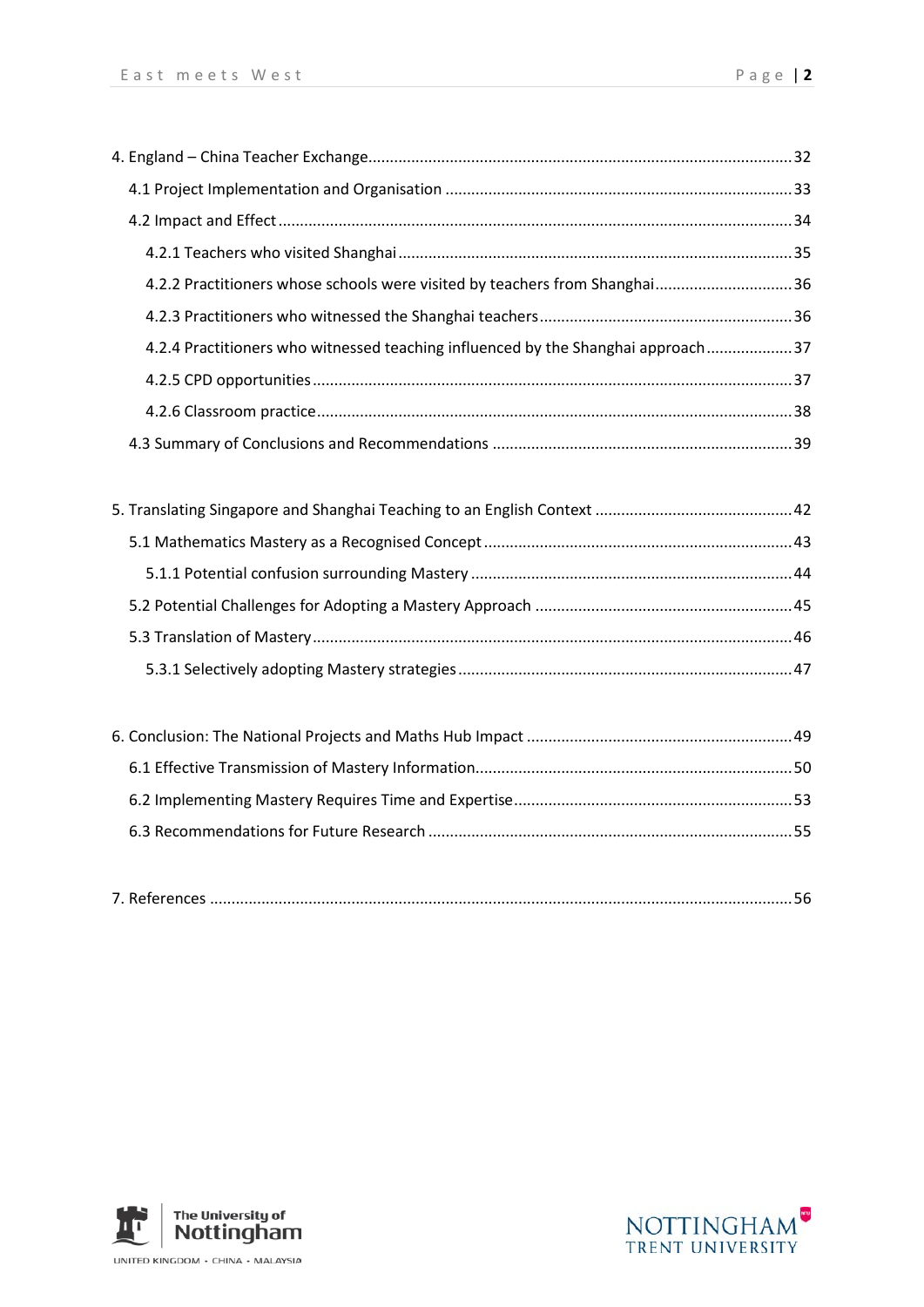# Investigating how the two East Midlands Mathematics Hubs support teachers' practice

# <span id="page-10-0"></span>**1. Introduction**

In this report we explore how the two East Midlands Mathematics Hubs are mediating teachers' work and understandings of mathematics and mathematics education. To do so we explored the following primary research question: '*How do the East Midlands Mathematics Hubs support teachers to develop the learning of mathematics through the two national priority projects - Singapore Textbook and Shanghai Teacher Exchange'.*

The question relates to a range of different elements that support mathematics teachers' practice including:

- 1) the mathematical culture in schools and classrooms;
- 2) teachers' pedagogical content knowledge and
- 3) teachers' understanding and implementation of didactics.

In tackling these questions, we have developed an understanding of the work of the Mathematics Hubs in the East Midlands. Furthermore, we examined in particular, how mathematics teaching originally located in Singapore and Shanghai has translated to an English context.

## <span id="page-10-1"></span>**1.2 Maths Hubs and the National Projects**

## <span id="page-10-2"></span>**1.2.1 Motivation behind the Maths Hubs**

The Maths Hubs programme is funded by the Department for Education (DfE) and coordinated centrally by the National Centre for Excellence in the Teaching of Mathematics (NCETM). In July 2014 the DfE announced that the national network of Maths Hubs will seek to match the standards achieved in top-performing East Asian countries. The 35 Hubs across England are led locally by an outstanding school or college in each area. The intention is to



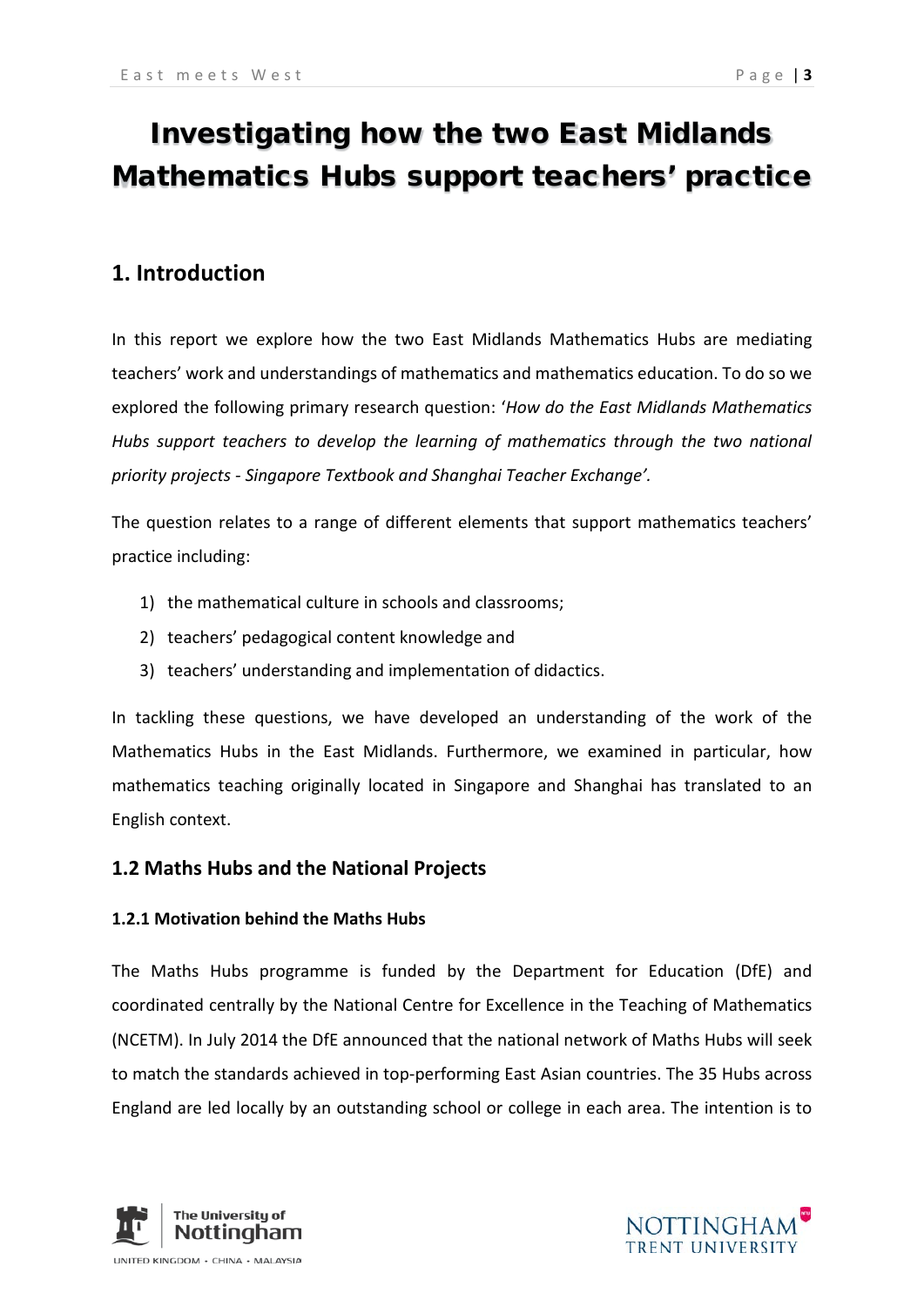provide a model for schools in implementing "*the Asian-style mastery approach to maths which has achieved world-leading success*" [1](#page-11-0).

The Programme for International Student Assessment (PISA) has the objective of producing cross-nationally comparable information on children's abilities in math. In the PISA 2012 mathematics assessment league table Shanghai was ranked top, Singapore second and Hong Kong third, the UK was in  $26<sup>th</sup>$  place overall (OECD, 2014). Jerrim and Choi (2014: 17) assert that *"there is a large gap in math achievement between England and leading East Asian nations even at age 10*". The PISA 2012 survey suggests that by age 15 pupils from high performing jurisdictions, particularly those of east and south-east Asian countries such as China, Singapore, Japan and South Korea, are on average up to three years ahead in mathematics compared to 15-year-old pupils in England (PISA, 2014). Interestingly, as pointed out by Frederick Leung an expert in Mathematics Education from Hong Kong (Leung, 2001; Leung et al., 2006), all those countries heading the PISA table use an ideographic form of writing suggesting the causes of international differences should not simply be attributed to schools, teachers or pedagogy.Compared to a number of countries, the UK has a bigger gap between the highest and lowest attaining students in mathematics – associated most strongly with pupil socioeconomic status. Within high performing countries, where a Mastery approach can be described as established, disadvantaged pupils do on average as well as their peers (PISA, 2014), however pupil differences in both social background and attainment, form a central part of the organizational principles of mathematics education in the UK through setting and ability grouping.

The Department for Education (2012) conducted a review of the mathematics syllabus in a number of East Asian countries to inform the 2014 update of the curriculum in England. The new curriculum encourages depth and breadth of mastering content, rather than accelerating through yearly learning objectives (Askew *et al*, 2015: 4). The National Curriculum states:

The expectation is that the majority of pupils will move through the programmes of study at broadly the same pace. However, decisions about when to progress should always be based on the security of pupils' understanding and their readiness to progress to the next stage. Pupils who grasp concepts rapidly should be challenged

<span id="page-11-0"></span><sup>1</sup> <https://www.gov.uk/government/news/network-of-32-maths-hubs-across-england-aims-to-raise-standards>



**.** 

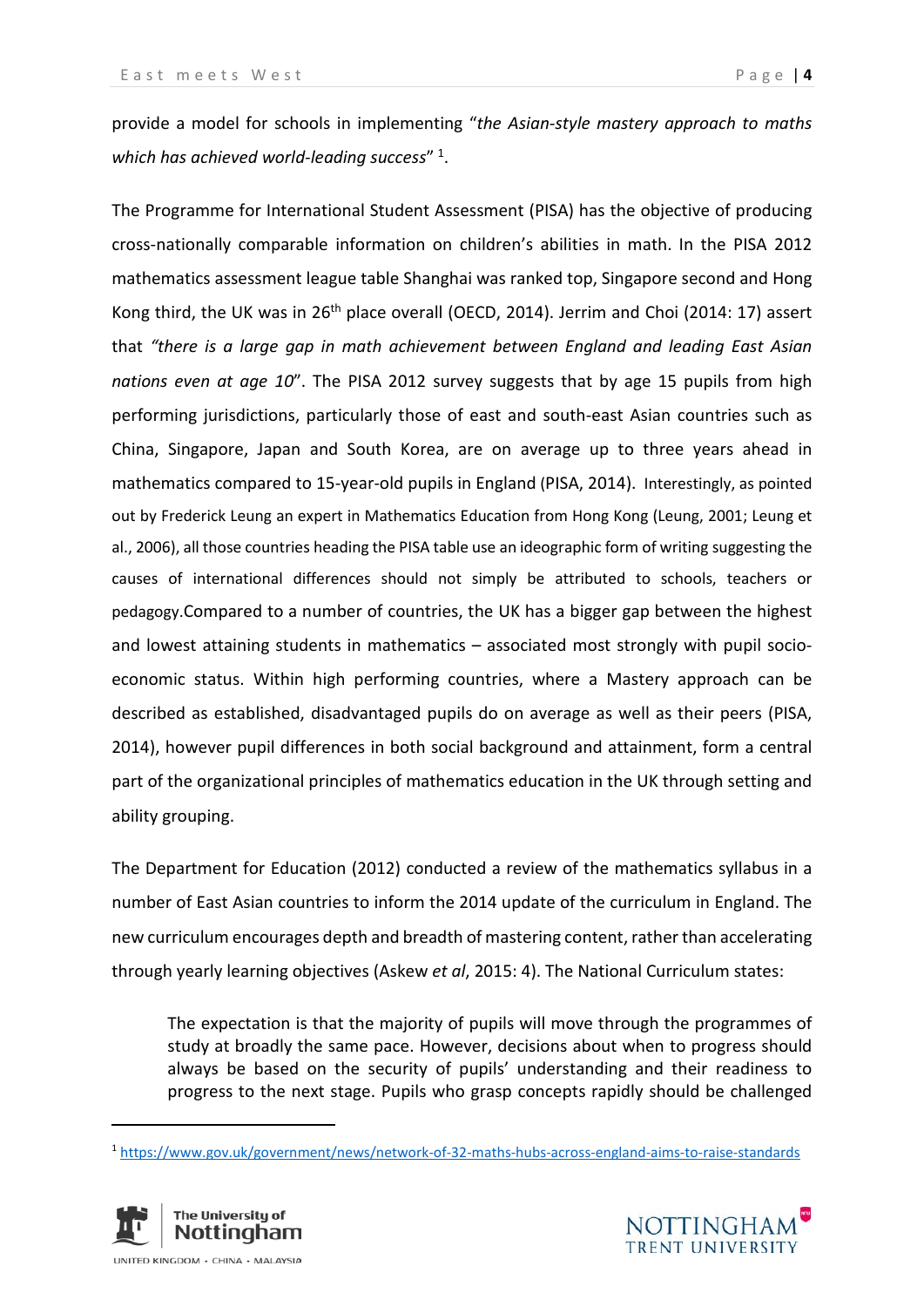through being offered rich and sophisticated problems before any acceleration through new content. Those who are not sufficiently fluent with earlier material should consolidate their understanding, including through additional practice, before moving on.

(National Curriculum in England, July 2014[2\)](#page-12-1)

As well as influencing the content of the National Curriculum, the way that mathematics is taught in high performing education systems was also looked at. Consequently, a Mastery approach was made central to the curriculum (DfE, 2013: 99). Elizabeth Truss (2014) stated:

*We must learn from the systematic practice of these high achieving countries, who are constantly seeking to improve. Maths Hubs will bring this approach to all parts of the country and all schools will be able to benefit*.

(Elizabeth Truss, Under Secretary of State for Education in England)

Such a strategy of course fails to recognize the multidimensional nature of pupil achievement as cultural, linguistic as well as pedagogical.

## <span id="page-12-0"></span>**1.2.2 The mathematics Mastery approach**

NCETM (2014) has acknowledged that whilst there are many differences between the education systems of England and those of east and south-east Asia, we can learn from the 'Mastery' approach to teaching commonly followed in these countries. NCETM identify certain principles and features that characterise this approach:

- Teachers reinforce an expectation that all pupils are capable of achieving high standards in mathematics.
- The large majority of pupils progress through the curriculum content at the same pace. Differentiation is achieved by emphasising deep knowledge and through individual support and intervention.
- Teaching is underpinned by methodical curriculum design and supported by carefully crafted lessons and resources to foster deep conceptual and procedural knowledge.
- Practice and consolidation play a central role. Carefully designed variation within this builds fluency and understanding of underlying mathematical concepts in tandem.

<span id="page-12-1"></span><sup>2</sup> https://www.gov.uk/government/publications/national-curriculum-in-england-mathematics-programmes-ofstudy/national-curriculum-in-england-mathematics-programmes-of-study



**.** 

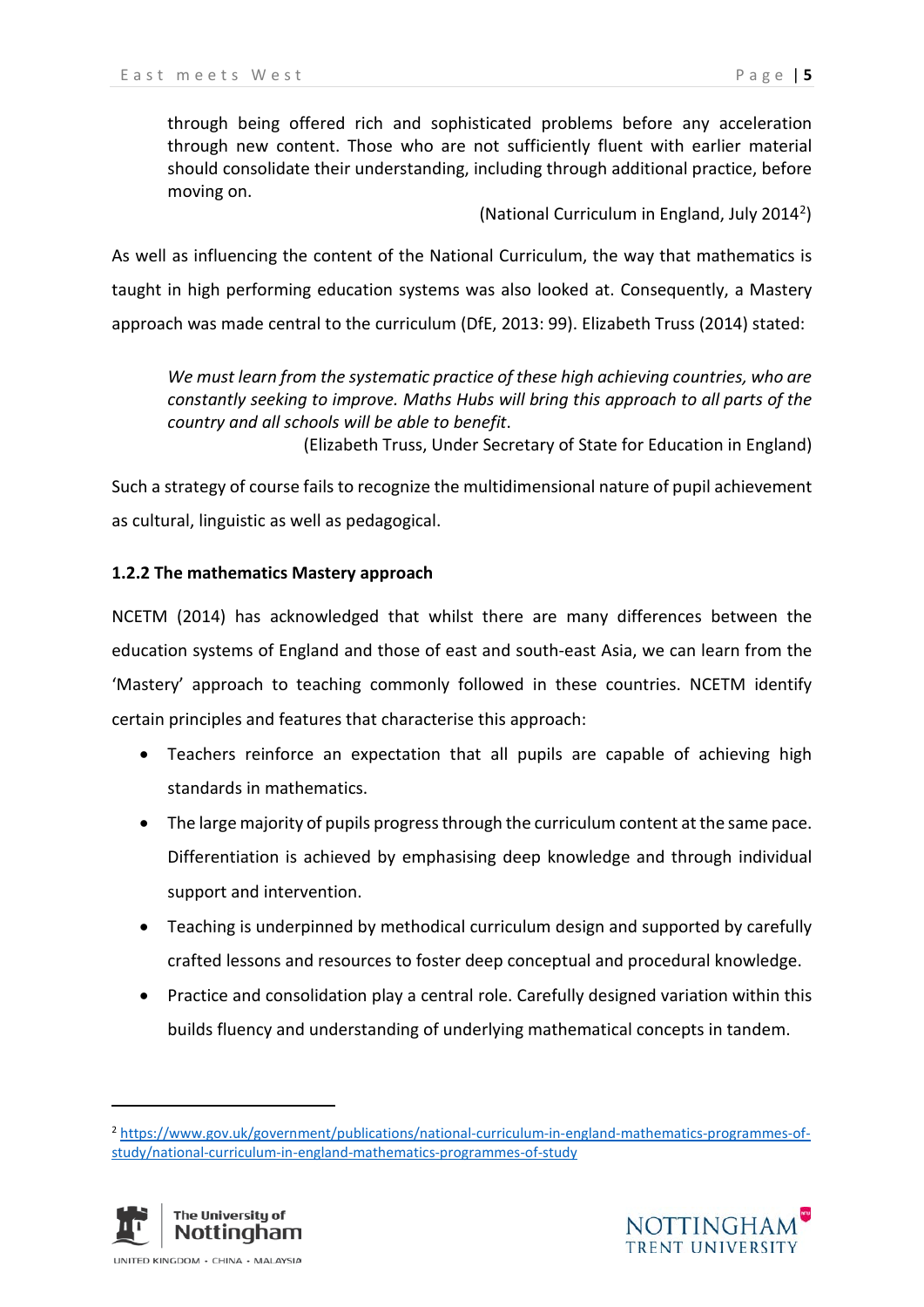• Teachers use precise questioning in class to test conceptual and procedural knowledge, and assess pupils regularly to identify those requiring intervention so that all pupils keep up.

(NCETM, 2014)

These points were reiterated by Debbie Morgan, NCETM's Director for Primary, in relation to the Maths Hubs and National Projects<sup>3</sup>. Morgan has suggested that the essentials of Mastery include:

- Deep and Sustainable Learning
- The ability to reason about a concept and make connections
- The ability to build on something that has already been mastered
- Conceptual and procedural fluency

Academic writers have produced a similar set of features attributed to helping children master mathematics, including:

- An emphasis on high expectations and a growth mind-set (Boaler 2010);
- Understanding is more likely to lead to high quality outcomes than memorising (Dahlin and Watkins, 2000);
- The use of objects and pictures to represent mathematical concepts (Sowell 1989);
- A systematic approach to mathematical language (Hoyles 1985).

However, there is very little research evidence underpinning the current approach known as "Mastery" which challenges claims to value evidence-based practice.

## <span id="page-13-0"></span>**1.2.3 National projects**

The Maths Hubs are undertaking a number of complementary projects, with all hubs working in a common way to address a programme priority area. Central to these have been the national projects:

(A) [Textbooks and Professional Development](http://www.mathshubs.org.uk/what-maths-hubs-are-doing/textbooks/) project, which has involved primary schools using adapted versions of textbooks currently used in Singapore. This is backed up by

<span id="page-13-1"></span><sup>3</sup> [http://www.george-](http://www.george-spencer.notts.sch.uk/images/itl_demo/doc/Maths%20Hub/Maths%20Hubs%20&%20National%20Projects.pdf)

**.** 

[spencer.notts.sch.uk/images/itl\\_demo/doc/Maths%20Hub/Maths%20Hubs%20&%20National%20Projects.pdf](http://www.george-spencer.notts.sch.uk/images/itl_demo/doc/Maths%20Hub/Maths%20Hubs%20&%20National%20Projects.pdf)



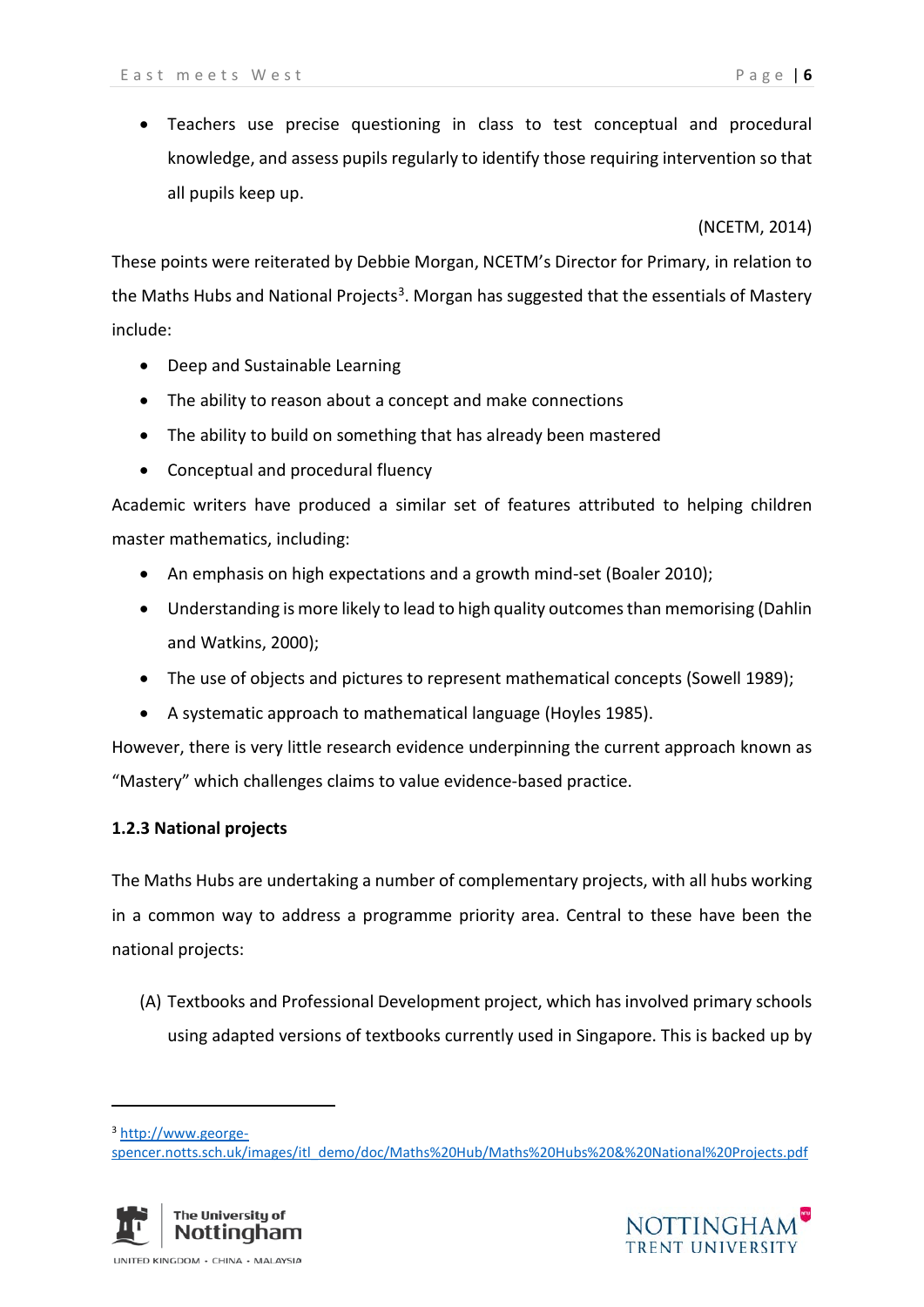professional development activities, as a means of supporting teachers to implement the [Mastery](https://www.ncetm.org.uk/public/files/19990433/Developing_mastery_in_mathematics_october_2014.pdf) approach.

(B) [England –](http://www.mathshubs.org.uk/what-maths-hubs-are-doing/england-china/) China teacher exchange, enabling exchanges of teachers between schools in Maths Hub areas and schools in Shanghai. The project has the objective of exploring the implementation of teaching for mastery approaches in maths lessons in English schools.

#### <span id="page-14-0"></span>**1.2.4 Singapore textbooks**

The textbooks project began in January 2015, and has involved at least two primary schools from each Maths Hub region trialling the use of adapted versions of textbooks currently used in Singapore in their Year one classes. The Department for Education and NCETM have selected two texts, which the participating schools have chosen between: **Inspire Maths**, ( Published by [Oxford University Press\)](https://global.oup.com/education/content/primary/series/inspire-maths) and **Maths – No Problem**, (Published by [Maths No](http://www.mathsnoproblem.co.uk/)  [Problem\)](http://www.mathsnoproblem.co.uk/). Both texts have been adapted in line with the new UK National Curriculum.

The teachers who were involved in the trial took part in centrally provided Continuing Professional Development (CPD) prior to using the textbook in their classrooms. Additional workshops took place while the project was underway to further enhance their work with the textbooks. The training was designed to support them in:

- introducing the books to pupils;
- using the books in the course of lesson planning and design;
- $\bullet$  their own professional learning<sup>4</sup>.

In terms of professional learning, the intended outcomes for the project are to deepen participating teachers' specialist subject knowledge of teaching Year one mathematics and understanding of Mastery pedagogy. While the leadership within the primary schools have been assisted to understand of the needs of teachers in order to support the effective use of the textbooks.

<span id="page-14-1"></span><sup>4</sup> <http://www.mathshubs.org.uk/find-your-hub/east-midlands-west-maths-hub/>



**.**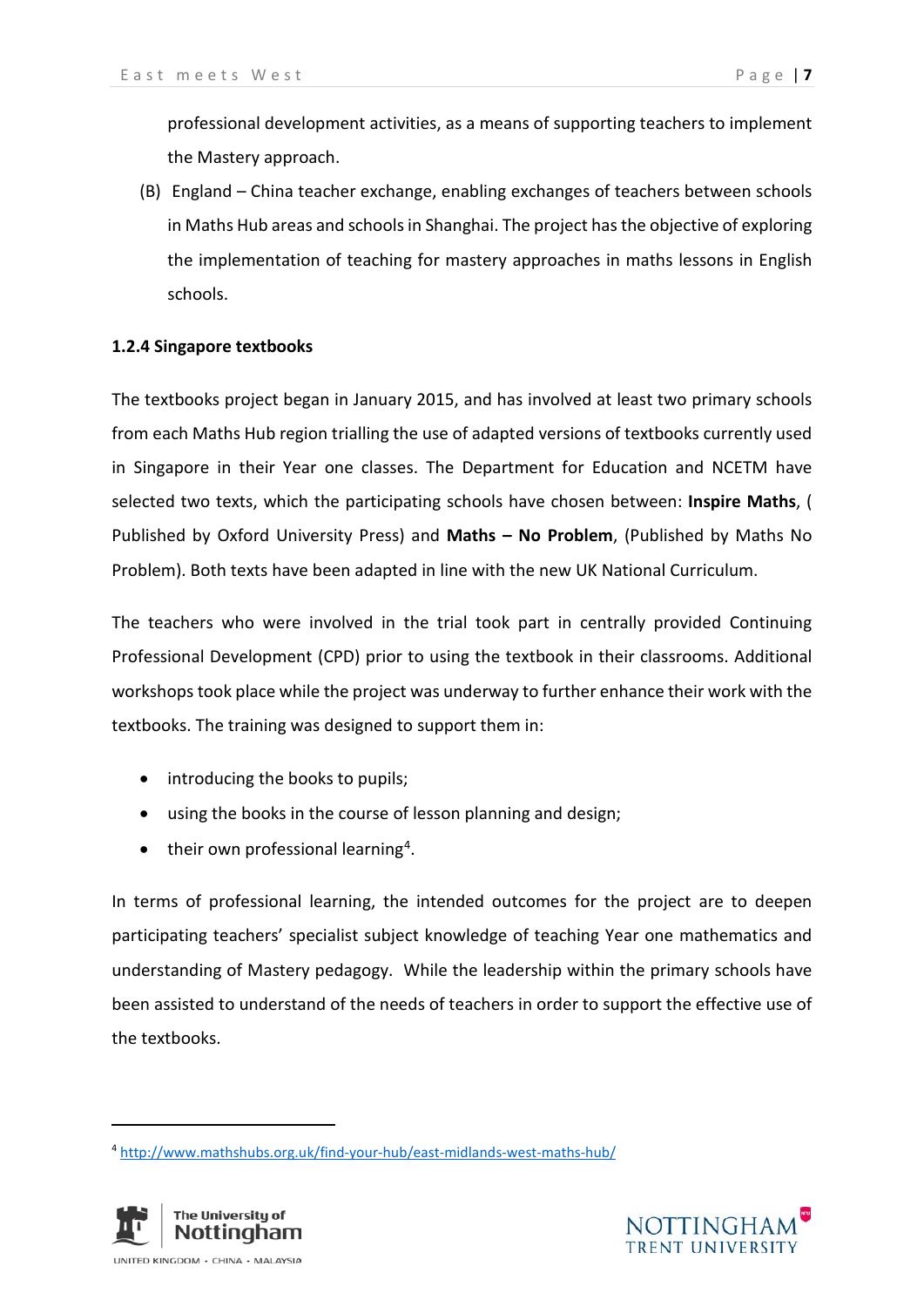## <span id="page-15-0"></span>**1.2.5 [England –](http://www.mathshubs.org.uk/what-maths-hubs-are-doing/england-china/) China project**

Charlie Stripp, NCETM's Director, has suggested that a major element of the leadership and development of Mastery teaching is through the DfE-funded England-China Mathematics Education Innovation Research Project. Saying that:

*The project will help us to develop how we use the Mastery approach to maths teaching in our primary schools, to improve maths education and the mathematical futures of our young people. It also provides a brilliant opportunity to develop close working relationships between the English and Chinese teachers involved, so that they can learn from each other, to the benefit of teachers and children in both England and Shanghai*[5](#page-15-1)*.*

(Stripp, 2014)

Across England twenty-two Wave 1 schools hosted Shanghai exchange teachers between the 3<sup>rd</sup> to the 28<sup>th</sup> November 2014 and 26 wave 2 schools hosted from 23<sup>rd</sup> of February until 20<sup>th</sup> March 2015. The language used for teaching was English, with the year groups involved varying from school to school. For the majority of the time, the visiting Chinese teachers' lessons were observed by their partner teacher from the English school, other colleagues from the same school, and frequently by groups of teachers from other local schools.

<span id="page-15-1"></span>5 https://www.ncetm.org.uk/resources/45776



**.** 

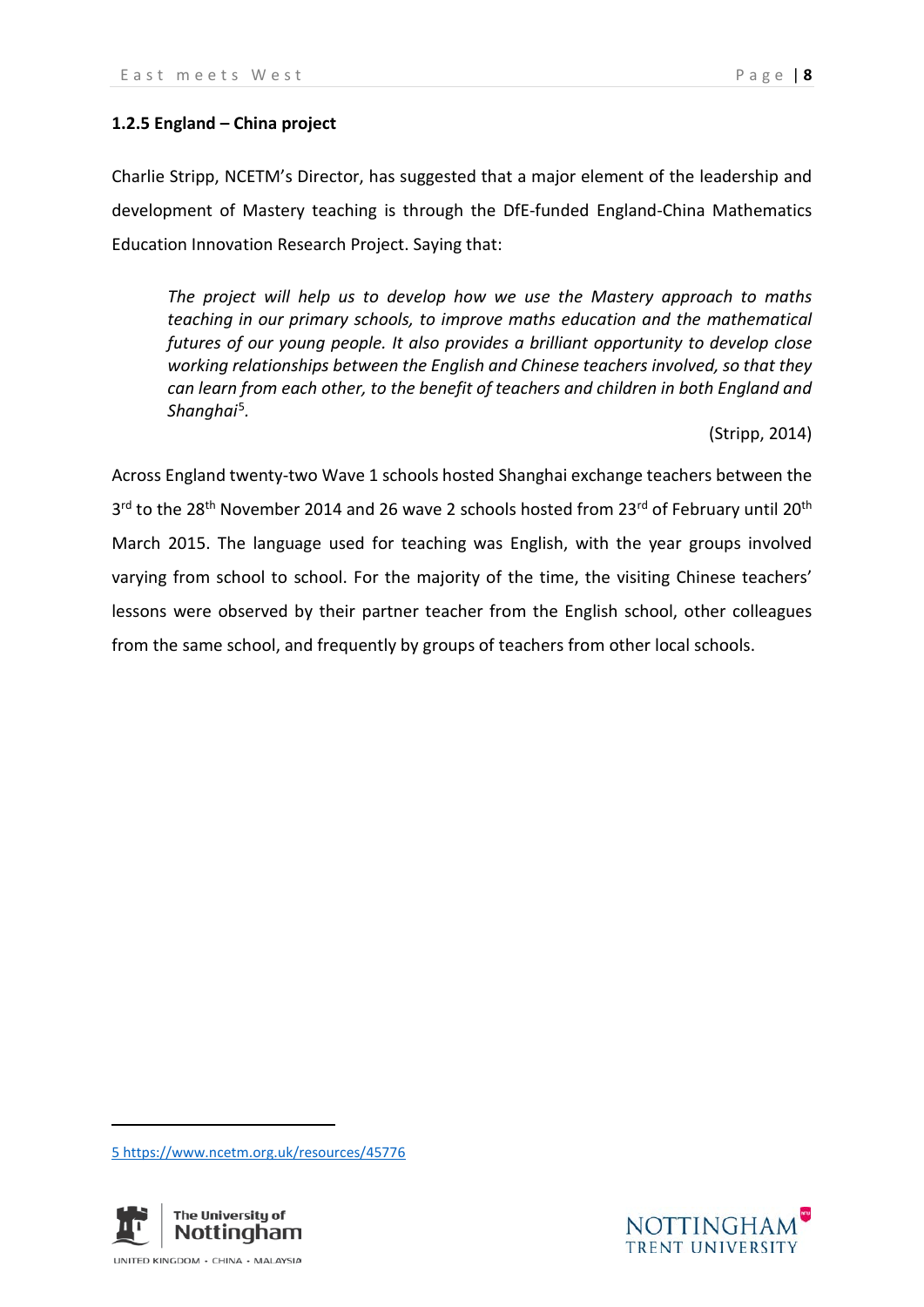## <span id="page-16-0"></span>**2. Evaluation Methodology**

This analysis consists of a series of case studies which focus upon the East Midlands primary schools and teachers who have been supported by the corresponding Mathematics Hubs to participate in the two national projects. Interviews with a range of teachers and school leaders and observations of teaching has generated the qualitative data presented here.

## <span id="page-16-1"></span>**2.1. Strand 1 – Textbooks and Professional Development Project**

This strand focused on schools where the Singapore textbooks were being used with these schools forming case studies. This strand looked at both textbook series: Maths - No Problem and Inspire Maths. Since, a significant part of the project is the accompanying CPD, this has also formed part of the evaluation.

The schools were visited, with teachers and Head teachers being interviewed. Lessons in which the textbooks form the basis of the lesson were observed and analysed from the perspective of the use of the textbook in informing change in the teacher's didactical and pedagogical approaches.

#### <span id="page-16-2"></span>**2.1.2 Evaluation instruments**

This strand has drawn on the following data:

- *Interview schedule for class teachers* Ways of using textbooks, pupil responses, attitudes to content and to pedagogical strategies, interpretation of tasks, presentation of work, use of supplementary resources, definitions of "mastery", level of teachers' own mathematics, manageability of textbooks, marking and feedback on pupil work, what changes in practice, experiences and impact of training.
- *Interview schedule for head teachers* Reasons for engagement in project, choice of classes and teachers, policy implications, cost implications, school procedures and training, sustainability.
- *Lesson observation schedule* How mastery is interpreted, setting up of tasks, use of materials, whole-class/group work, pupil differentiation and "staying together", mastery, use of Teaching Assistants.
- *Impact* Measurement of pupil progress, whole school dissemination strategy, parental engagement, impact on other teachers, influence on other schools.



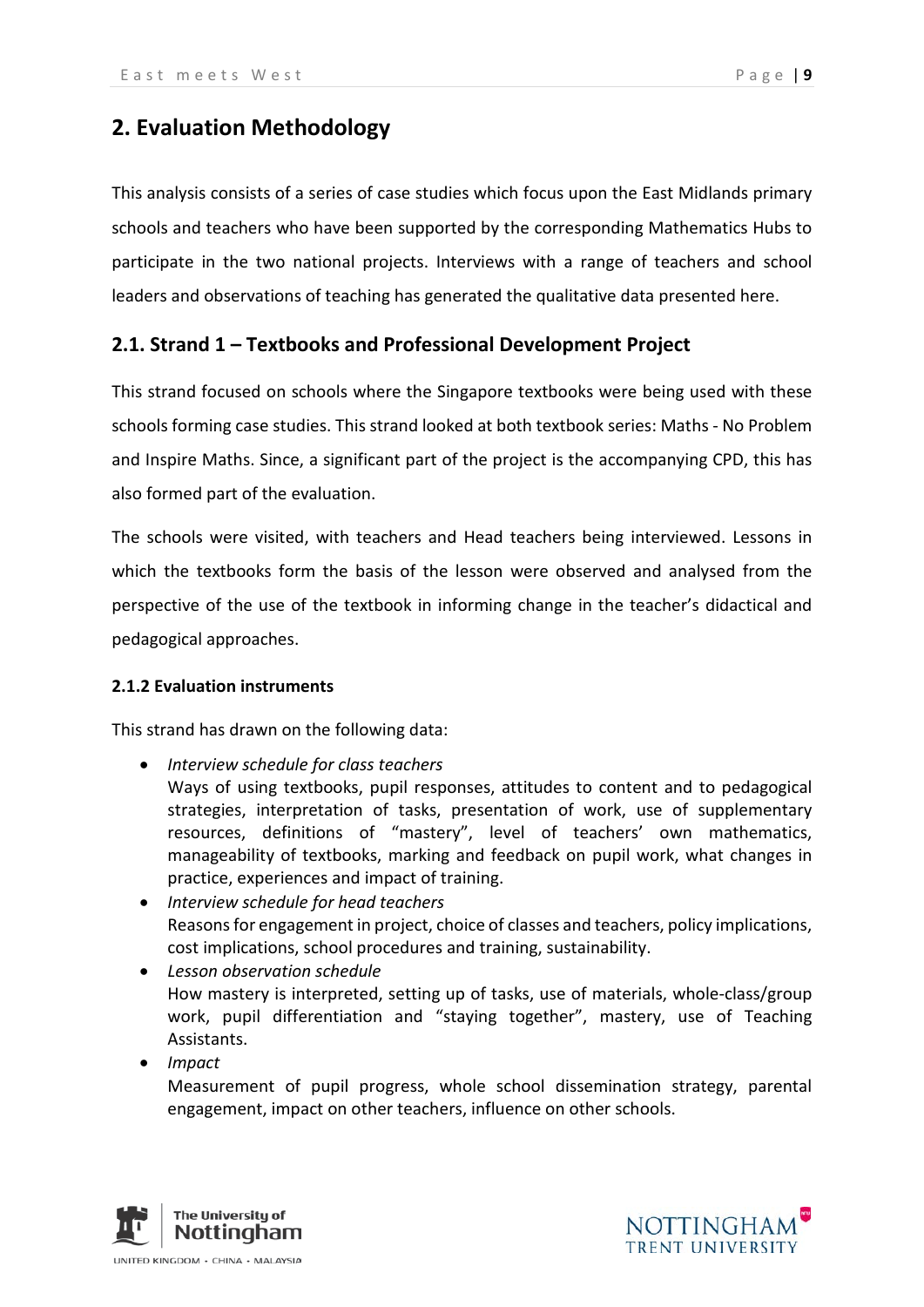## <span id="page-17-0"></span>**2.2 Strand 2 – England – China Teacher Exchange**

This strand used a methodology similar to that used in Strand 1. That is, central has been the collection and analysis of rich case study data arising from schools that have taken part in the Shanghai Teacher exchange within the geographical area served by the East Midlands Hubs. Important in this regard has been those teachers who directly took part in the exchange. However, it was important to explore the cascading of any information and learning through each of the participating schools. Teachers have been interviewed and changes in their practice resulting from their experiences as a participant in the project identified. Case studies have identified the impact this has had at a school level. Schools which are participating in the Shanghai teacher exchange have been visited and a range of stakeholders including teachers, head teachers and teaching assistants interviewed to identify how the exchange has impacted on mathematics teaching in the schools. Semi-structured interviews and observations have been used to generate data. Wider impact has been identified by considering how this project has connected with teachers in other schools.

#### <span id="page-17-1"></span>**2.2.1 Evaluation instruments**

The following data was collected in this strand:

- *Interview schedule for lead teachers*
	- o Experience of visit to Shanghai: what they learnt about culture/context, pedagogy, didactics;
	- o experience of Shanghai teacher to their school: what they learnt about culture/context, pedagogy, didactics;
	- o what has been adopted / adapted as a result of exchange;
	- o future plans, support needs;
	- o what has been shared, in-school, beyond school, specifically across hub, more widely;
	- o the mastery agenda and how this is being interpreted and implemented.
- *Interview schedule for all other teachers and teaching assistants*
	- o Experience of Shanghai teacher to their school: what they learnt about culture/context, pedagogy, didactics;
	- o what has been adopted / adapted as a result of exchange, future plans, support needs;
	- o the mastery agenda.



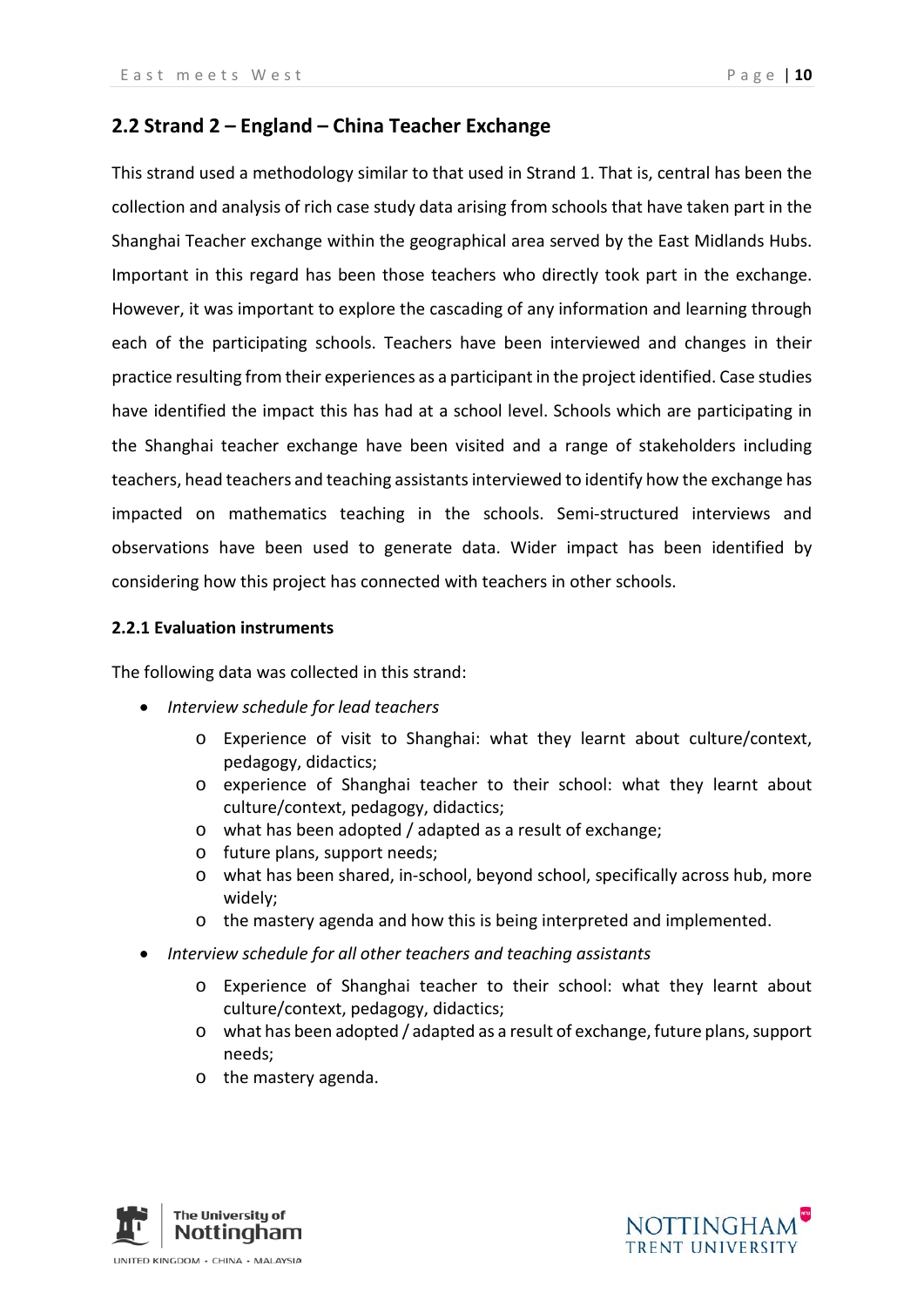- *Interview schedule for head teachers*
	- o Reasons for engagement in project;
	- o choice of classes and teachers;
	- o choice of specific text book series;
	- o policy implications, cost implications.
- *Lesson observation schedule*
	- o Pedagogy: what is different? What is the same?
	- o Didactics: what is different? What is the same?
	- o How mastery is interpreted?
	- o Possibly invite parents in to observe and debrief.
- *Impact*
	- o Measurement of pupil progress or learning;
	- o whole school dissemination strategy;
	- o parental engagement.

## <span id="page-18-0"></span>**2.3 Strand 3 – Mathematics Hub Impact**

The influence of the East Midlands Mathematics Hubs is examined here in relation to how they have supported translation of teaching originally located in Singapore and Shanghai into an English context via the national projects. To do so, we have looked at *reach* - the geographical spread of schools with working relationships with the mathematics hubs – and *depth* – the extent of support teachers have accessed from the Mathematics Hubs. Data relating to the extent, if any, that the Mathematics Hubs have mediated new ways of thinking about mathematics teaching will also be generated from interviewing and observing stakeholders.

The findings of the research are based upon:

- Interviews with 25 current primary school practitioners who have been involved with the national projects in a variety of capacities.
- Observations of pupils being taught using Maths No Problem and Inspire Maths textbooks.
- Consultations with educationalists involved in the national projects.

Data collection took place between January and June 2016.



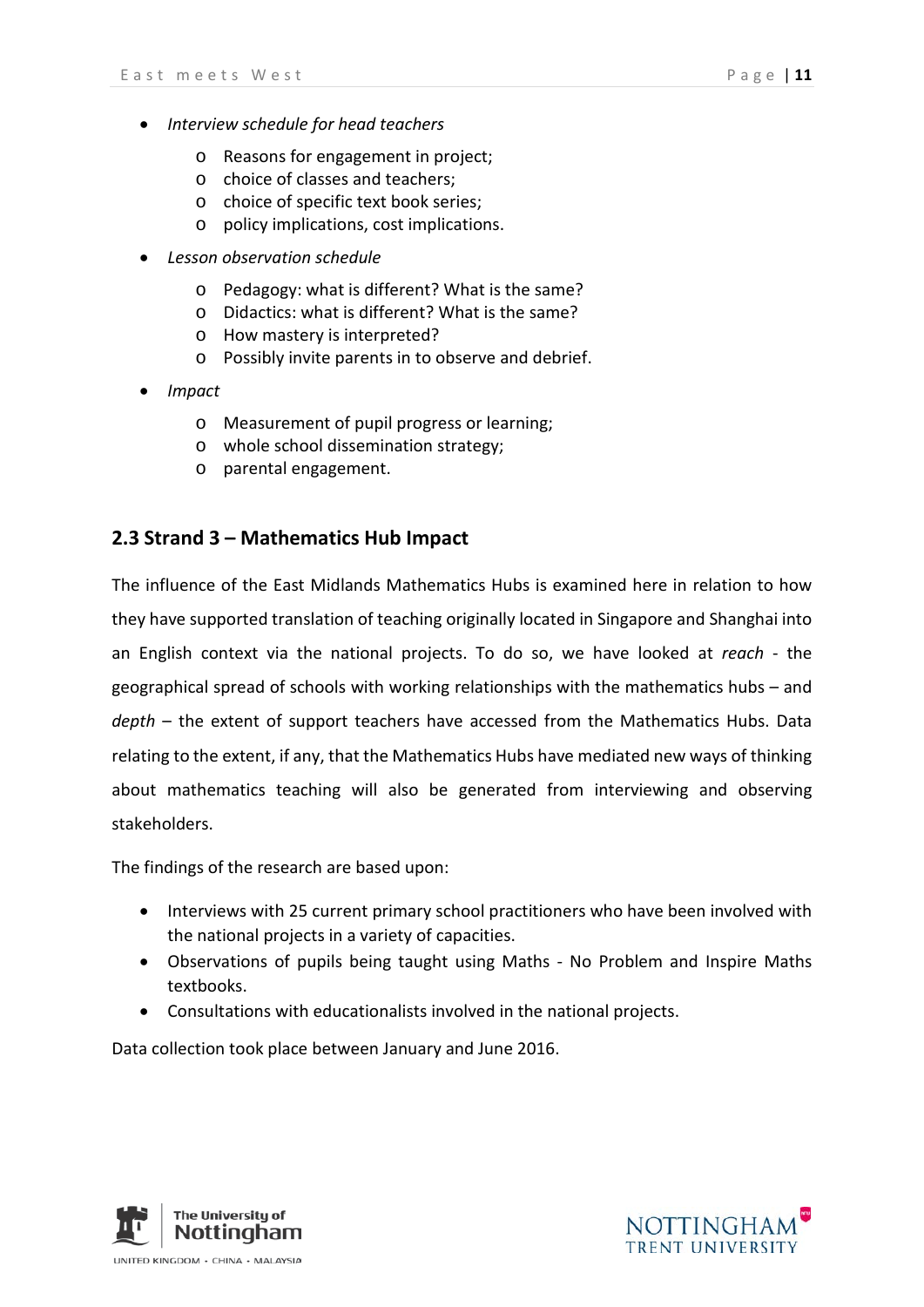## <span id="page-19-0"></span>**3. Textbooks and Professional Development Project**

## **Singapore Textbooks - Key Findings:**

Participants said that the CPD they received as part of the trail helped them to use the textbooks with pupils.

Appropriate training opportunities are vital; practitioners require an understanding of the philosophy that underpins a Mastery approach if the textbooks are to be utilised successfully.

It is very useful to see the classroom practice – teachers can gain valuable insights from fellow professionals who have experience of using the textbooks

Teachers like the structure and planning that the textbooks offer – having well thought out questions and examples is particularly useful.

The textbooks provided teachers with helpful examples and resources to address specific learning objectives. For example, comparison (difference) between two digit numbers involving subtraction.

As the Mastery approach requires time and a shift in ethos towards studying concepts for longer and in greater depth, teachers need support from senior leadership and mathematics coordinators to instigate this.

Contributors have said that their pupils enjoyed using the textbooks and the style of teaching.

Participants said that they felt the textbooks had a positive impact on pupils, especially on the higher and middle ability range pupils.

Contributors have suggested the real value of the textbook project was that pupils engaged with this approach, though there is little hard evidence of greater achievement.

There are some classroom management issues that have to be overcome. For instance, it can be difficult to get all children in a class to focus on the same page of a textbook.

Many practitioners felt that the pupils do not need an individual textbook. Rather, it is more appropriate to present topics to the whole class using an interactive whiteboard.

The textbooks are year specific, some class have mixed year groups, e.g. reception and year one. Teachers have to resolve this issue in a way that suits their particular circumstances.

Some participants suggest there is the need for appropriate additional assistance and support for pupils who are not keeping up.

There are significant financial questions about affordability relating to use of the textbooks.



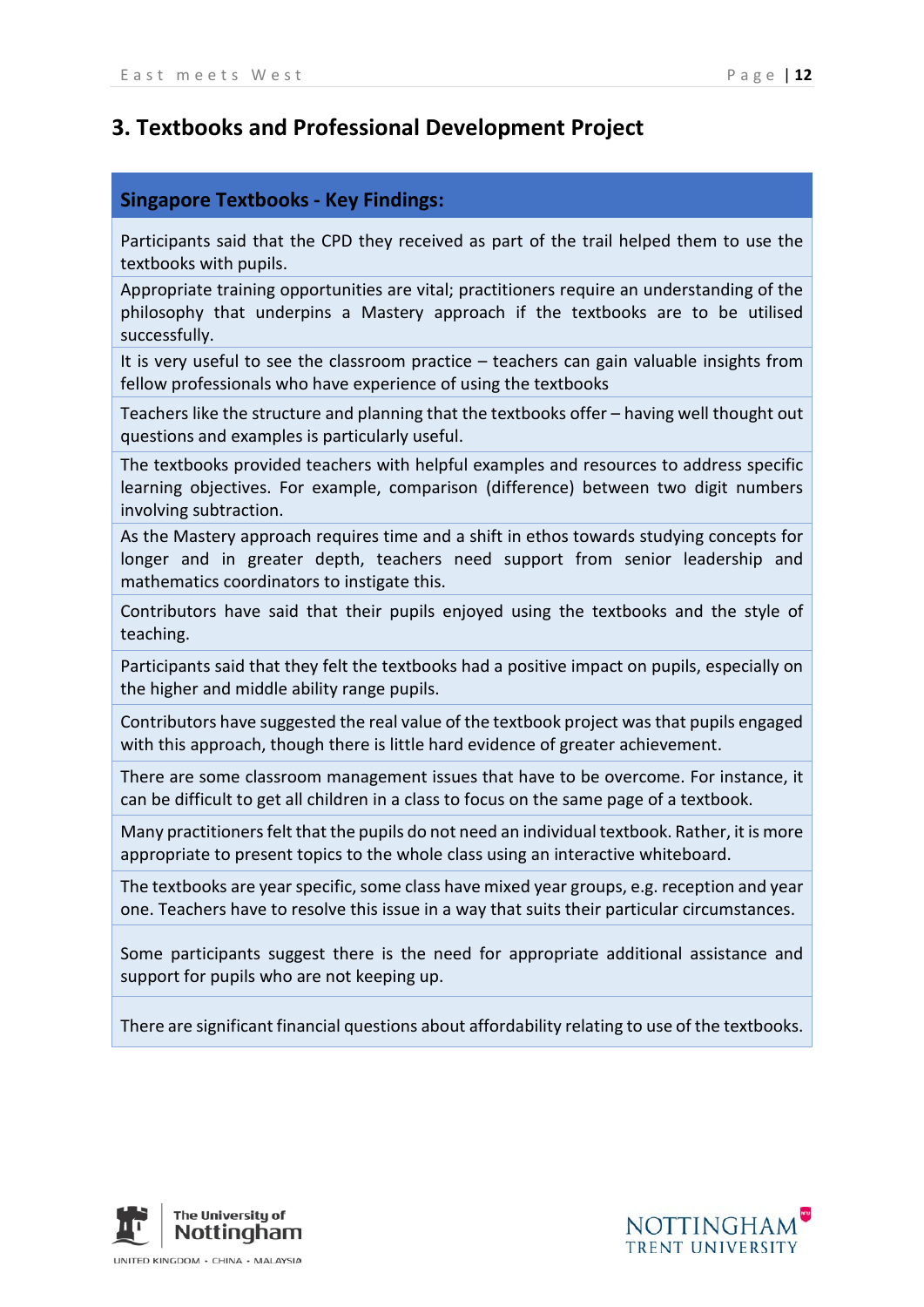### <span id="page-20-0"></span>**3.1 Project Implementation and Organisation**

Feedback from participants indicates that they believed the first year of the Maths textbook trial was introduced and implemented successfully. Head teachers of participating schools reported that they had a clear understanding of: (a) the purpose of the project, (b) what the trail was intended to achieve and (c) their schools' role within the research. In addition, the teachers who took part in the project said that they have fully engaged with the textbook trial and associated CPD opportunities.

Many of the Head teachers who helped with this evaluation said that prior to taking part in the textbook project, they felt the mathematics provision in their schools was good. Suggesting that they had chosen to become involved because they are continually looking for areas for improvement. Typical responses included:

*If schools don't engage, if schools don't keep learning, practice can't develop.* (Head teacher)

*We were really interested in whatever will make maths teaching better. And whatever will support children for the future to make it even better, for better outcomes.*  (Head teacher)

This orientation toward good mathematics provision may have influenced the outcomes of the evaluation but we are not able to conclude that the findings would be observable from a wider range of school provision.

#### <span id="page-20-1"></span>**3.1.1 Continuing Professional Development (CPD) requirements**

Participants' overall assessments of the CPD opportunities which they received as part of the trial were very positive. A representative cross-section of responses is shown in **Table 3.1**. The practitioners who were consulted indicated they had enjoyed, and benefitted professionally from, the training. Significantly, they said that it supported them to utilise effectively the approach set out in the textbooks. For instance, a Year one teacher said:

*I* am fortunate to have had the training, so when you are following the programme it *makes it a lot easier. It sets out the delivery of the lesson and the materials, it's very clear on what you need to do for guided practice, what you need to do for your mastery approach, what you need to do for your in-focus task.*

(Year one teacher)



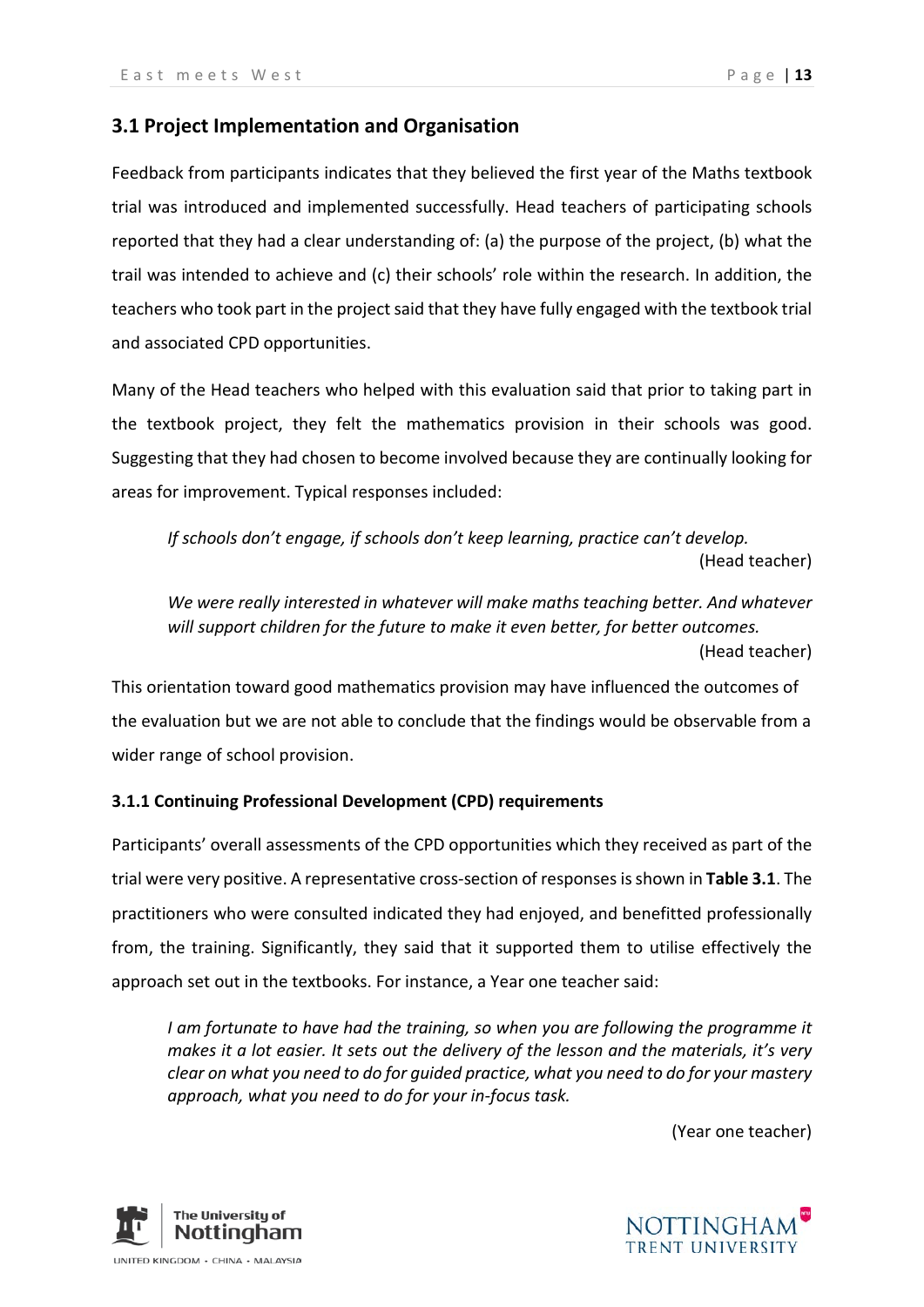Respondents reported that the CPD courses had emphasised the importance of:

- Process not answer
- More time to explore initially
- The use of concrete objectives
- Letting the children have a go at solving problems

## **Table 3.1: Practitioner Evaluations of the Textbooks Project Professional Development**

| <b>Overall Impression of Training Received:</b> |            |
|-------------------------------------------------|------------|
| <b>Brilliant</b>                                | Teacher    |
| It was a good opportunity                       | Teacher    |
| It was fantastic                                | Maths lead |
| It was really useful                            | Teacher    |
| <b>Really useful</b>                            | Maths lead |
| The pedagogy bit was very strong                | Maths lead |
| Very high quality                               | Maths lead |

## <span id="page-21-0"></span>**3.1.2 The importance of prior training and preparation**

Practitioners have stressed the importance of adequate CPD and being properly prepared so that the Singapore style textbooks can be used effectively within the classroom. The Head teacher of one school, for instance, remarked: '*it does need training, it does need support'*. This notion was reinforced by the principal of a different school who said: '*it's not about the textbooks, it's about the methodology, and if you don't understand the methodology you're not going to get the textbook*'. This point was expanded upon by another head teacher:

*For me as long as there is a real understanding of what mastery teaching actually means, what it looks like. Because if practitioners don't know what it means, or how they should be teaching, then it would go horribly wrong. Therefore, there has got to be the underpinning knowledge, there has to be the continual professional learning for practitioners so they understand in order for them to do it well, otherwise mathematical attainment will drop.*

(Head teacher)

The potential difficulties of using the textbooks without firstly undertaking the necessary background work was underlined by a maths lead at a participant school, who argued:



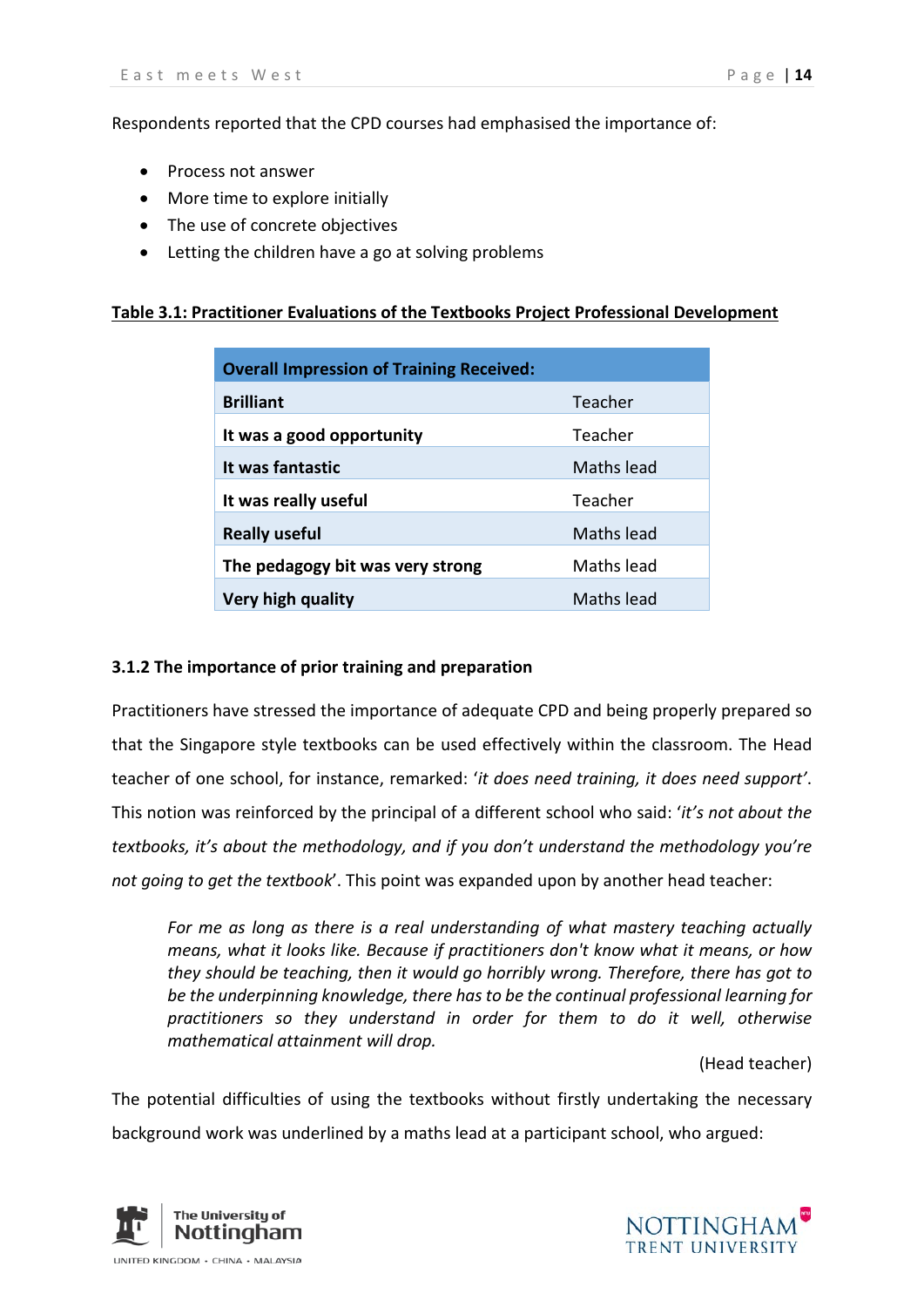*I think that there are implications around training the teachers. Because I think if you don't have the training that we have been on the potential is there for the teachers not to be on board and not to use the materials effectively, because they would just be guessing how it works, so that is huge the training.*

(Maths lead)

The necessity for suitable planning and support before using the Singapore textbook with pupils was also emphasised by teaching staff. For example, one professional said that teachers who will be delivering it: '*do need training to put them on the right path*' (Year one teacher). A different participant stated that prior to starting the trail she realised:

*I need to be able to do a lot more research, I need to get some resources together, I need to change the way my classroom is organised, change the way I'm going to allow the children to work, because it's completely new. So that needs thinking about, and I had to work it out in the classroom, right how am I going to introduce this, what are my lessons going to look like, have the children got access to resource?*

(Year one class teacher)

## <span id="page-22-0"></span>**3.1.3 The value of practical examples / illustrations**

Practitioners have noted that it is particularly valuable for training or induction programmes to provide practical illustrations of the way the textbooks can to be used within the classroom setting. A contributor said: '*as teachers we want to see what it looks like so we can put it in the context of our classroom'*. Correspondingly, the majority of participants suggested that they found the second set of training (when the trail way underway) more beneficial. As one practitioner noted: '*the second part of the programme actually identified yes we are doing it right, yes we are using the correct method, we are getting all the key elements in there, really useful training*' (Year one teacher). Participants said that at this stage they also has a better understanding of the type of advice and assistance they would like to receive. Speaking about a Year one teacher at her school, a maths lead observed, they: '*needed to do the teaching and put it into practice and come up with her own questions and things that she wasn't quite sure about*'. A teacher at a separate primary school reinforced this point saying:

*Having seen it and had a go you had something to discuss when you got back, having fellow teacher there who were having similar problems to you, or solutions to things that you were finding tricky that was really valuable.*

(Year one teacher)

Consequently, it is advisable that future textbook CDP should draw upon the insights of those who have previously participated in the trial. Their understanding of the way it has worked



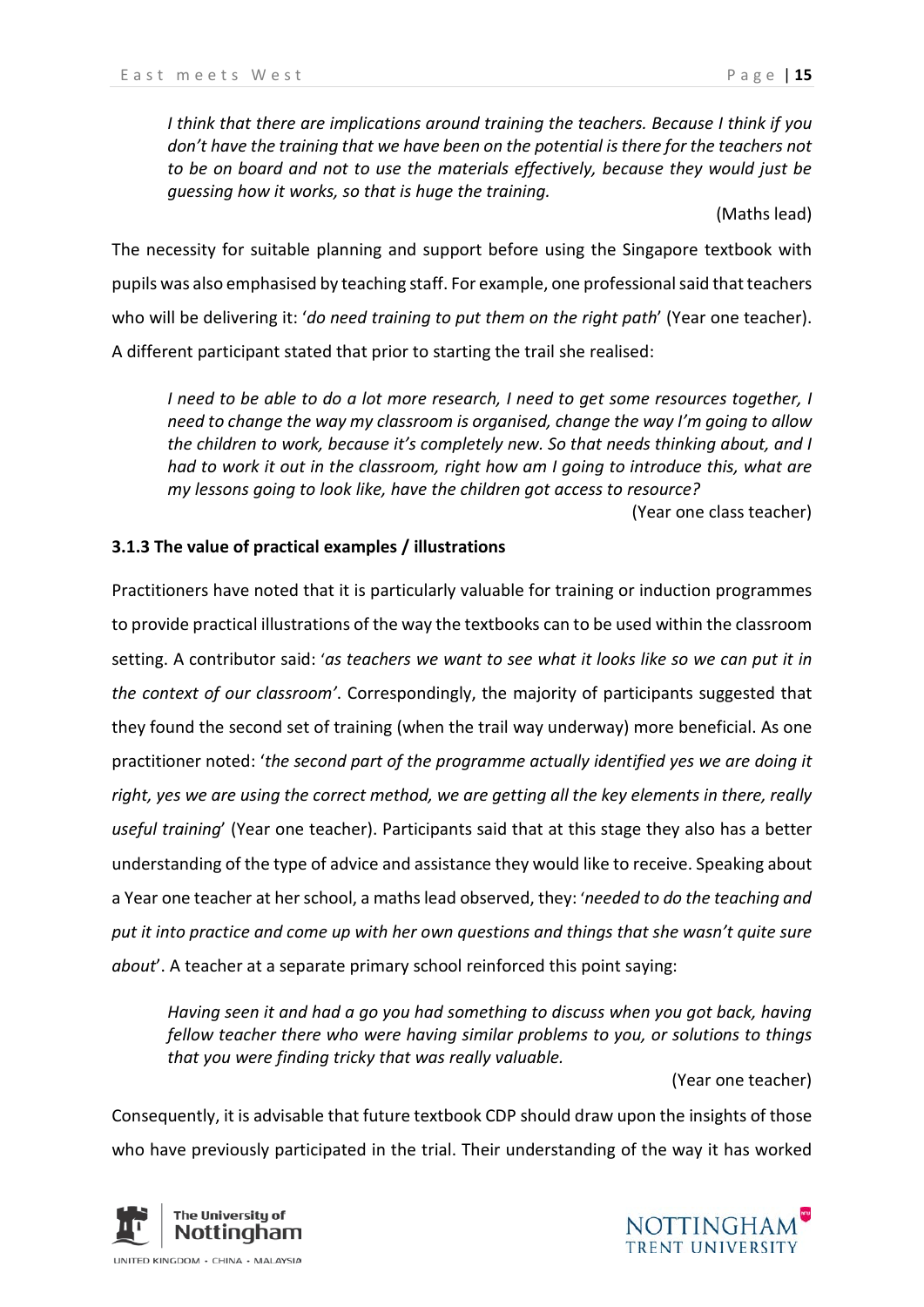within the classroom can supply practical examples that other professionals may find useful. In addition, their work highlights potential pitfalls and solutions to problems that other professionals might encounter. A maths lead said that: '*the how to use the textbook stuff, I think will be better now it has been used in schools and they will have stuff to talk about'*. Considering the opinions and experiences of fellow professionals can also help to pose questions, which teachers may want to consider before using the books with their pupils.

## <span id="page-23-0"></span>**3.2 A Mastery Approach**

The available evidence indicates that the textbook project has helped to add to expertise in teaching mathematics in participating schools. In particular, it has been highly effective in generating enthusiasm amongst professionals, motivating teachers to think about and enhance their understanding of mathematics education. As one Head teacher explained: '*I hadn't expected* [this] *enthusiasm from the staff that are doing it, and that is a massive bonus. They are really quite into it for want of a better expression'*. This viewpoint was supported by the comments of a maths lead, saying of mathematics teaching at their school: '*there does seem to be more positivity about it and people are interested'*. Another infant school maths specialist remarked that: '*there was an awful lot of interest in school'* and went on to say, *'teachers are really, really interested'*.

Teachers working at a variety of primary / infant schools have also reinforced this point, saying such things as:

*It has kind of reignited my passion for maths, plus I can see how it is having really positive implications on my year one, and how they are so much more solid*. (Year one teacher)

*I do feel it has completely changed my attitude to maths, it's made me do my research a bit more and it's enthused me.*

(Year one teacher)

The practitioners who took part in this research were able to describe aspects which they felt were important components of a Mastery approach, however this often fell short of articulating a coherent set of principles and beliefs. Perhaps most significantly, participants repeated the idea that "*all children can master the curriculum*", but were not able to demonstrate or articulate what would be needed in practice to bring this massive change



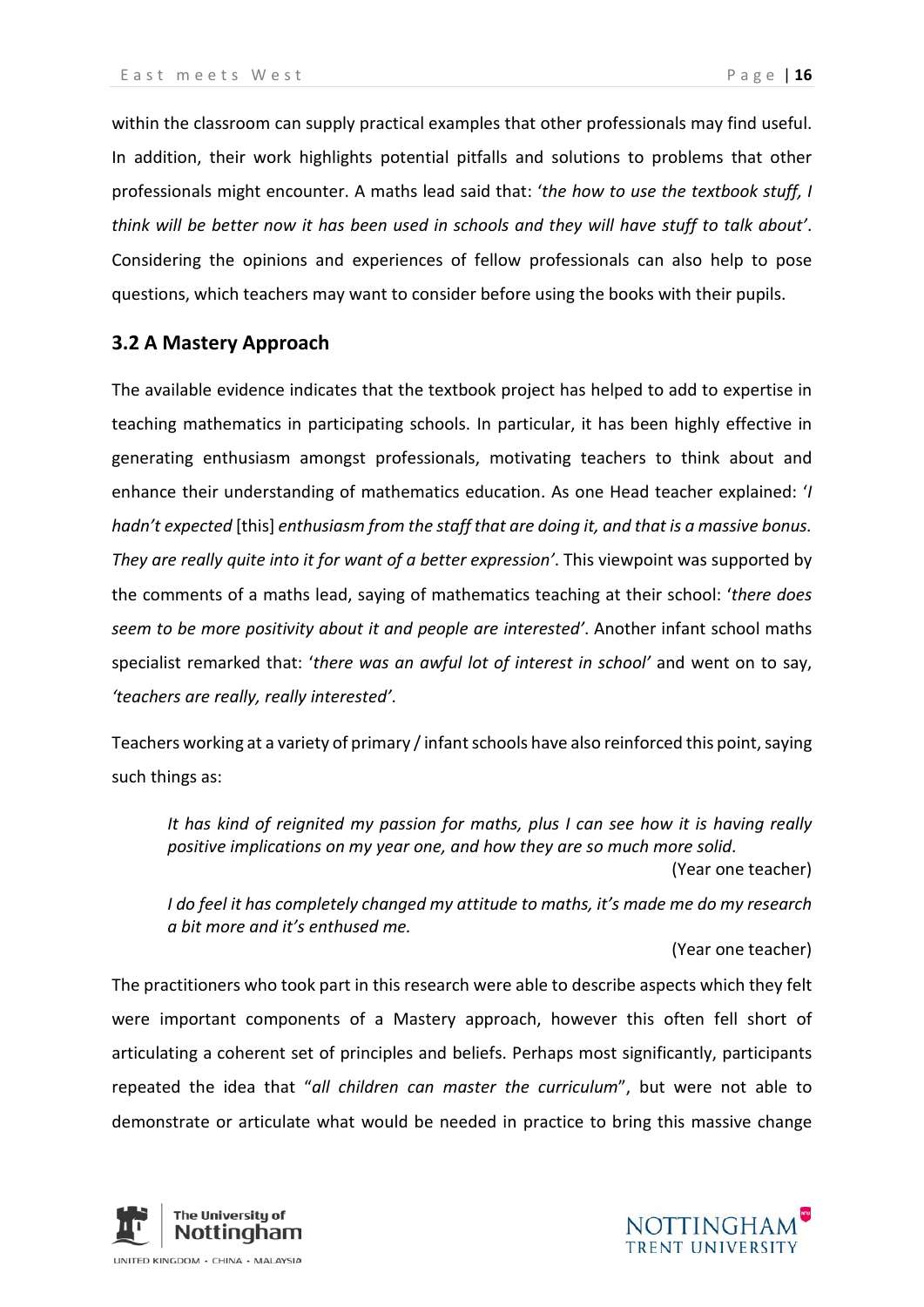about. One way this idea has been manifested is keeping all pupils in a class working together on the same topic. A Year one teacher said: *'I suppose maths mastery for me is everybody together, that's the big change; differentiation has been changed, so it is kind of that everyone mastering it together'*. This was supported by a fellow Year one teacher, who reflected that:

*I understand about the mastery teaching approach, no ability groupings within your class, all of the children learning at the same time and then having mastery through depth. So basically not moving on too quickly to higher more complex problems, really solid basic understanding of numbers and how they work.*

(Year one teacher)

An additional element of Mastery which all participants emphasized, was the centrality of enabling every pupil in their class to acquire a deep understanding of the mathematics they are learning. The Head teacher of one primary school commented: '*for me mastery teaching is about that depth of knowledge*'.

Whilst the language of mastery was secure, the underling practices needed to bring it about were less so. There was a sense that it was "all in the books" – an understandable response.

Participants stated the view that the Mastery of facts, procedures and concepts requires time. The notion of studying concepts for longer and in greater depth, was described by practitioners as essential for secure learning but was a deviation from current practice. Embedding such an approach was regarded as essential if teachers are to use the textbooks as an effective means of teaching for Mastery.

Adopting the features of a Mastery Curriculum for Mathematics, such as: fewer things, greater depth and longer time on topics, can be problematic for teachers if this is combined with the pressure to achieve high grades quickly (Lamon, 2007). This indicates the need for senior leadership to support practitioners who are teaching for Mastery. A maths lead stressed for instance:

*I think you have got to change your whole ethos as a school, your philosophy on teaching maths because years upon years' teachers have been trained to move children through material as fast as they possibly could to get to a certain point. Whereas now the thinking is you actually get the children to understand very deeply, and that is a shift on teacher knowledge, teacher expectations, a huge difference in the way the whole staff would feel about teaching maths.*

(Maths lead)



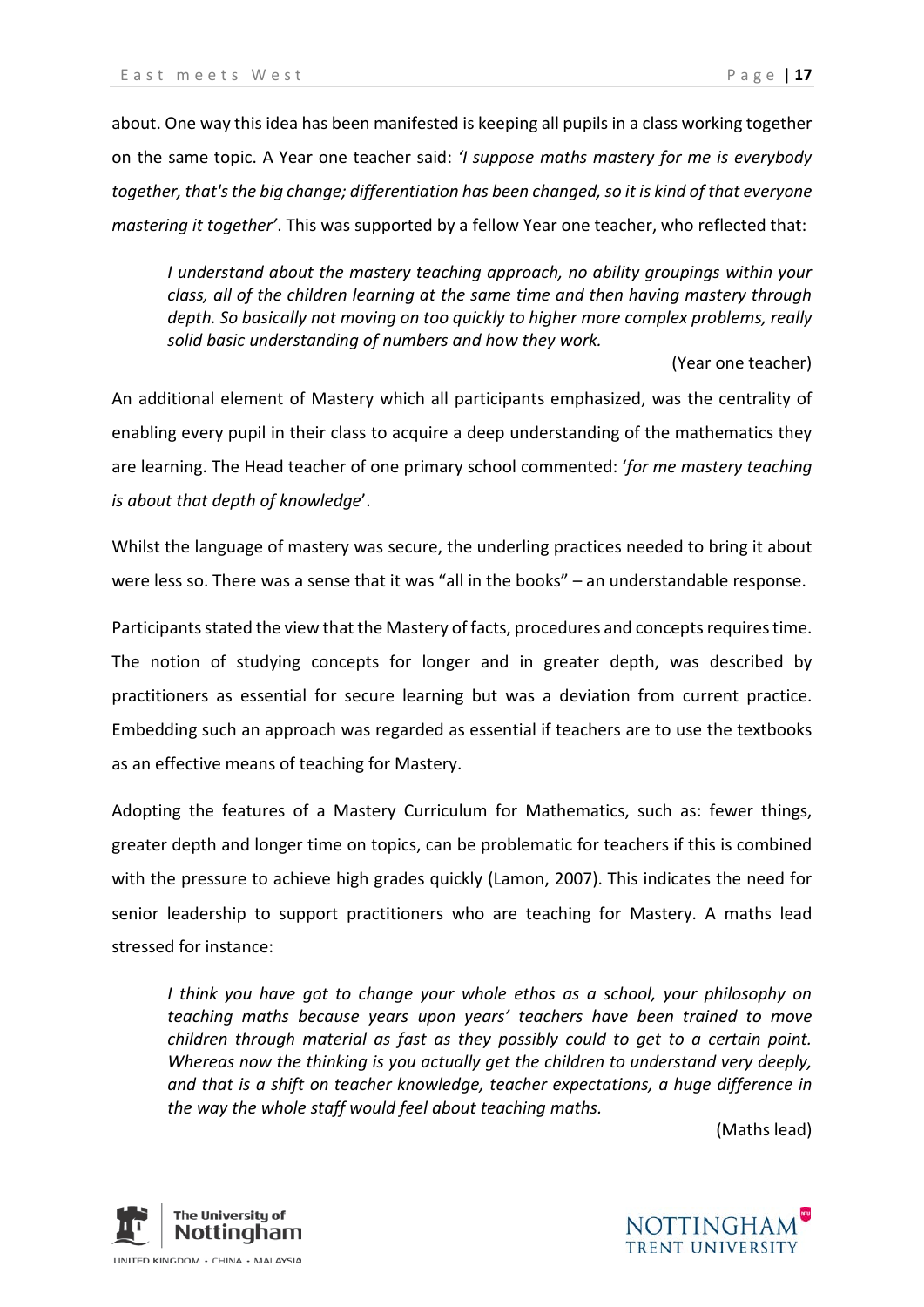This testifies to the radical ("huge") change in practice required into put into operation the underpinnings of the Mastery approach. Indeed it masks the question of whether implementation is indeed possible given the current organisation and structure of schools and curriculum.

## <span id="page-25-0"></span>**3.2.1 A Mastery curriculum**

An obvious means of raising standards in maths education is by enhancing the programme that pupils are following. Those consulted felt that the textbooks were helpful in this regard. The views expressed by the majority of participants were effectively summarised by the comments of a teacher who said:

*I really like the textbook, the teacher's guide, the planning is very good, it's very thorough it gives you lots of understanding about where the session should go it's very prescriptive. So we use that as a base for all our planning.*

(Year one class teacher)

This was reinforced by a maths lead who said that: '*you always know exactly what you are teaching and what the children have to do*'. Practitioners have suggested that the key benefit of using the textbooks is the structured approach which they provide. For instance, a primary school head of maths said:

*The reason we have bought into the textbooks this year; I think we have got it from a philosophical point to view the thing that we are struggling with a little bit is the lesson design and the lesson structure is a massive thing to get your head around. Choosing the correct examples and questions and it takes an awful lot of expertise to be able to do that. Why would you spend all of your time doing it if it is there available?*

(Primary school maths lead)

Having a well thought out approach to presenting all pupils with central mathematical concepts, and illustrating the connections between them, was seen as the principal value of using the textbooks. One practitioner said: '*The advantage of the schemes is they give that range of representations that are difficult to find, and not everybody has the level of maths knowledge that they can devise it themselves all the time'*. A teacher revealed that their school had been watching the trial with interest, and had decided to go down the textbook route. This was because of the planned way they present material to pupils:

*I think the problem for us is we have so skilled our staff up in terms of the MaST pedagogy and they are able to deliver the Mastery, they work from a problem solving* 



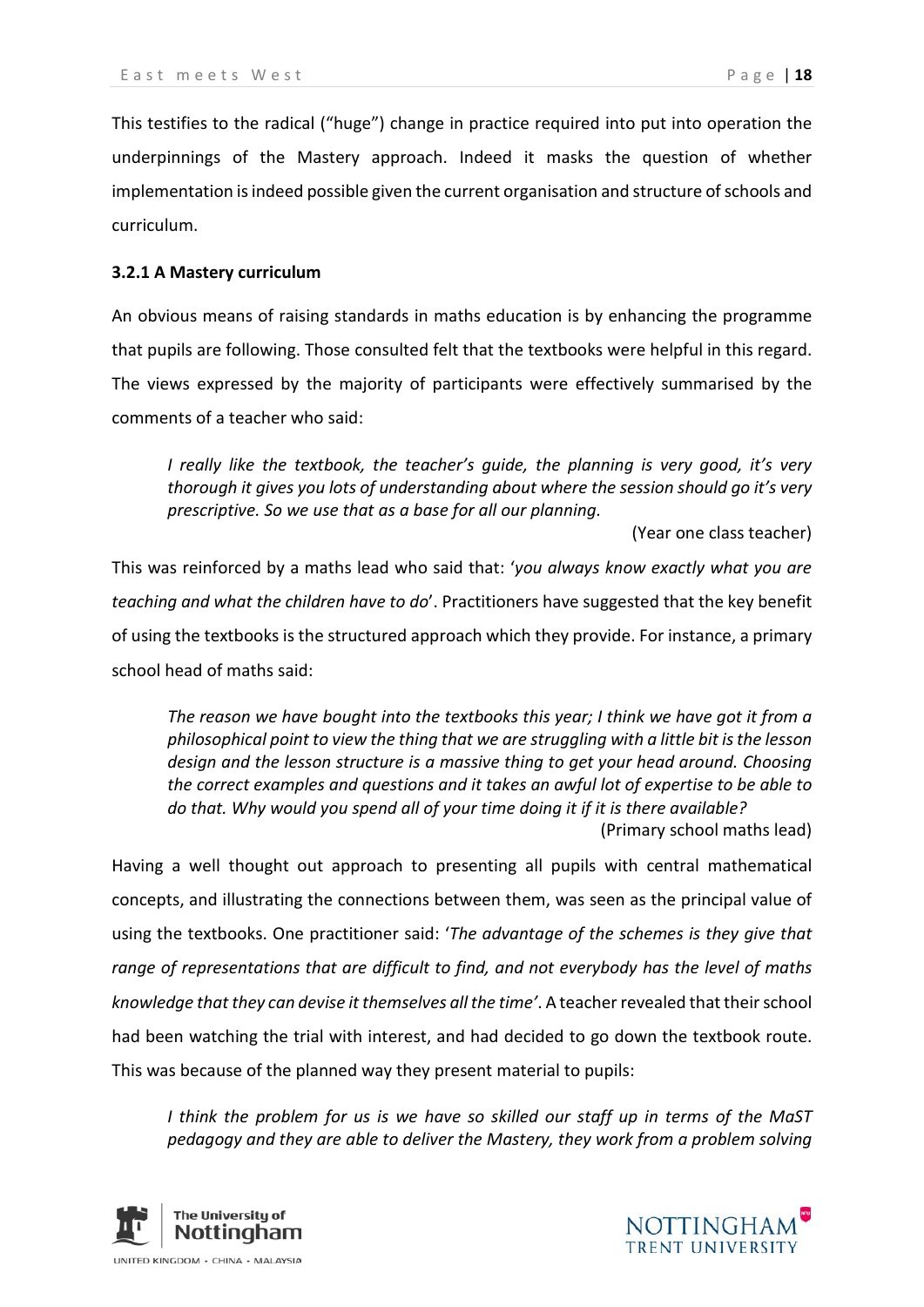*approach. But what we are lacking is the structure and the resources to ensure that mastery is achieved. Because sometimes the jumps between the resources the children use, or the tasks that the children do, are too big they need smaller steps*.

(Infant school teacher)

The downside of such a well-thought out approach set out in textbooks is the little flexibility and engagement in curriculum decisions left to teachers. If the planning and pedagogy is all in the book, it requires deep knowledge of the aims, purposes and strategies behind the design of the (textbook) curriculum. The imposition of the textbooks precluded this. The following example illustrates this danger.

## <span id="page-26-0"></span>**3.3 Using of the Textbooks - A Focused Case Study**

The following example is based upon a case study of a Year one class. Pupils were working to solve word problems finding the difference of two digit numbers; (Maths No Problem 1B).

The activities in the hour long lesson were characterised by a range of representations and of the mathematical processes, with little explicit focus on the forms of representation.

- Clapping to count in 2s and 5s
- Moving on a 100 grid
- Using Unifix rods
- Drawing iconic representations

The teacher presents a problem graphically on the whiteboard with a line drawing:

*Two children, one has 7 sweets one had 11, what is the difference?*

Pupils first count the objects in 3s and one girl does in 4s to find the difference. Pupils are then sent back to desks and asked to do this with Unifix cubes writing their solutions on mini-whiteboards. Pupils work in pairs at each table.



The justification here is to get children to come up with their own solution (Interview data) and this seems to be extracted from the assumed principles of Singapore and Chinese approaches.



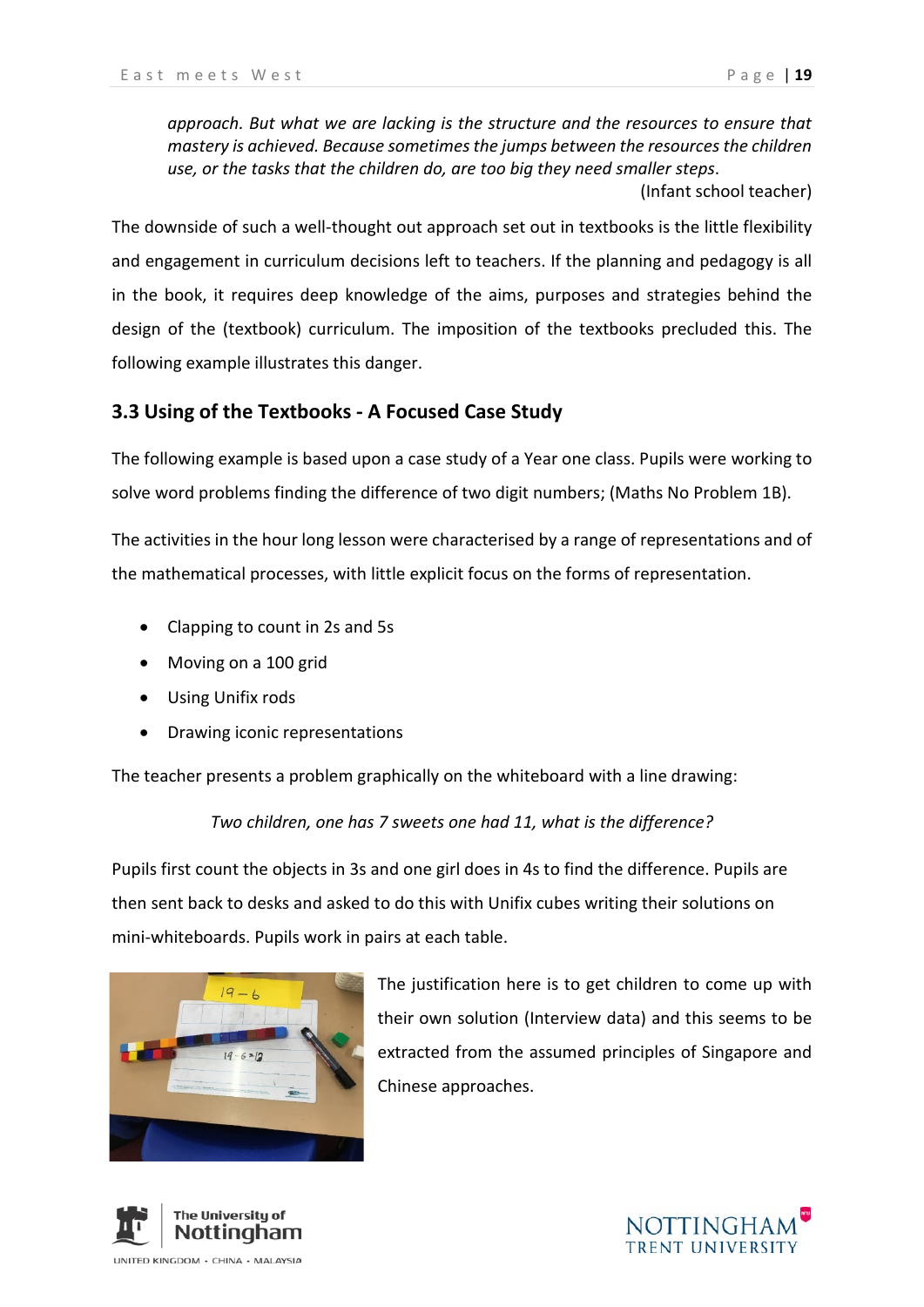Pupils were then given similar questions, to do and show on whiteboard by drawing small rectangles or circles:

16 and 4  $(a)$ 

The layout was important in getting the right answer but seemed not to be appreciated by the pupils and was not helped by the medium of the whiteboard. Some pairs of pupils were adding both numbers having drawn all the circles. The nature of the activity going on round the room made it difficult for the teacher to pick this up.

| II.05,2016<br>C. I can solve word problems, finding the<br>difference.                                                                                                                                                                                                                                                                       |  |
|----------------------------------------------------------------------------------------------------------------------------------------------------------------------------------------------------------------------------------------------------------------------------------------------------------------------------------------------|--|
| Worksheet 5                                                                                                                                                                                                                                                                                                                                  |  |
| <b>Solving Word Problems</b>                                                                                                                                                                                                                                                                                                                 |  |
| 1 Find the difference between 15 and 4.                                                                                                                                                                                                                                                                                                      |  |
|                                                                                                                                                                                                                                                                                                                                              |  |
| $\bullet$ $\bullet$ $\bullet$                                                                                                                                                                                                                                                                                                                |  |
| $\Box$ O $\Box$ = $\Box$                                                                                                                                                                                                                                                                                                                     |  |
| The difference between 15 and 4 is                                                                                                                                                                                                                                                                                                           |  |
| Find the difference between 17 and 8.                                                                                                                                                                                                                                                                                                        |  |
| 17 <sup>1</sup>                                                                                                                                                                                                                                                                                                                              |  |
| $\bullet\bullet\bullet\bullet\bullet\bullet\bullet$<br>0 1 2 3 4 5 6 7 8 9 10 11 12 13 14 15 16 17 18 19 20                                                                                                                                                                                                                                  |  |
| $\bigcap_{i=1}^n\bigcap_{i=1}^n\bigcap_{i=1}^n\bigcap_{i=1}^n\bigcap_{i=1}^n\bigcap_{i=1}^n\bigcap_{i=1}^n\bigcap_{i=1}^n\bigcap_{i=1}^n\bigcap_{i=1}^n\bigcap_{i=1}^n\bigcap_{i=1}^n\bigcap_{i=1}^n\bigcap_{i=1}^n\bigcap_{i=1}^n\bigcap_{i=1}^n\bigcap_{i=1}^n\bigcap_{i=1}^n\bigcap_{i=1}^n\bigcap_{i=1}^n\bigcap_{i=1}^n\bigcap_{i=1}^n$ |  |
| The difference between 17 and 8 is                                                                                                                                                                                                                                                                                                           |  |

Pupils were then bought together and shown the first diagram below on whiteboard.

The purpose here would seem to be a transition from objects to number line – since it is the dots on the cubes which line up with the numbers on the line, though this did not seem to be exploited in the lesson.

What was taken for this representation was the use of objects *per se*.

The teacher introduced a method for subtraction by presenting a problem in language: I have 16 slices of pizza and the TA had 7, how many more did I have?

$$
\begin{array}{c}\n16 - 7 \\
\big\downarrow \\
10 \quad 6 - 7\n\end{array}
$$

Now take 7 from 10

$$
10-7=3
$$

$$
6+3=9
$$



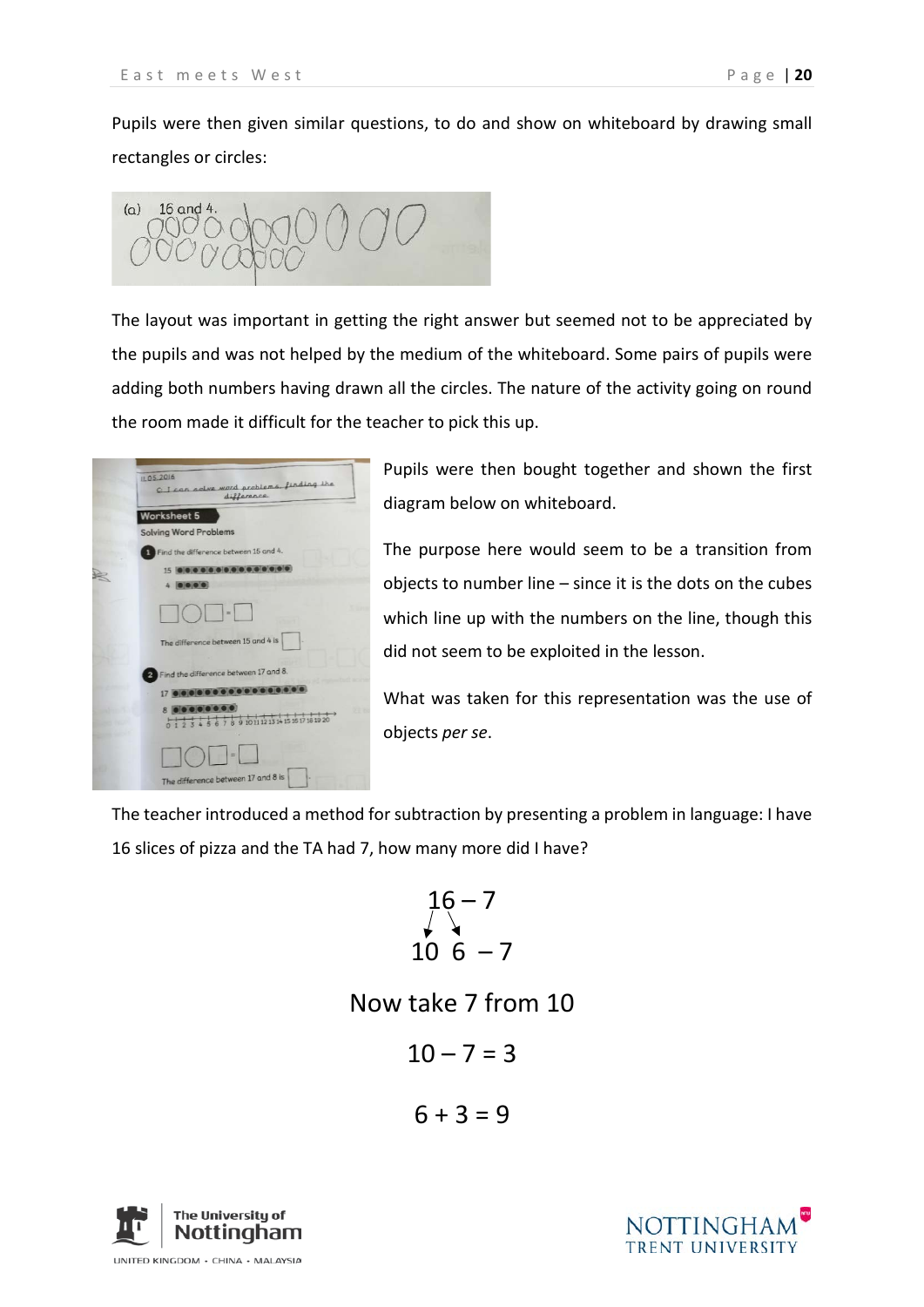Pupils were then asked to go back to their chairs and do this with the cubes writing on the whiteboards. It was not clear that this method was internalised by many pupils.

**DE DE DE DOOD 00600000**  $-16$  $2^{\circ}$ Tiggesseed00000000000 occooQiyo  $0000009 - 6 = 10$  $\frac{2}{6}$  $\frac{7-5=?}{0}$  $10 - 165$  $27$  and  $10^{-1}$  $5=2$ 

As a final activity, pupils were then asked to complete Page 32. This had three examples:



*Find the difference between:*

- *1. 16 and 4 2. 14 and 7 3. 19 and 13*
- These three are carefully designed to require three different approaches (unit-unit, decomposition; tenten) yet were approached using a singular iconic approach. This seems to be an example of evading the opportunities in the textbook through a lack of "total immersion" in the pedagogical culture.



Here is one attempt where it is not clear what the pupil's thinking is – or indeed where one might see "mastery".



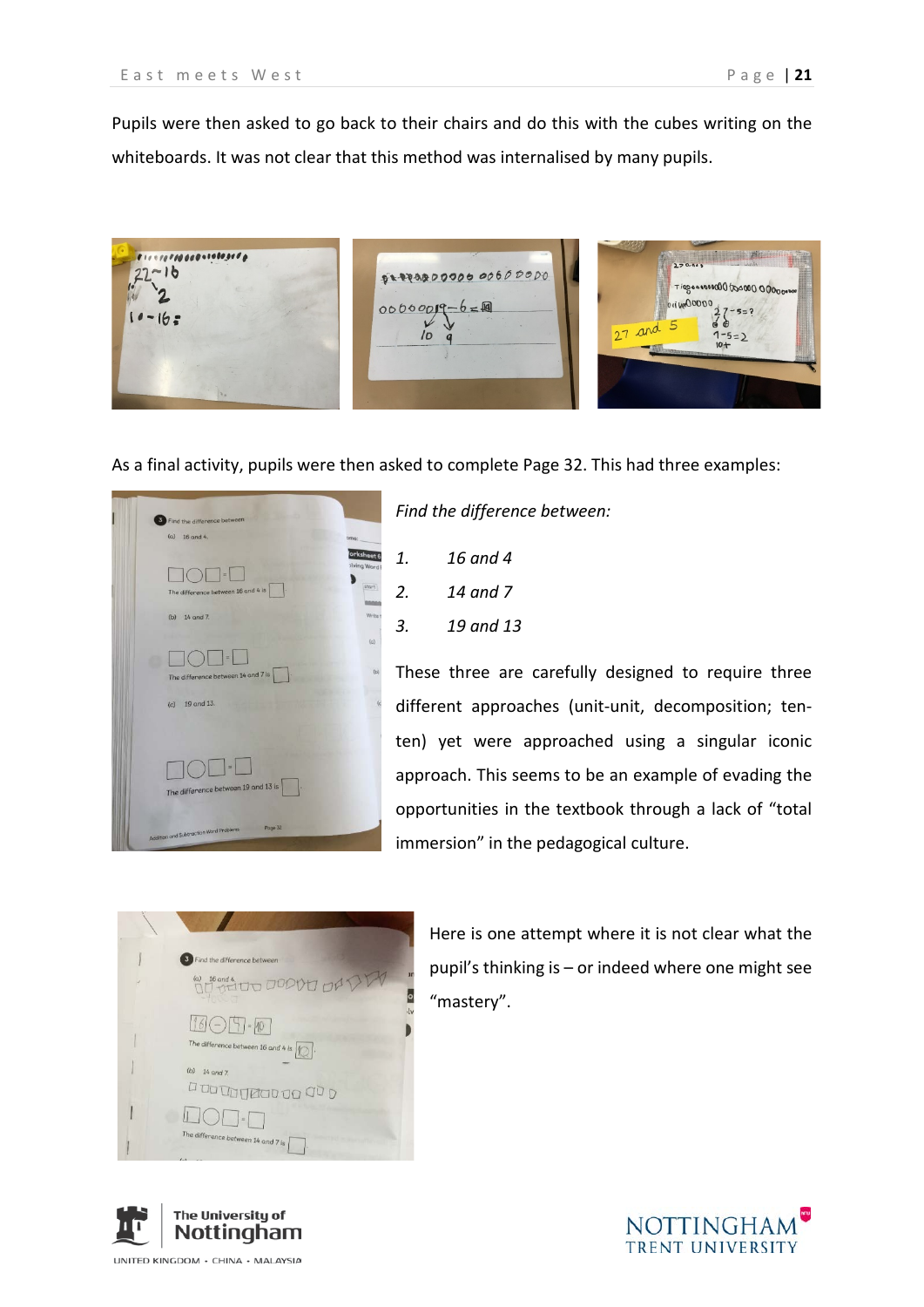### Other examples…



Notwithstanding counting errors in the first example, this is fairly accurate but depends to a large extent on accuracy in layout and counting

In all pupil work there seems to be a lack of awareness of appropriate strategies behind the *specific* numbers.

## <span id="page-29-0"></span>**3.4 Classroom Management**

Many of the practitioners who have taken part in the trail mentioned that there are some challenges relating to classroom management when using the textbooks, especially with young children. A year one teacher remarked that: '*We don't have additional support in our classrooms, so trying to get 30 children to turn to the right page when they are five, to understand what they are doing is tricky enough'.* Going on to say: '*Because it takes such a lot time to get the book out, to get them sorted, to find the right page just make sure they are all doing the right thing'.*

Observations of classroom practice revealed similar complications when using the textbooks. For example, when looking at numbers  $1 - 20$  pupils have to turn to a much higher page number within the books. While it is understandable that such content has to extend beyond the first 20 pages, it seems somewhat paradoxical to say - "*Today we are looking at numbers 1-20. Turn to page 83*".



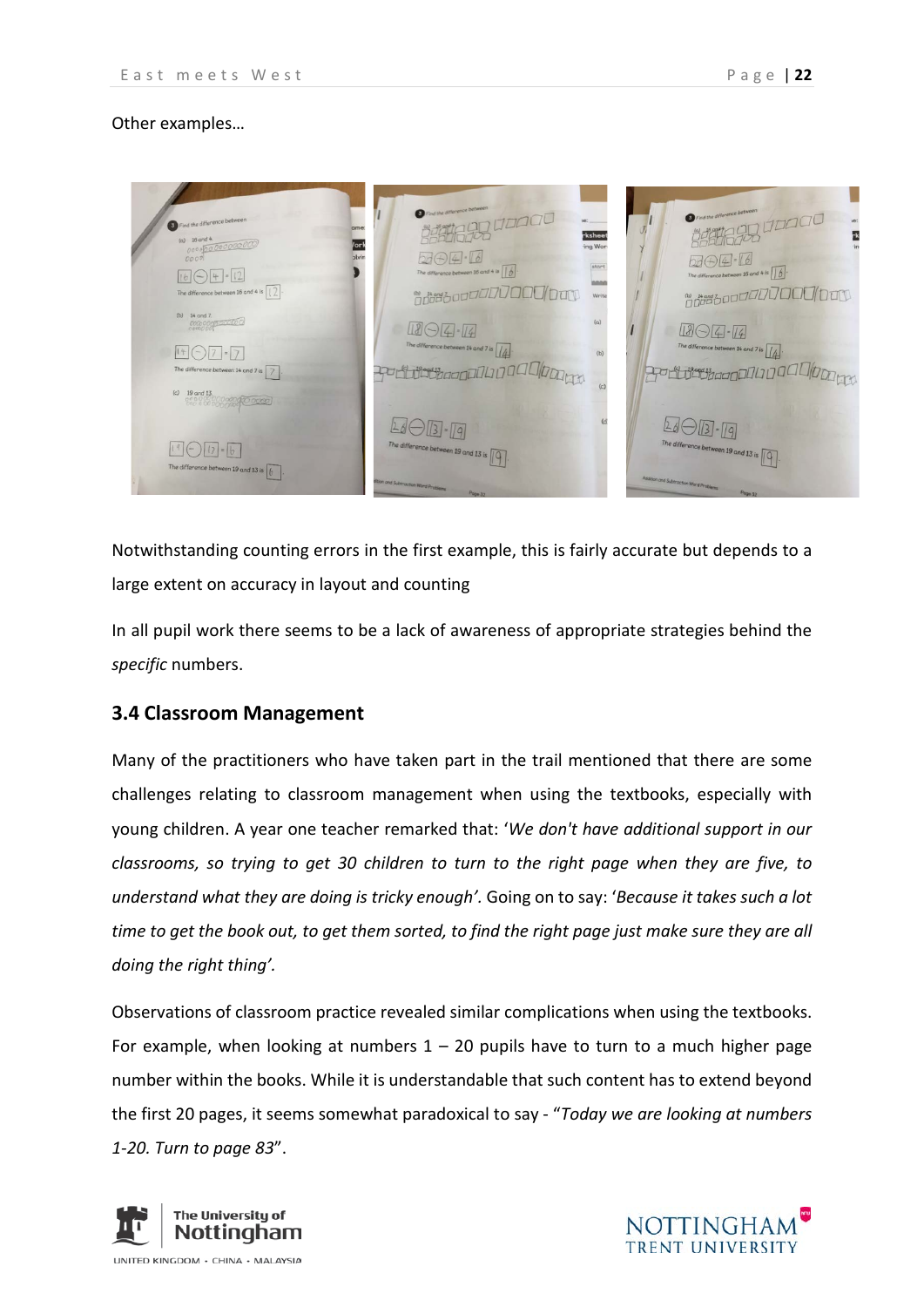Other participants also mentioned similar issues within their schools, for instance, a maths lead stated that:

*That idea that a 5-year-old, just 5 years old some of them, have got this book, they have got a work book a textbook they have got all these manipulatives, they have got a whiteboard and pen on the table in front of them. And it is managing that, because small children fiddle and poke and don't turn to the right page and actually that hadn't been thought of, that classroom management. And every school has had to deal with it in different ways and find their own way around that management.*

(Maths lead)

Different institutions had found their own solutions to this difficulty. The majority reported that they preferred to have the children's attention focused at the front of the class, making sure that they could monitor their connection with the activity. For instance, one teacher said she preferred to have the activity of the whiteboard screen: '*so I'm sure that everybody is looking at the right page, looking at the right area and I'm directing them to there*'.

As a result, some teachers said they would like to have access to additional interactive resources so that the class could work together. Participants' comments include:

*If they were an interactive white board resource it would be easier to teach. Children are used these days to looking at the interactive whiteboard most of their lessons. So they don't necessarily need the textbooks.*

(Maths lead)

*I scan the page into a smart notebook and present it that way, which means that I can adapt it, I can cut bits I can draw on it and we can annotate it together.* 

(Teacher)

*We had to buy visualizers because there are no interactive whiteboard resources, and there is a place for interactive whiteboard resources.*

(Maths lead)

While the majority of practitioners reported that they found the workbooks to be a useful resource, many questioned the need for pupils to always have access to an individual textbook. For instance, a Year one teacher said: '*We use the workbooks more than the textbooks generally, for more convenience and for a better delivery to the children'*.

A maths lead at a different school came to a similar conclusion, remarking:

*Actually the children don't need a textbook. What's in the textbook, the quality of the textbook is fabulous, but they don't need an individual textbook. If you have on your* 



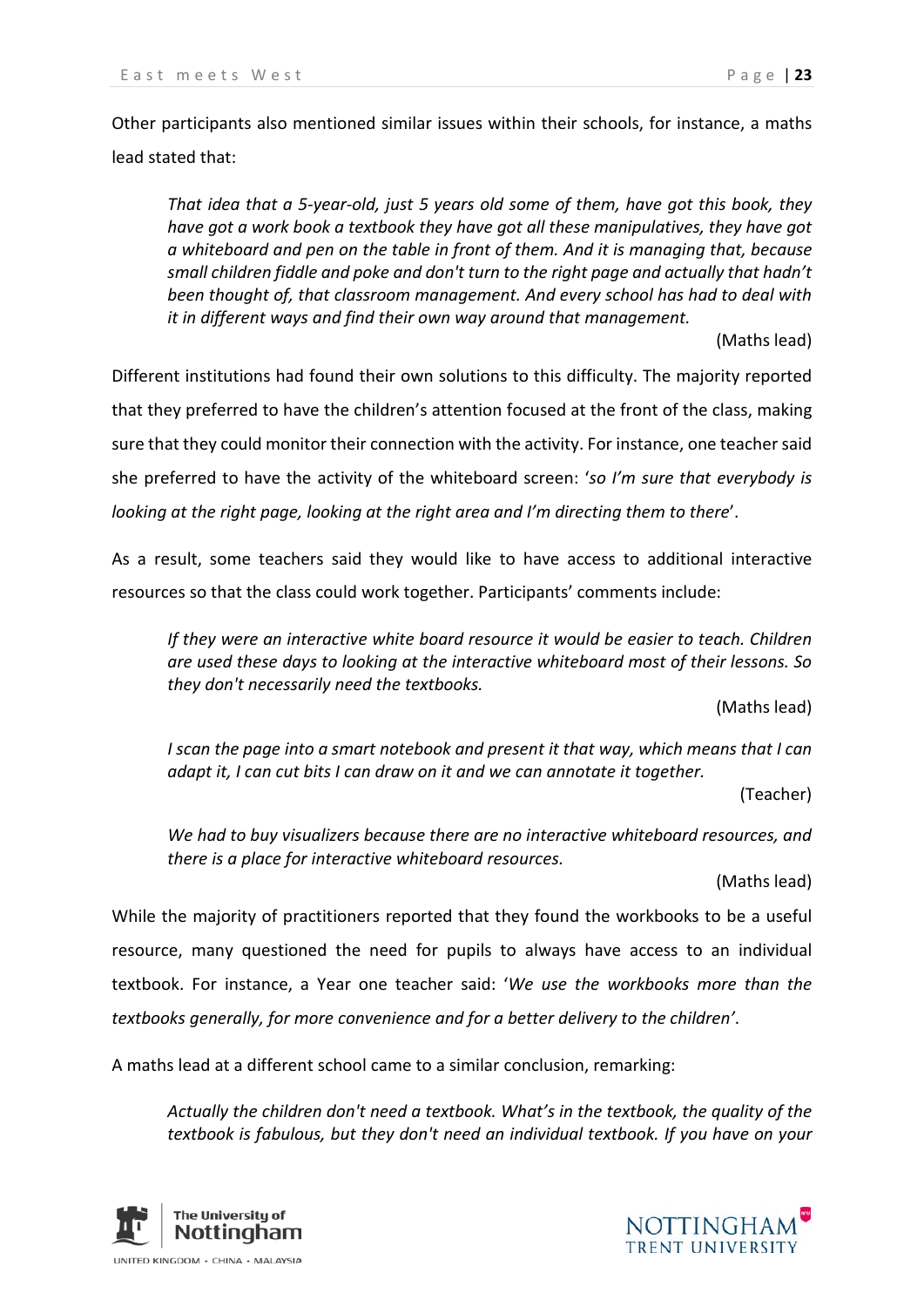*visualizer this is page 38 everyone look at this example, you can cover a part of it up, you know an interactive whiteboard resource that you can cover, and then the next slide comes is what you need really.*

(Maths lead)

#### <span id="page-31-0"></span>**3.4.1 Ongoing assessment**

Those who participated in the research stressed the need for ongoing assessment as an integral part of teaching, in order to continually check pupils' understanding of what they were learning. By doing so they felt they were able to monitor that the children were making the desired progress. Observations indicate that a range of formal and informal assessment procedures were being used by teachers during the learning process. For instance, a Year one teachers revealed she has been using an assessment system that involves monitoring individual pupils' understanding of each topic being taught (See **Figure 3.1** below).

#### **Figure 3.1: Example assessment system**



The visual representation shown in **Figure 3.1** was filled out during each lesson by the teacher and teaching assistants. This could then be used to monitor developments over time and



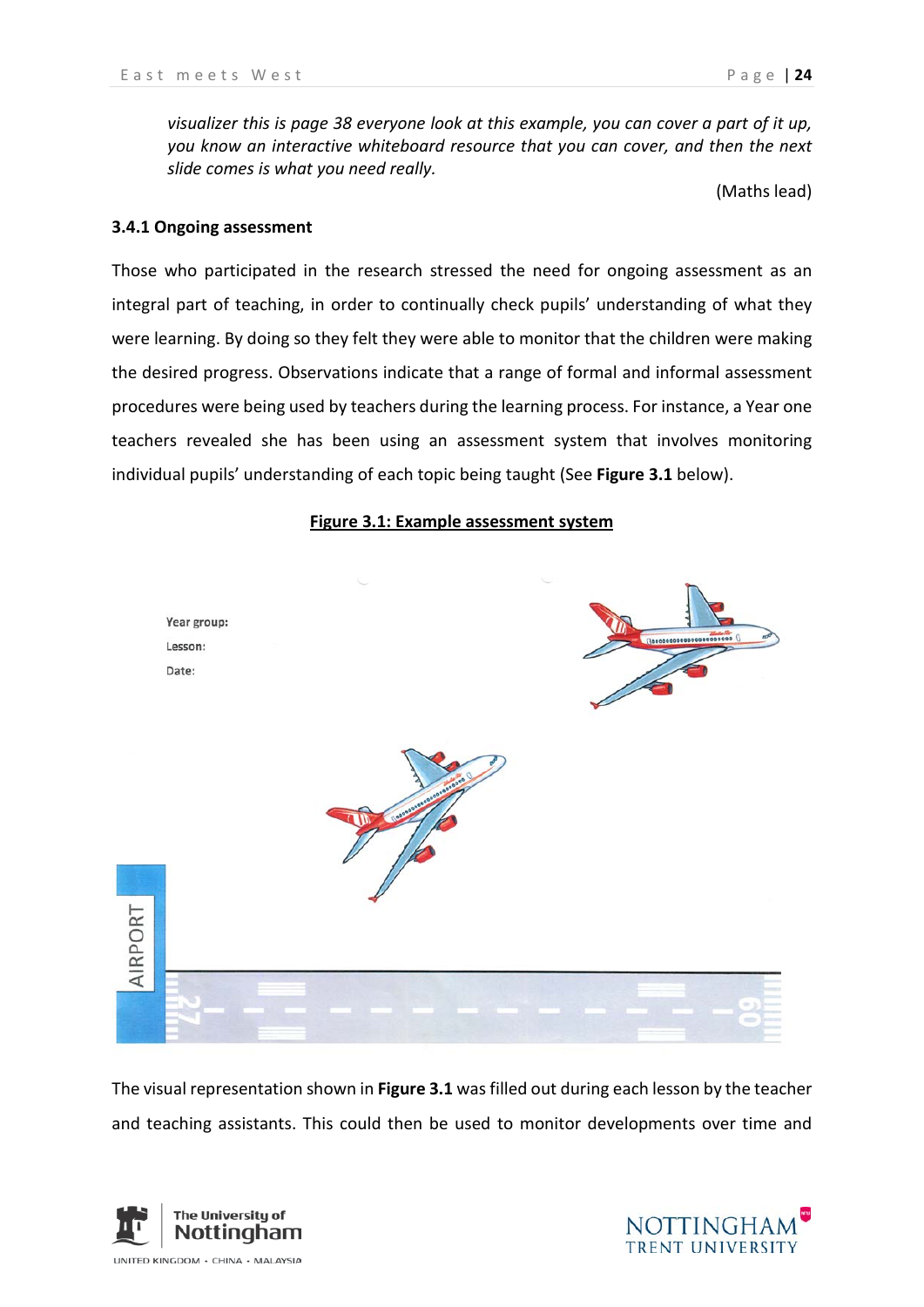thereby try to ensure that all children were on track and making progress. The teacher concerned disclosed that doing this allowed them to plot: '*children that are on the runway, children that are taking off and children that are at high altitude'*. Going on to say:

*So you would see from Monday to Friday what they're learning is, and if the children are still not moving there is a worry as we need to do something else. We need to get them to mastery we need to deepen their thinking deepen their understanding and get boosting.*

(Year one teacher)

By constantly assessing pupils' progress the teacher said they were able to intervene swiftly to address misconceptions. It also presented the opportunity to adapt teaching and learning activities to reinforce student attainment. A Year one teacher observed that: '*In all honesty teaching it this way you see where the gaps are, and you can sort of think oh my goodness me they are not secure with that'.*

Interview and case study data suggest that checking on pupils' progress typically involves teachers seeking qualitative feedback. Teaching professionals were focusing on the details of understanding and performance in relation to the topic under consideration, rather than prescribed marking. Practitioners said, for instance:

*We do a lot of marking at the time, at the point of teach and so you would be working with your group and you would talk to them and mark at that point of teach.*  (Maths lead)

*The children aren't actually learning anything from us marking these books. So she started to do a lot of peer marking, and talking about it in the class at that moment of teach, otherwise there is no value to the marking really is there, because the children aren't learning anything from it. And I think it's that because all the class are all learning at the same point, you keep checking everybody is at the same point and doing the same thing, obviously at different depths.*

(Maths lead)

## <span id="page-32-0"></span>**3.5 Impact on Pupils**

The majority of participating schools we consulted reported there had been no formal external or internal evaluation of their pupil's learning as part of the textbook trial. However, there are indicators suggesting a positive impact at participating institutions. The most prominent being greater *engagement* of pupils. All of the practitioners who contributed to



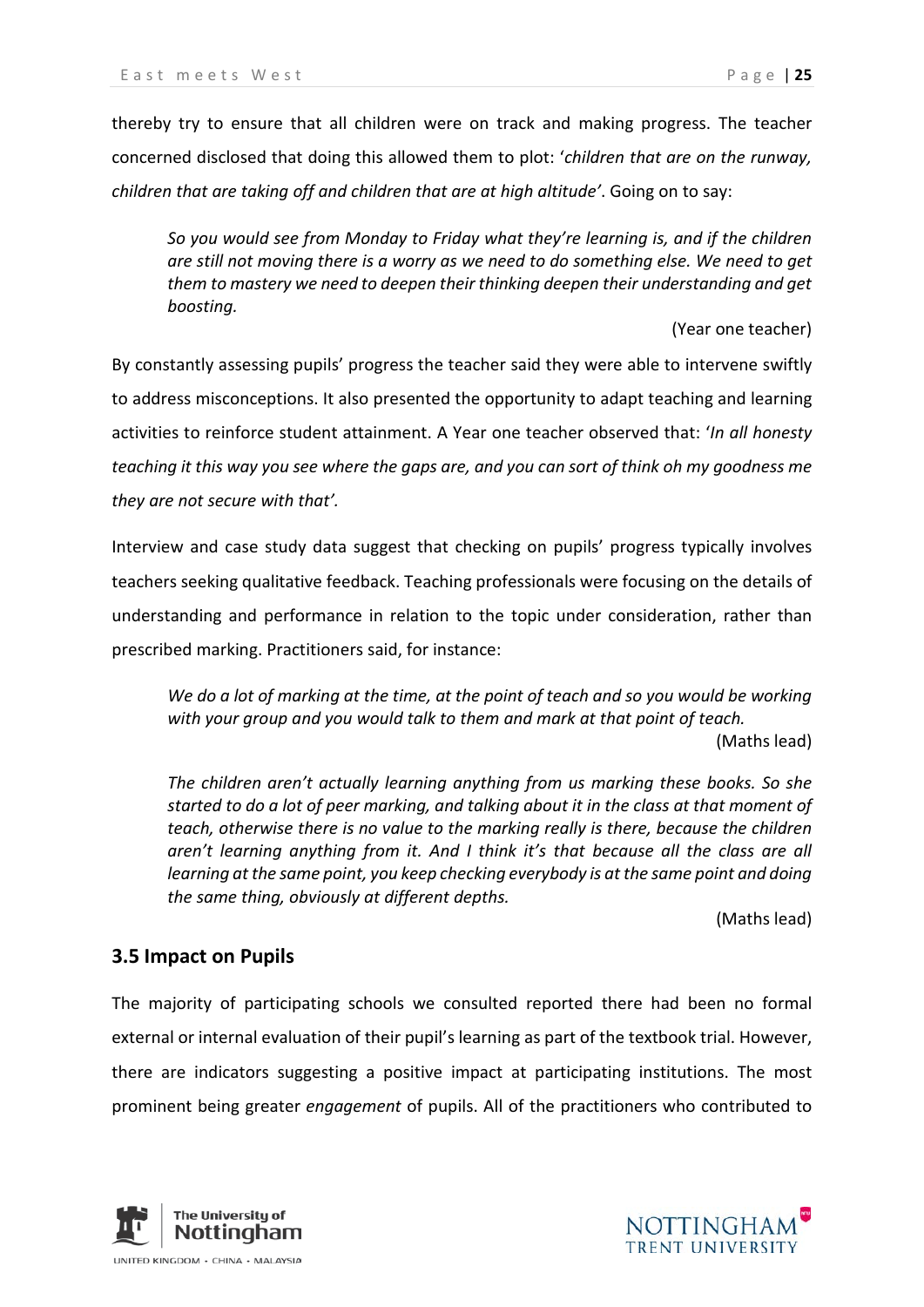the evaluation said that they believed their pupils liked using and were engaging with the textbooks. Typical comments included:

*I think in terms of their enjoyment and their love of maths that's improved*.

(Teacher)

*I think the children are enthusiastic about maths, and I think they are enjoying it – definitely.*

(Maths lead)

[Pupils] *like the style of teaching.*

(Teacher)

Another practitioner asserted that a sure indication of children's engagement with the textbooks is their willingness to speak about maths, saying:

*They really want to tell me what learning they have done … across all ability ranges the children are really enthusiastic about telling me what's happening.*

(Maths lead)

One primary maths lead revealed that they initially had some reservations about using the textbooks. However, these concerns were eased when they saw the way in which pupils had connected with the books, asserting that:

*The pupils really like it, we were – textbooks I'm not sure about this, we were all quite cynical, but they love it.*

(Infant school maths lead)

A similar observation was made by a teacher from a different infant school, who said:

*The children like it, they were excited at first because it is glossy and it is new and it is different, but again we were worried … in September they were straight out of foundation you know they were straight out of it, and it is quite formal recording for a five-year-old. But they love it now, they love the pictures; they love the images.* (Teacher)



UNITED KINGDOM · CHINA · MALAYSIA

NOTTINGHAM TRENT UNIVERSITY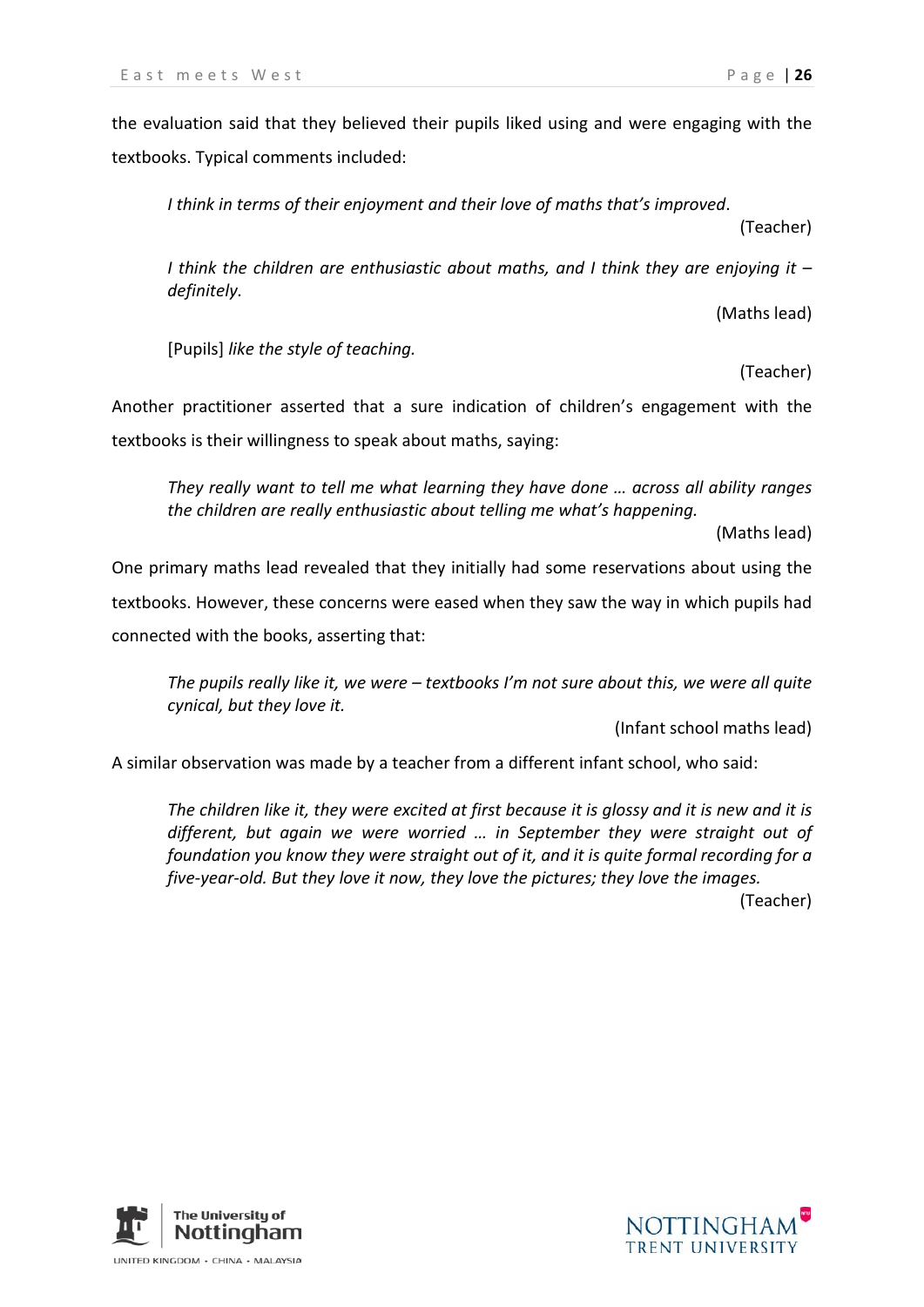## **Pupil focus group - What do you think of the textbooks?**

- *'They have really improved maths, because before we used the books I used to not like maths but now they are like more interesting and more fun as well as it helps you.'*
- *'I like them a lot because they show you new methods on how to do things, quicker methods, or longer methods that you can do.'*
- *'When I started on the book it was kind of hard because it's from Singapore I didn't understand the method and now I understand the methods it is easier.'*
- *'Before we started with the books I was kind of finding it harder to do maths, but when we first started using it on fractions, because I was struggling with fractions, so when we started using it, it has shown me easy ways and I started to get used to it more. So it really helps me understand because of the ways it shows.'*

## <span id="page-34-0"></span>**3.5.1 Pupil attainment**

Some contributors have suggested that overall using the textbooks has had a positive impact upon pupil progression. For instance, a participating school had used the National Foundation for Educational Research (NFER) test to help evaluate impact on pupils' attainment. The head teacher revealed that: '*the pupils who had done the Singaporean maths answered them better*', also saying: '*it was interesting that there were more children who had got hold of the higher level questions*'. This was supported by the comments of another head teacher who was involved in the project, noting: '*I would absolutely recommend it, because it is very interesting and it seems to have had a positive impact on our children's results'*.

However, when asked about the practical implications involved in teaching for Mastery, specifically keeping the whole class working together on the same topic, teachers mentioned potential effects for both the more solid and weaker mathematicians. The majority of evidence which is currently available from practitioners, suggests using the Singapore style textbooks are not having a significant impact upon the lowest performing mathematicians.



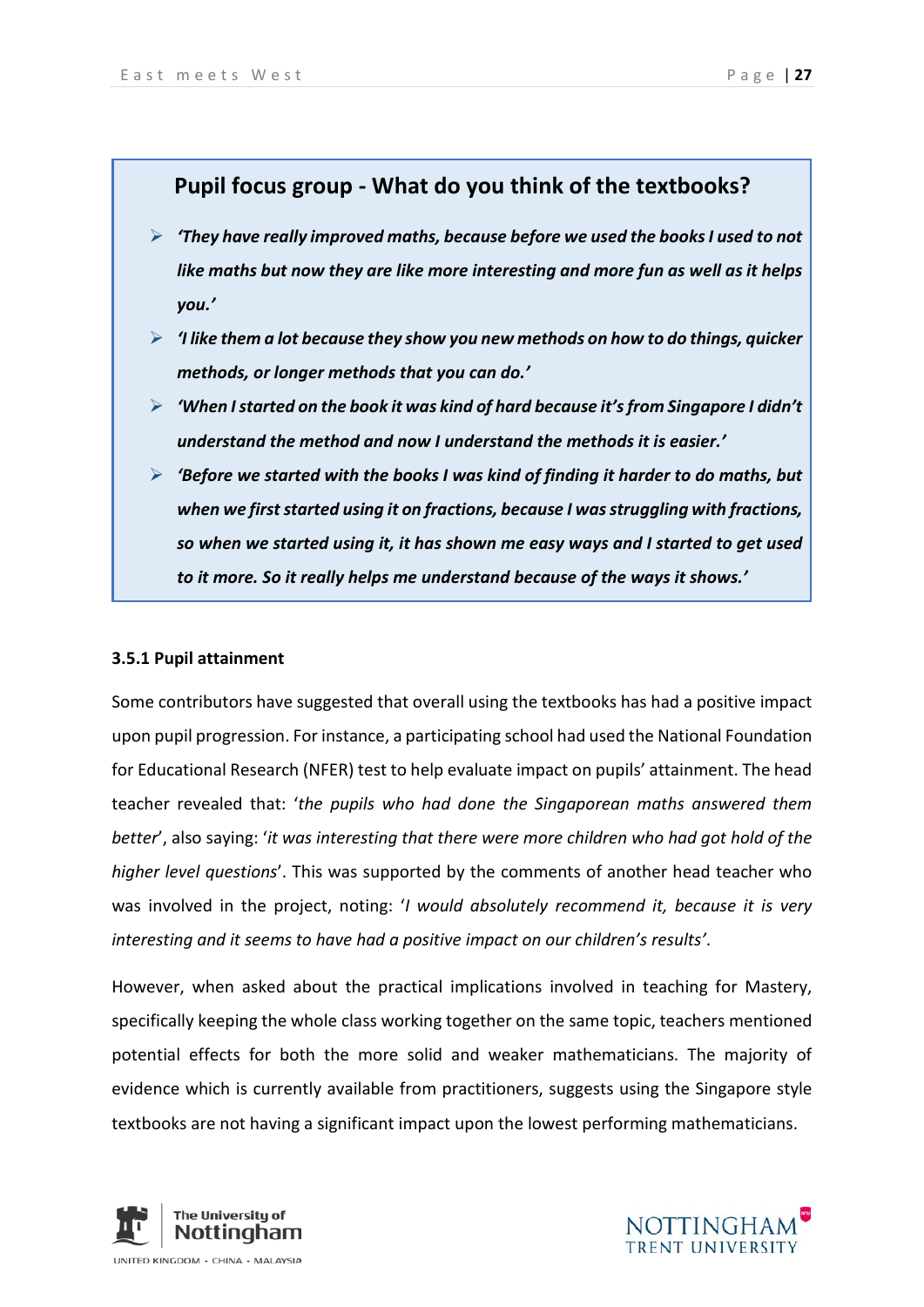The head teacher of a participating school had commenced an initial impact analysis and revealed that:

*There is a difference in the results with the children who've done the Singapore maths texts and the children who haven't. … actually it's the lower level students seem to have progressed the same according to whichever scheme they have done, but there is a push you have got less 'low middles' and more 'higher middles' and 'higher'. The curve has just sort of shifted a little bit.* 

(Head teacher)

This head teacher went on to comment that: '*it would appear that the better mathematicians are doing even better*'. Similar results have been reported at other schools, with a practitioner saying:

*We had to do an assessment before they started and an assessment at the end. And the data showed that the more able children made a small amount of progress, the middle ability children made the most progress and some of the lower ability, you know, just sort of coasted.*

(Teacher)

Some trial participants have expressed concern about being able to keep all pupils making adequate progress when using the textbooks. A Year one teacher revealed that she had some concerns about the weaker mathematicians within her class, saying: '*I think this next bit is becoming quite challenging and I think I am losing a few on the way, if I am honest'*. A teacher at another infant school asserted that:

*I'm conscious that some children are being left behind, and I haven't got the resources to support those children to lift them up. There are some children who are clearly getting it, and some surprising ones from the lower ranks that are getting it. However, there are a group of children who aren't, so that is more of a challenge.*

(Year one teacher)

Some contributors said they felt that helping some pupils achieve Mastery with greater depth was a potentially a problem. For instance, when speaking about the main challenge at her schools, a Head teacher revealed: '*I think for us it is about making sure those high order thinking children, they have the appropriate challenge'*. Similar concerns were expressed by a professional teaching at a different school, who said: '*I should be challenging my more able, but when you haven't got that support its tricky to do'*. This was also an issue that a teacher had faced at another primary school. However, they suggested that it was a potential obstacle that can be overcome:



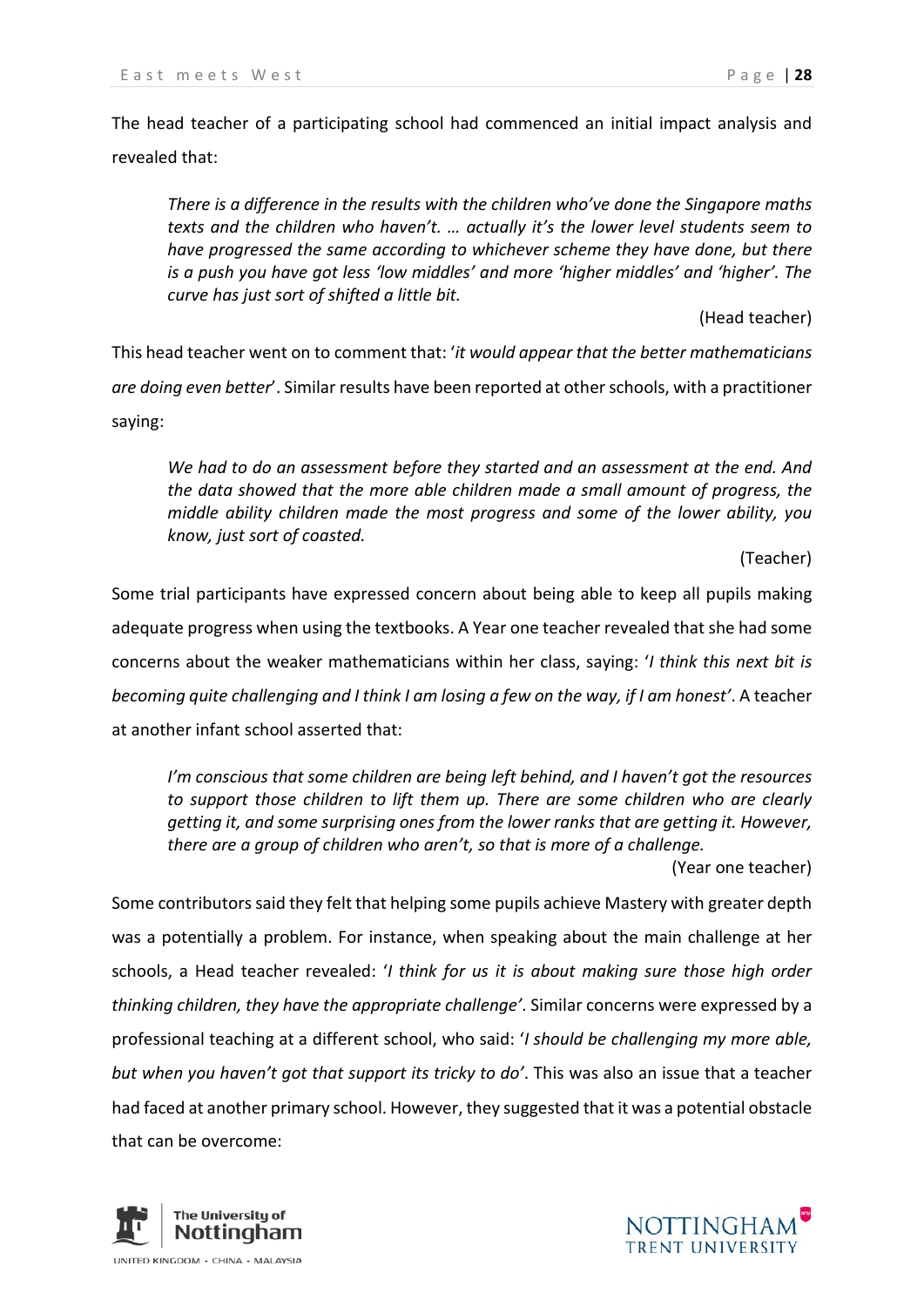*The hard thing with that mastery is everyone moving together, there are those children …that do rapidly grasp things, the rapid graspers as we call them, so that is where my challenge is for me. But I think I am getting better in my practice, because rather than giving them bigger numbers or more to do it is kind of thinking of how can I extend their learning in a different way, in a more challenging way. And that is the depth and breadth as opposed to the sort of vertical extension.*

(Teacher)

## <span id="page-36-0"></span>**3.6 Sustainability**

It is not certain that all participating schools will continue using the textbooks. The main barrier to continued use seems to be financial. For instance, participants have commented:

*We just haven't got that money, and I don't think any schools have in the current economic climate*.

(Head teacher)

*I know we don't have money to buy books across the school.*

(Maths lead)

*As a school we have more or less decided that it is not worth it financially.*

(Head teacher)

*If I was going to do it, yes I am going to do it full blown the whole thing; the cost could be £1,000 a class per year. That's not going to happen; schools can't afford that, that is just not going to happen.*

(Head teacher)

Following on from the trial a number of schools have said they will continue using the textbooks. Others have said they will definitely be expanding their use with other year groups. Two participant school have confirmed that they will be using the textbooks with all year groups from the start of the following academic year. Comments include:

*I will definitely continue using the teacher's guide and the planning*.

(Teacher)

*We will go Year one, Year two next year.*

(Principal)

*Actually I would like to go whole school, but it is going to cost.*

(Head teacher)

Some schools who were not involved in the trial have also stated they have been using the textbooks, and will continue doing so. For example:



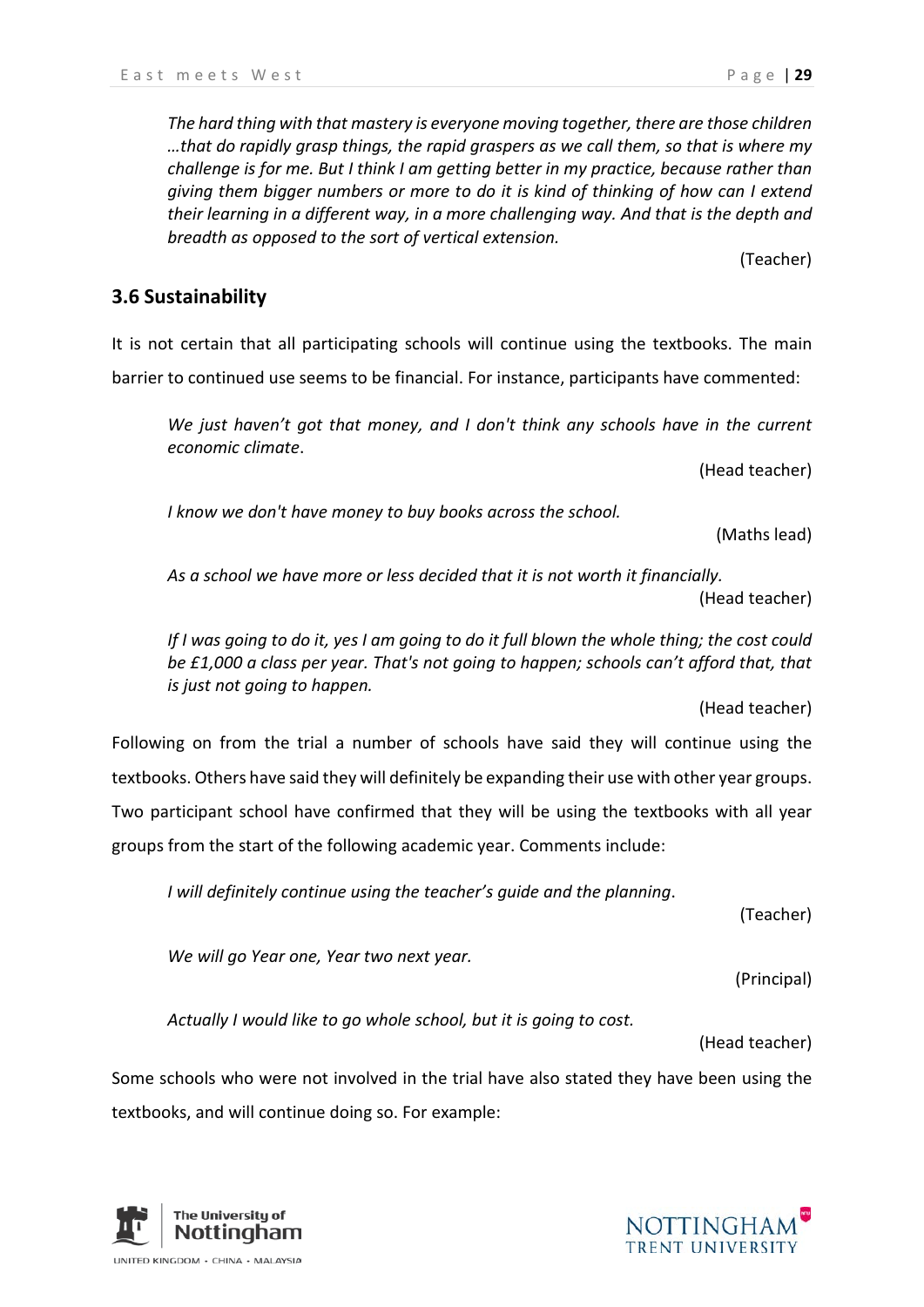*It's not a cheap thing, but we have invested heavily in it and we are going for a big investment next year.*

(Maths lead)

Therefore, in terms of long term sustainability the indications are that whilst capital expenditure was possible, recurrent expenditure at the level of the books is perhaps unsustainable. While ongoing funding is questionable schools might get enough input to eventually go it alone with the textbooks, without paying for workbooks and on-line support.

## <span id="page-37-0"></span>**3.7 Summary of Conclusions and Recommendations**

The interview evidence provided by contributors indicates that teachers claim the Shanghai style textbooks provide schools with the opportunity of having well thought out resources, and presenting a scheme in a consistent way across year groups. The teaching methodology facilitated by the textbook means that regardless of notions about ability level, whole classes are being presented with a set of central mathematical concepts and ideas at the same time – this is indeed part of the Mastery narrative. Consequently, they seem to offer the possibility of a Mastery curriculum, which affords all children the chance of acquiring an understanding of the key ideas and building blocks within mathematics. However, a curriculum cannot alone provide a Mastery approach, because it is being injected into a pre-existing culture of teaching and learning with a pedagogical architecture that mirrors decades of a different approach. All effective approaches to Mastery in mathematics will require guidance on changes to teaching in addition to an appropriate structure, making appropriate CPD vital. Most significantly it requires a 180° turn in teachers' thinking on pupils and learning – away from entrenched ideas of fixed **ability** toward a more flexible view of capability.

Observation evidence indicates that there was no evidence of a structured approach to conceptual representations in the lesson or even in the textbook, though this might have been apparent in the on-line teacher's guide. There was evidence in the books of a possible structure in the variety of exercises; though these were not made explicit in the lesson.

The practical activities which were observed drew on a set of physical or visual representations without a clear and explicit identification of the link between problem and strategy. This likely to be the result of the import of a different pedagogical strategy with insufficient training, resources and time. Practitioners have emphasized that using the



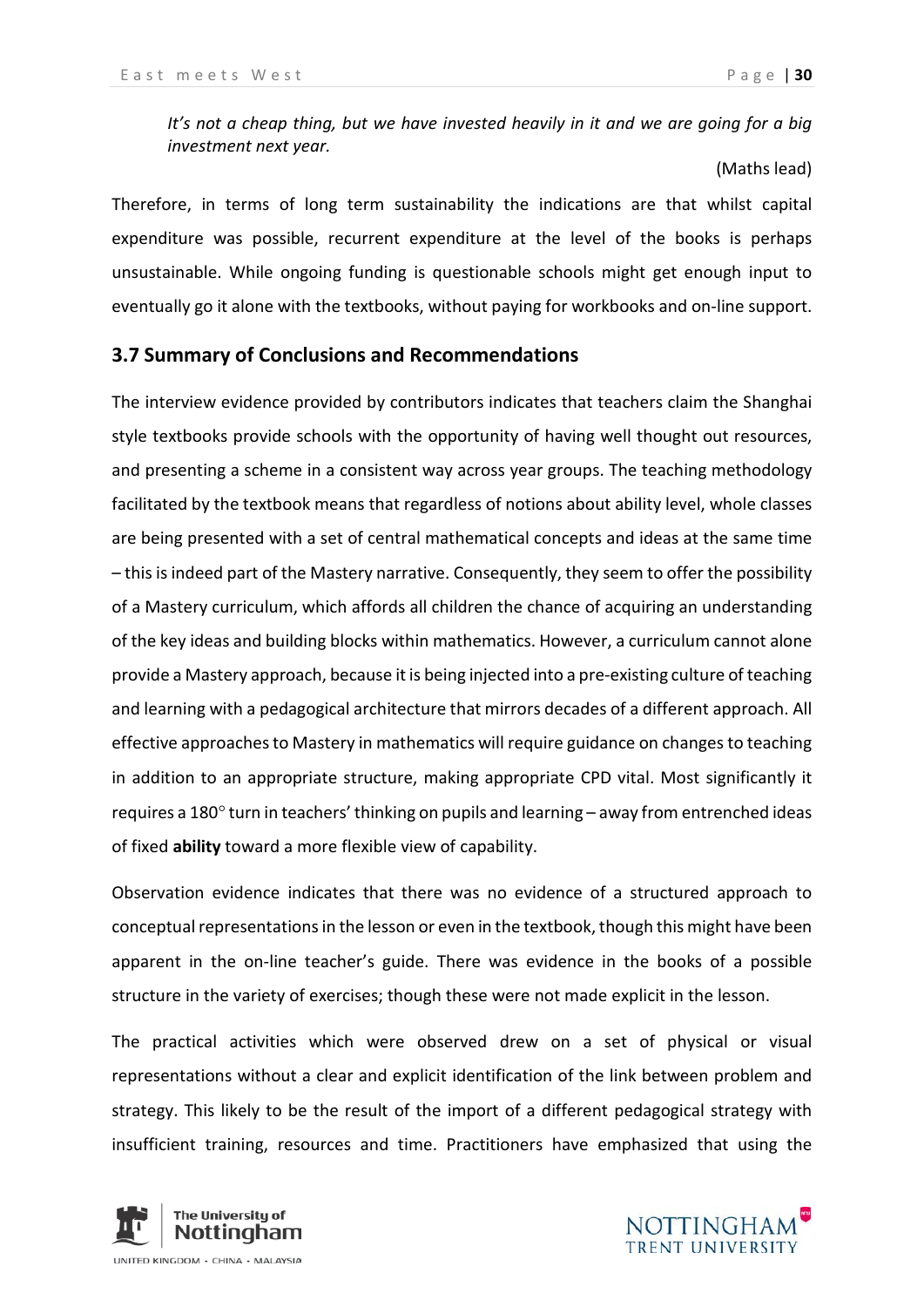textbooks is not a quick fix. Schools need to be fully prepared and introduce them as part of an integrated approach to teaching mathematics. As one maths lead commented: '*It does need a warning that it isn't the answer to solving maths problems in your school, there is a lot of work and understanding that goes into it'.* The ideal scenario seems to be having teachers who understand Mastery teaching, who then use the textbooks as a way of providing a structure, well thought out examples and questions.

Participants have stressed the value of undertaking CPD prior to using the textbooks within the classroom. Advising that this enables teachersto consider whether they are obtaining the maximum benefit from the textbooks, or whether they are using the structure and organisation which they offer in a superficial way. A contributor said: '*That was a worry that some staff were going to pick it up, put it in place without thinking about it. Without saying is this working, is this not working, what could I do to change and adapt?'*

This points towards a potential weakness that practitioners may use the textbooks alone, without adequate CDP or an appropriate understanding of the reasoning behind what they are doing. Thus, contributors made it clear, there is a requirement to have a sound grasp of the fundamentals that underpin teaching for Mastery. Therefore, it is highly recommended that in the future professionals who are or will be using the textbooks have access to support and development opportunities so that all pupils are able to make good progress.

The overall impression appears to be that the textbooks can help, but seem to be being injected into a procedural culture already established and embedded in classrooms rather than incorporating the culture that would be normal and unquestioned in Singapore.



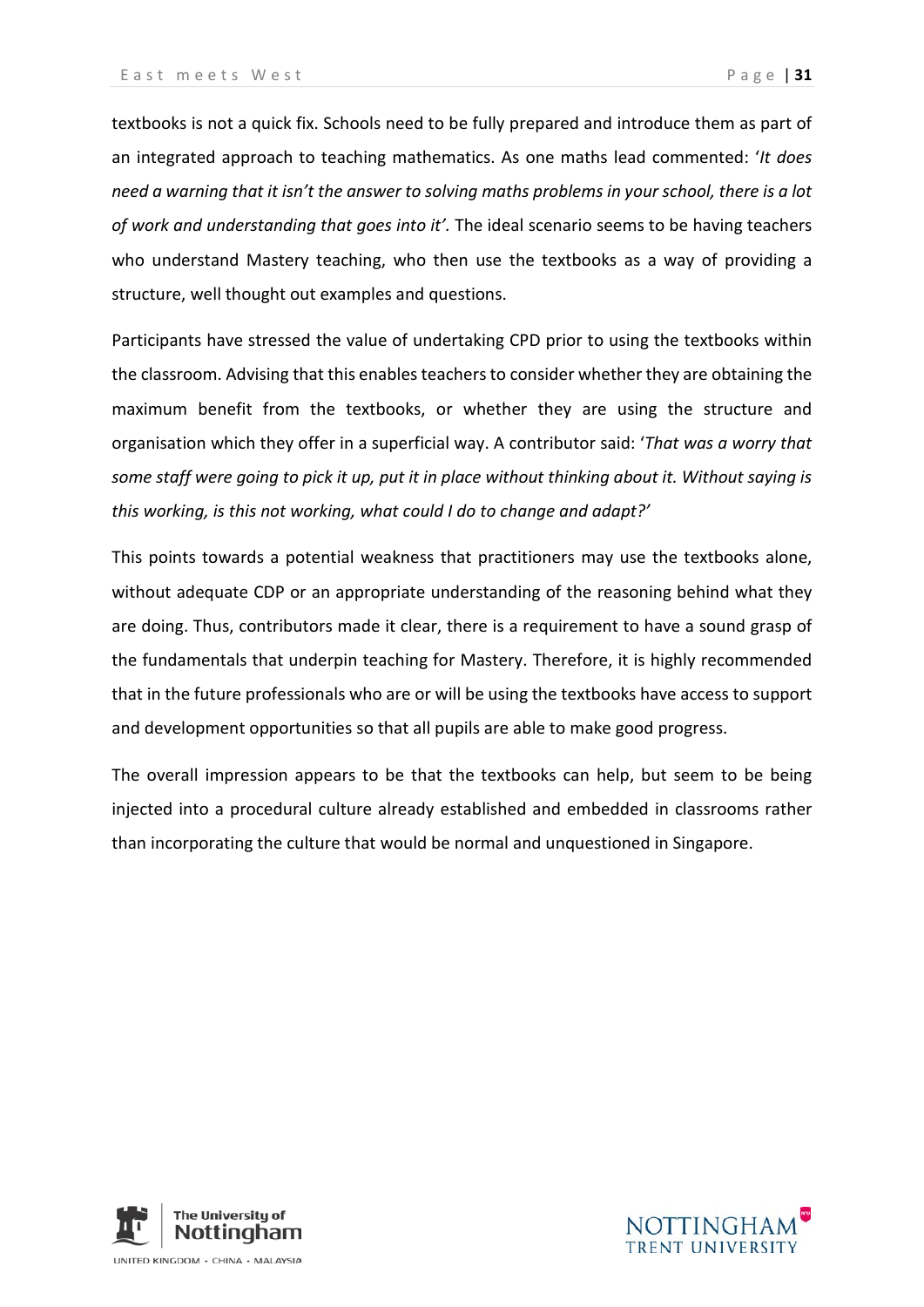## <span id="page-39-0"></span>**4. England – China Teacher Exchange**

## **Shanghai Exchange - Key Findings:**

Feedback from participants has been very positive regarding the way the England – China teacher exchange was carried out, both during and after exchange phase of the visit.

The practitioners who were involved in the project have said that it has been an effective means of transmitting information about the Shanghai approach to mathematics teaching.

Participating schools have engaged with the exchange – all the teaching staff have been encouraged to observe at least one taught session with the visiting professionals.

Teachers from across the region said that participating schools have been welcoming, accommodating them to observe the Shanghai teachers delivering sessions.

Schools have reported they are adapting their practice based upon what they have discovered. For example, switching to a shorter maths session in a morning and a follow up session in the afternoon.

Teaching professionals suggest they have adopted parts of the Chinese approach – 'cherry picking' the best bits for their classrooms.

The main features of the Shanghai style of mathematics teaching, which many practitioners said they had picked up on were:

- Greater depth
- Longer time devoted to topics
- The whole class working together

Contributors suggest ongoing continuing professional development opportunities are vital - developing teacher's mathematical confidence has to be a priority to enable teaching for Mastery.

Collaboration between professionals is indispensable - teaching staff need to have time to work together and to share ideas.

The project is having an ongoing impact with practitioners being able to observe teachers within the region teaching in a style influenced by the exchange project.

Professionals have been able to engage with the project in a variety of ways. While the level of involvement has varied, it has helped to foster and promote exploration and development work that is still resonating within a number of schools.



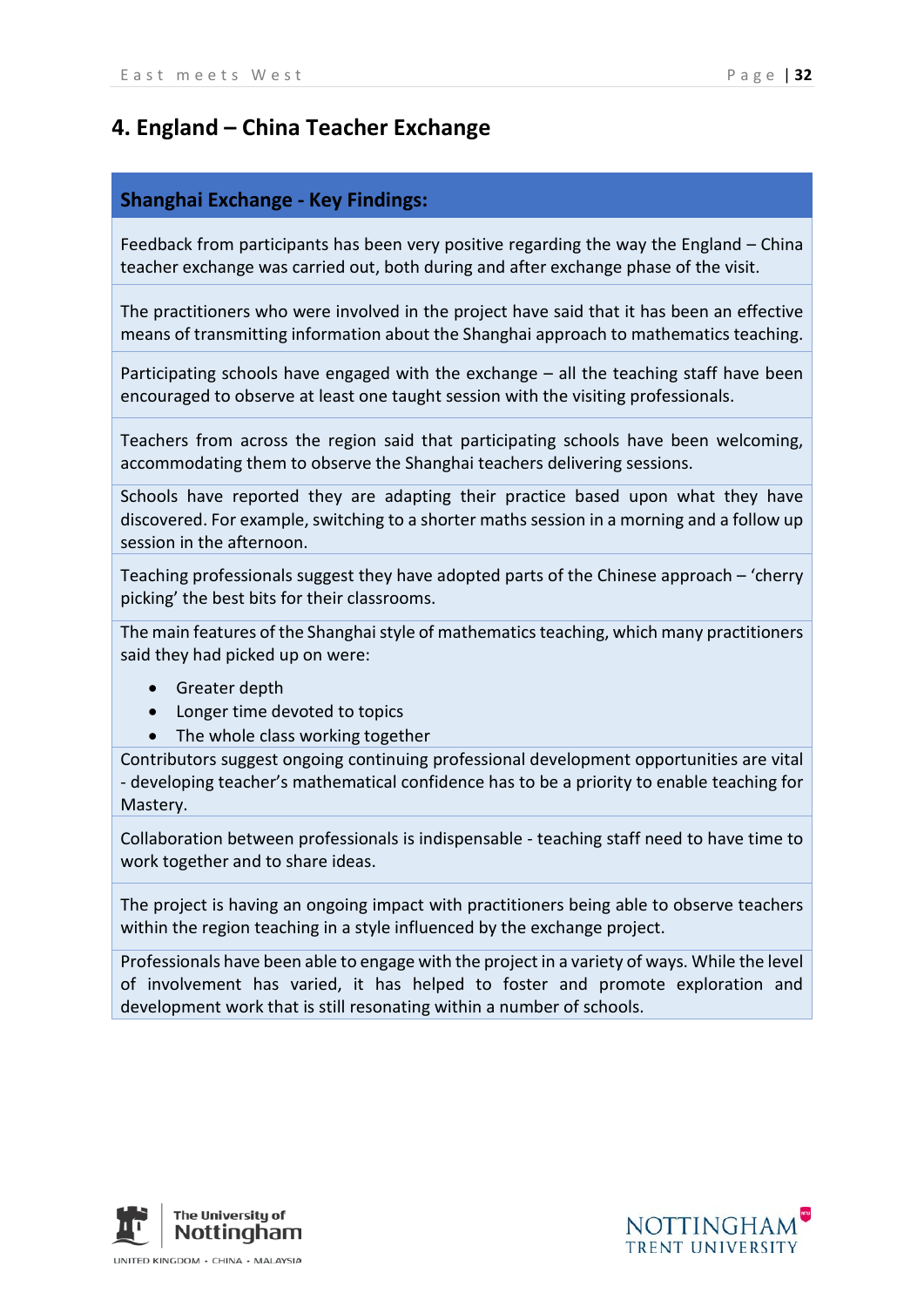## <span id="page-40-0"></span>**4.1 Project Implementation and Organisation**

Feedback from participants has been very positive regarding the way the England – China teacher exchange was carried out, both during and after exchange phase of the visit. The professionals who participated in the exchange said they had a clear appreciation that the project was a platform for experimentation and development work within their schools. As one principal explained, '*I just thought yes there might be a better way to do it and actually let's hear it and we can give it a go and be brave'*, expanding upon this by saying '*it was a wonderful opportunity that could broaden the outlook of staff members*'.

The overall structure of the exchange project was viewed as highly effective, in terms of the way participants were able enhance their understanding of Mastery by going to Shanghai. Also, in the way the project has helped to expose a variety of practitioners from across the regions to the Shanghai approach to mathematics teaching.

The practitioners who went on the exchange visit had the opportunity to view the cultural and philosophical approach to teaching mathematics in China. The exchange began with two university days; at which they were provided with the background to the Shanghai methodology. The majority of dedicated time thereafter was spent in schools observing lessons and talking with teachers. A maths specialist who participated in the exchange made it clear that they found going to Shanghai a valuable experience, saying:

*Visiting there, I think I needed to see it in context to really understand and select the best bits. We are very clear on the project we are not trying to replicate China, we are trying to take the best bits for us and I think I wanted to see what the best bits are and what were transferable and what weren't for myself and I think that was the best way to do it, going to China.*

(Maths specialist)

This professional was clear that they were then able share what they had discovered with the leadership and teachers from their own institution and other schools. A similar view was expressed by another maths specialist who said: '*I think engaging schools through going to Shanghai, seeing it first hand and brining those ideas back, worked exceptionally well'*.

During the return phase of the exchange, two teachers from shanghai worked at a primary school in each of the Maths Hub regions for four weeks. On average, they taught a lesson



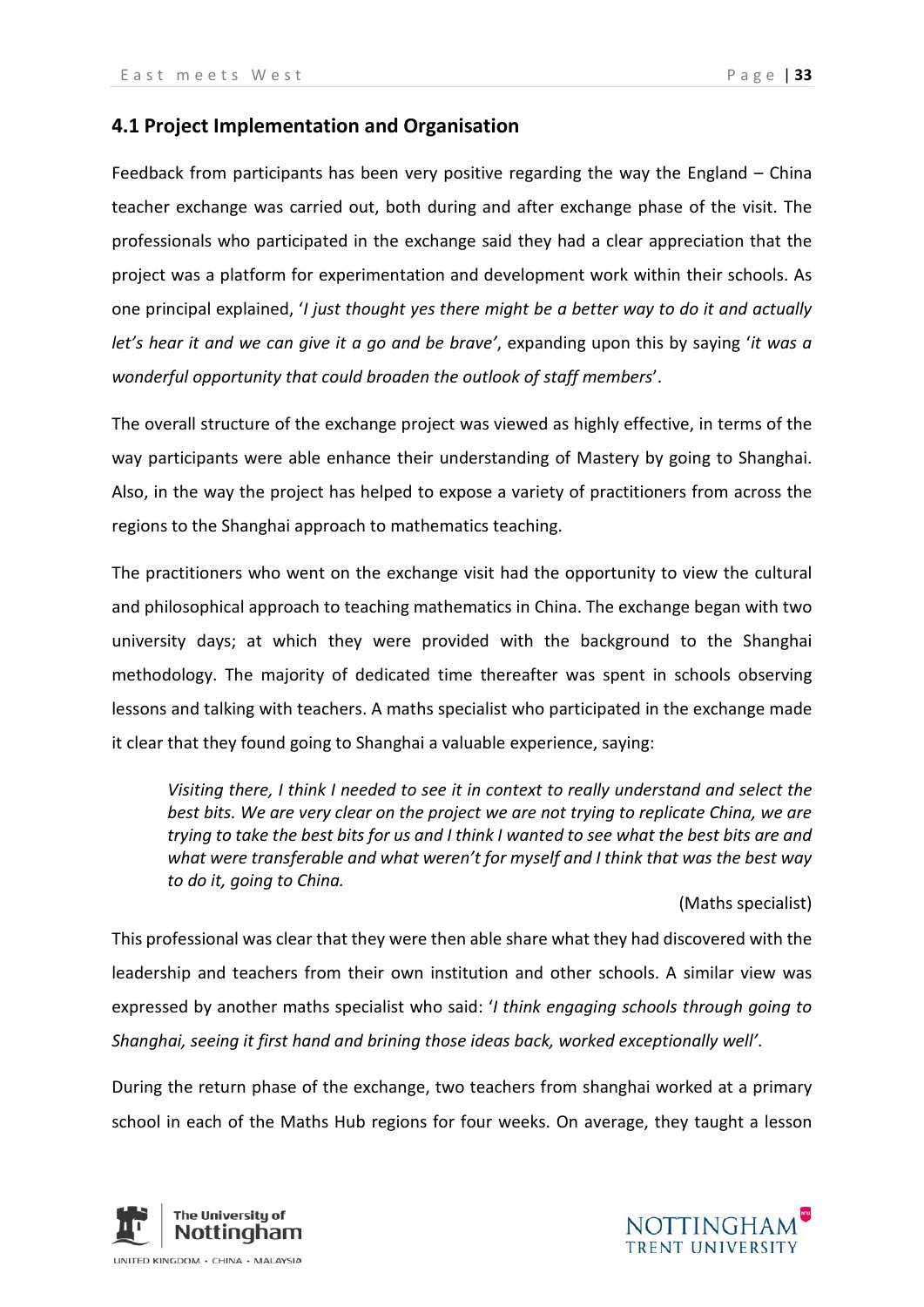each day, enabling a range of practitioners to witness at first-hand what a Shanghai style session looked like in an English context. Feedback from observers indicates that this has proven to be a highly effective means of providing UK based practitioners with an insight into this teaching method. Participating schools have said that they encouraged all teaching staff at their institutions to observe at least one session, they also welcomed colleagues from other schools across the region to see the Shanghai approach.

There is considerable evidence to suggest widespread interest in the exchange from a number of UK based professionals. The maths lead at a participating school said: '*We have got engagement; we have got positive feedback people saying we want more of what you are doing*'. Interviews and consultations with a range of professionals from across the Maths Hub regions indicate that many of them have taken advantage of the opportunity to observe the Shanghai approach to mathematics education. The majority said they have been able to incorporate some elements of what they observed within their own classrooms.

## <span id="page-41-0"></span>**4.2 Impact and Effect**

As the project has progressed, its sphere of influence has continued to expand from the schools initially involved to a host of other professionals. Currently it is possible to distinguish between four separate sub-groups who have been exposed to teaching for Mastery in a variety of ways. Primarily, there are those who were most directly affected: the teachers who visited Shanghai and practitioners whose schools were visited by teachers from Shanghai. However, there was also a great deal of communication beyond this, firstly to the range of practitioners who were able to witness the Shanghai teachers first hand. Secondly, to the practitioners who have seen UK based teachers who were involved in the exchange teaching in a style influenced by the project.

As **Figure 4.1** below indicates educationalists have been exposed to teaching for Mastery in a variety of ways as a result of the England – China project. Although only two primary school practitioners from each Maths Hub region went on the exchange, during the return visit many more had the opportunity to interact with and learn from Shanghai based practitioners. Based upon the estimates and figures provided by those involved, more than 200 professionals across the two regions have witnessed Shanghai teachers delivering a lesson. After this initial



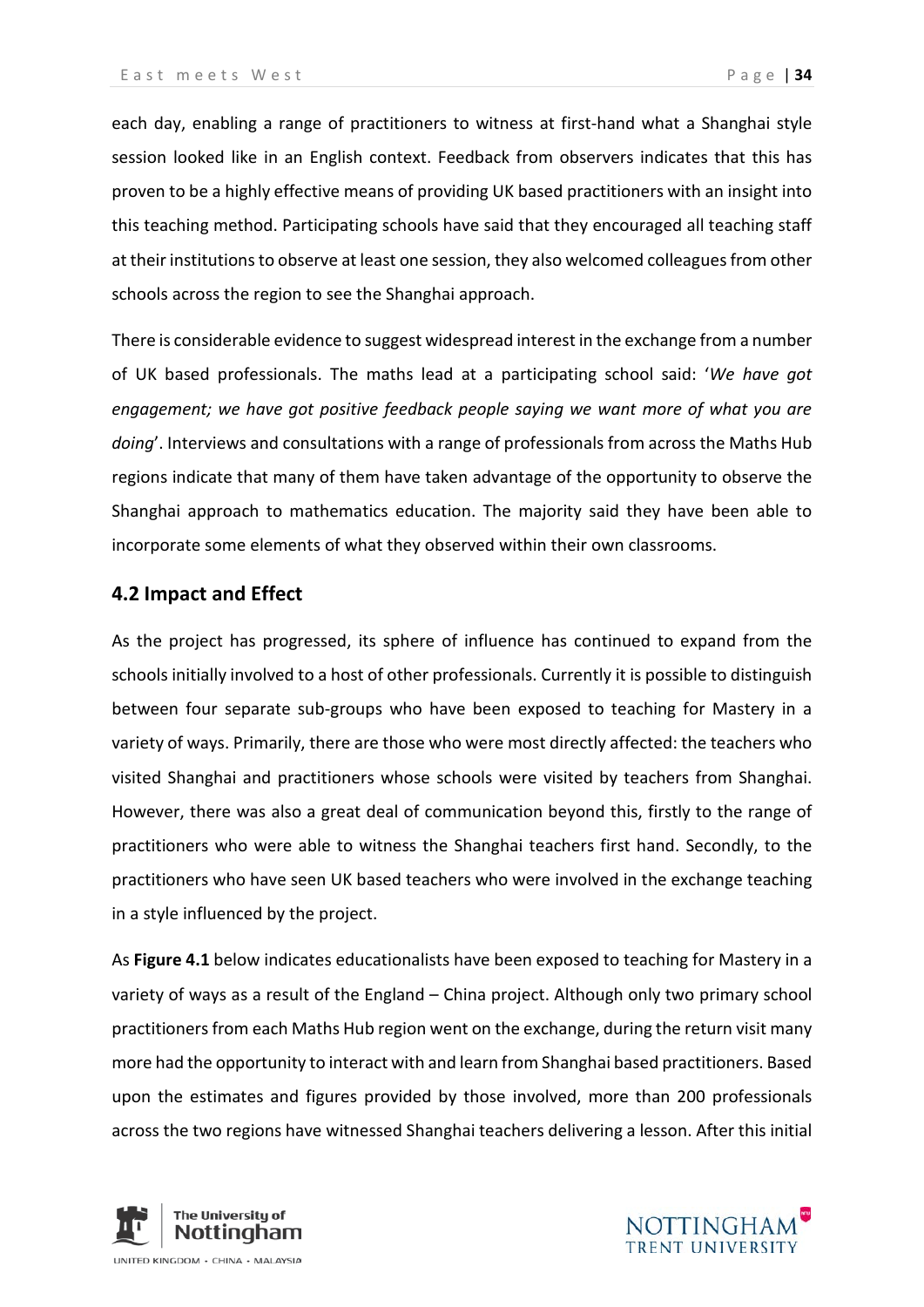phase of the project the work it began has continued with teacher being able to observe fellow professionals teaching in the Shanghai style.



## **Figure 4.1: Interaction with the Shanghai Teaching Approach**

Those who took part in the exchange in the variety of ways, have all been able to give examples how this has had a positive impact on their teaching practice. Some of their comments are shown in **Sections 4.2.1 - 4.2.4** below -

## <span id="page-42-0"></span>**4.2.1 Teachers who visited Shanghai**

The practitioners who went to China who we interviewed were clear that this has had a real impact upon their teaching, saying such things as:

*Everything I do I do differently now, the way I structure my curriculum the questions I ask, the way I structure my lessons – phenomenally different.*

(Maths lead)

*The children are still active learners, but it is much more of a "you do, I do, you do, I do" situation whereas before it would have been a 20-minute input from me and I would have lost, you know half a dozen children on the way.*

(Infant school maths specialist)

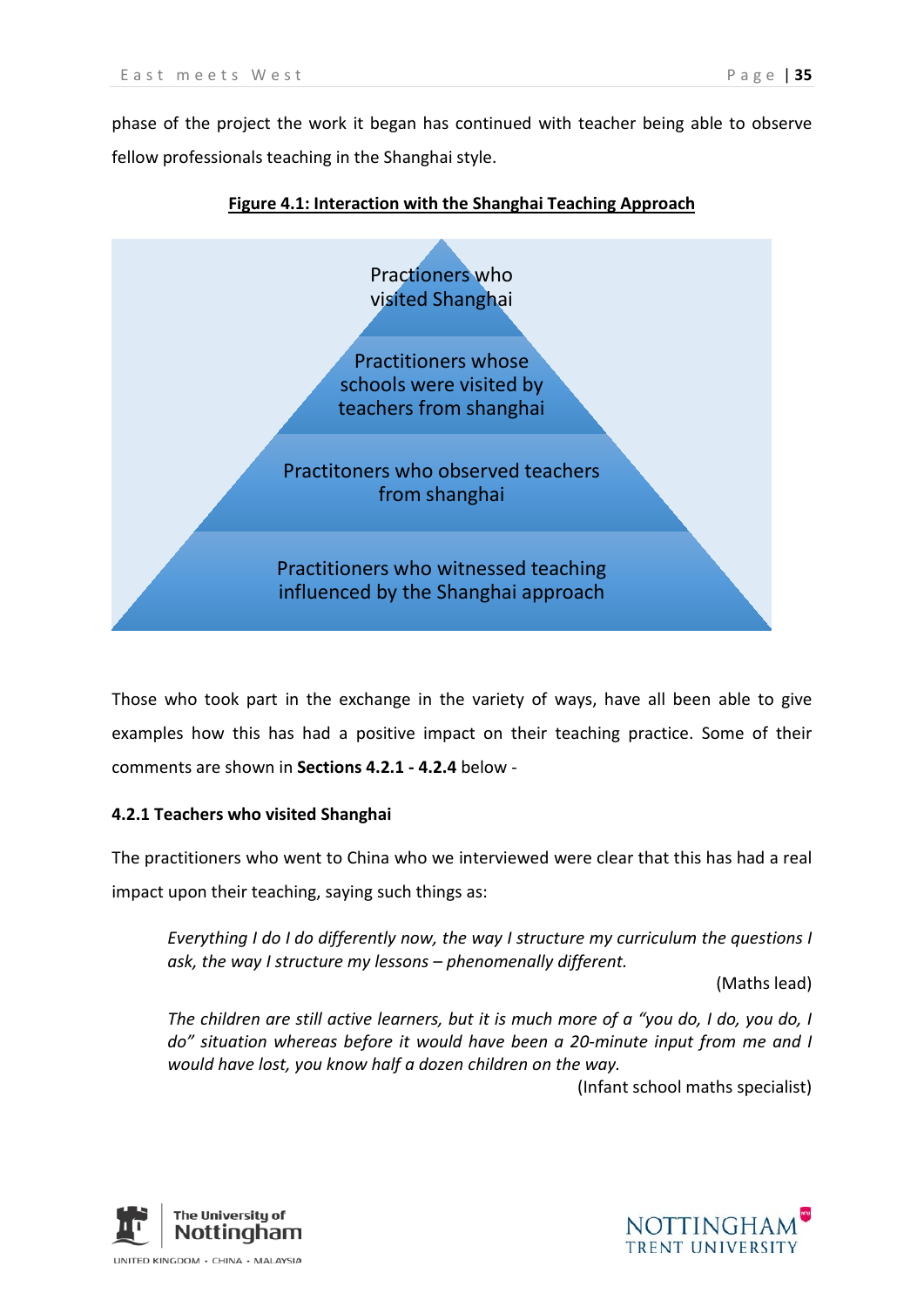A key change to practice has been: '*we move along together and get progressively more difficult', that's been a big change from constantly being told you have got to differentiate.*

(Maths specialist)

## <span id="page-43-0"></span>**4.2.2 Practitioners whose schools were visited by teachers from Shanghai**

The teachers whose schools were visited by Shanghai practitioners were all given the opportunity to watch them teaching. A maths specialist said, for instance: '*across the school when we had the Chinese visitors we ensured that everybody came to observe at least one lesson*'. The schools involved also encouraged teachers to use the trial as a developmental opportunity. A maths lead commented:

*Seeing it in our schools over a period of time, having those four weeks, enabled our staff to pick up things for themselves. We made sure each member of staff saw at least one, usually two lessons and then had that structured discussions afterwards, pulling out key parts, what worked, what didn't work, things like that.* 

(Maths lead)

After participating in the reciprocal part of the exchange visit, the deputy head and maths lead at one school observed the impact on maths teaching for themselves, commenting: 'i*t was really interesting to see that each year group has seized upon one or two of those things that they'd seen in those lessons*'.

The exchange has encouraged participating schools to make changes to the way they deliver Mathematics, which they suggest are having a positive effect. For instance, a maths specialist said:

*As a result of taking part, we now have a shorter maths session in a morning, about a 40-minute maths session, whereas before we had the traditional numeracy hour. But then that is followed up later in the day by the children doing some independent work, actually the duration is still the same, it is split over two sessions now.*

(Infant school maths specialist)

However, it is too early to be in a position to have evidence that would allow us to evaluate whether this is having any effect on achievement.

#### <span id="page-43-1"></span>**4.2.3 Practitioners who witnessed the Shanghai teachers**

The schools who hosted teachers from Shanghai were described as 'open' and 'inviting' by the professionals who went there to watch a session. Practitioner also said they have been



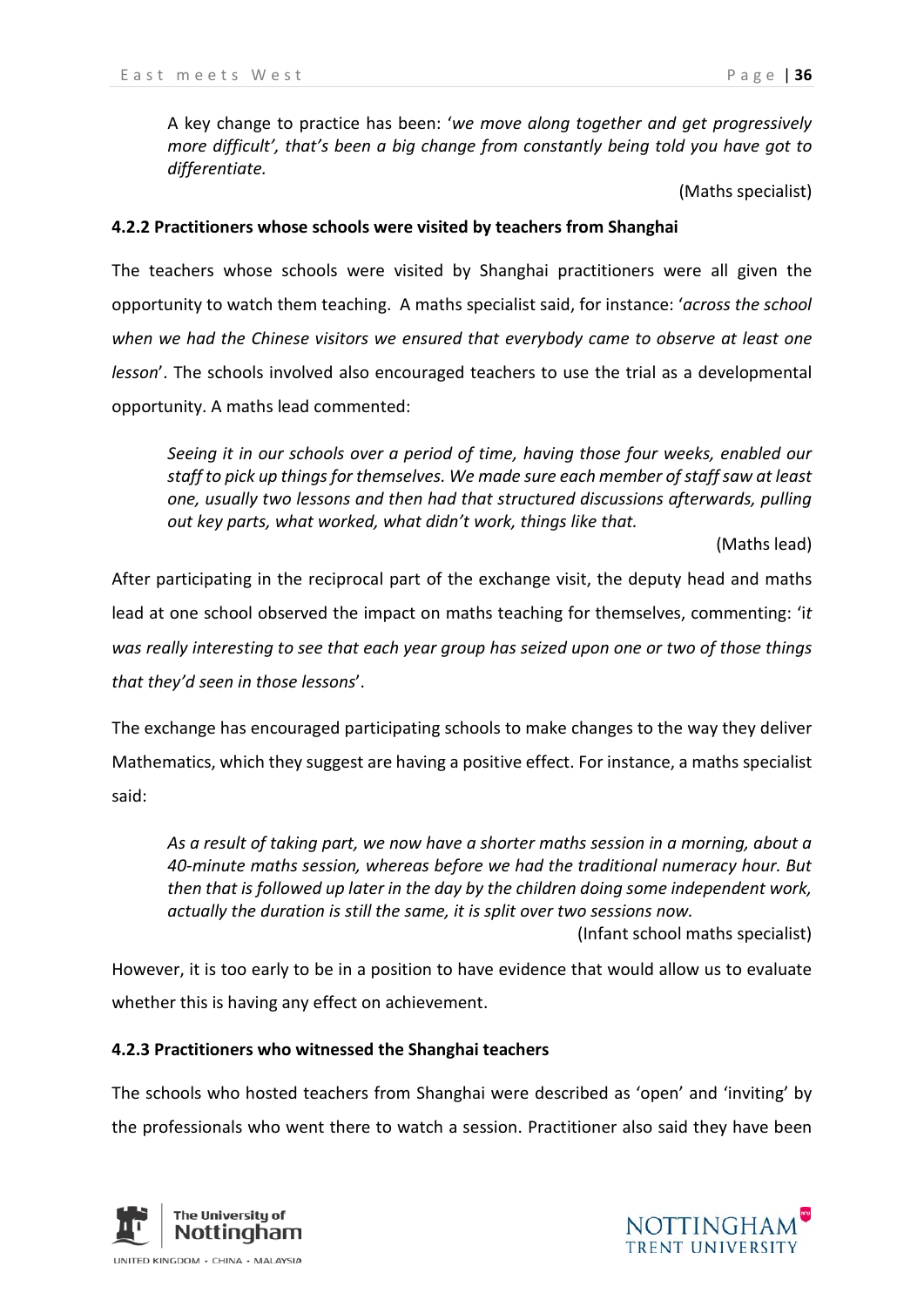able to take part in a range of developmental opportunities due to the exchange project. A Head teacher revealed the she and the maths lead at her school:

*We went to observe Shanghai teaching at a school in Nottinghamshire, we went to the lesson study meeting at the University. So we have tried to be involved with as much as we can, so that we are informed about it as well, because that is really important I think.*

(Head teacher)

## <span id="page-44-0"></span>**4.2.4 Practitioners who witnessed teaching influenced by the Shanghai approach**

The principal of a host school said that the teachers at their school were '*very happy to share what they do*', practitioners have been eager to take advantage of this opportunity. As participating maths specialist commented: '*It would be easy for me to fill up my classroom everyday with people who want to see it*'.

A practitioner who attended one of the sessions commented: '*I think they were very good at getting a lot of people in to see it. I think the sessions were very open, they were well publicised*'. However, there was a note of caution, one teacher pointed out:

*They were well publicised to schools who are already involved. A lot of schools don't attend the Hub activities and therefore they don't get to see them. There are some areas where no one in the school will have been to see it. It was well publicised to people already attending things, if you are a small school and you are not in the loop or it isn't a priority – they will have got missed, they will have missed that opportunity.* (Primary school teacher)

This suggests that for a variety of reasons, some schools may not or cannot take full advantage of the opportunities presented to them. While this could be due to external pressures, for instance, some respondents cited being unable to find cover as the reason why they didn't attend a session delivered by a teacher from Shanghai. Perhaps it would be beneficial to find additional means to publicise future exchange projects or have supplementary webinars and online events.

#### <span id="page-44-1"></span>**4.2.5 CPD opportunities**

Professionals have engaged with the project in a variety of ways, while the level of involvement has varied, it has helped to foster and promote exploration and development work that is still resonating within a number of schools. Practitioners have reported that it



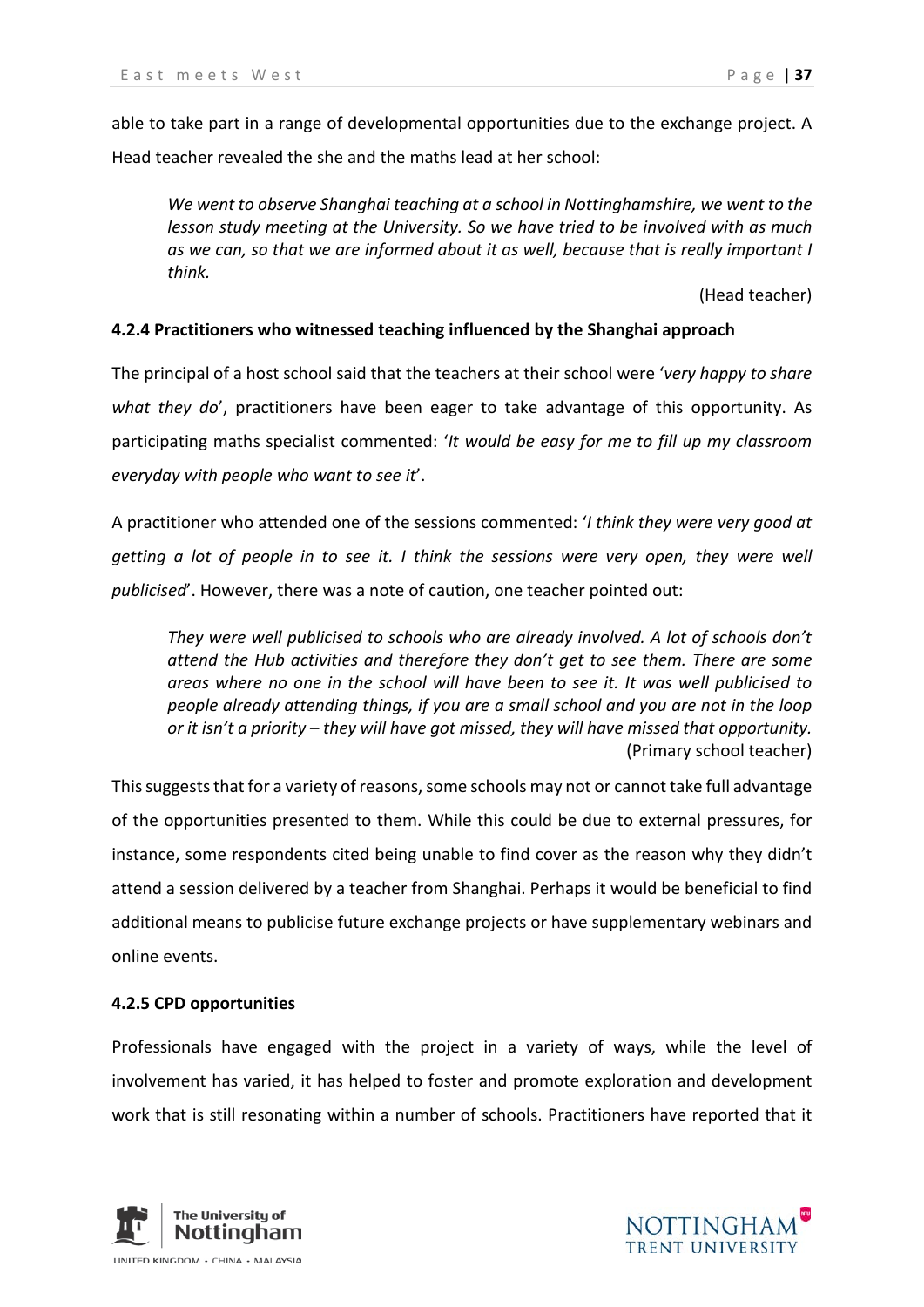has made them consider the possibility of doing things differently, and therefore, make changes that will enhance their practice.

As well as transmitting information about the Shanghai approach, the trail has also helped to encouraged teachers to increase collaboration to enhance their delivery of mathematics teaching. For instance, in conjunction with the Maths Hubs, one of the maths specialist who visited China has facilitated professionals to come together to share effective practice, explaining that:

*We have 12 people come from different schools and we try and set it up like a lesson study or a teacher research group from China, where we discuss the lesson first and the intention, they watch the lesson then we come back and discuss it together*.

(Infant school maths specialist)

#### <span id="page-45-0"></span>**4.2.6 Classroom practice**

The main features of the Shanghai style of mathematics teaching, which many practitioners said they had picked up on were:

- Greater depth
- Longer time devoted to topics
- The whole class working together

Contributors have said for example:

*It is very logical the order that they approach things in and very slimmed down so they get the basics right first and make sure they are deeply embedded before we move on to anything else. Actually it just makes sense to me compared to the way that we have been sort of trying to overload the children when they have not really understood the basics*.

(Maths specialist)

*It is the idea that everyone moves through the curriculum at broadly the same pace, all of your time out of the classroom you spend planning lessons rather than assessing, it is much more I have done my assessment during the lessons, I know where my kids are this is the next step. Using instant interventions, not catch-up programmes, that idea of instant intervention. The way that the curriculum is structured, so rather than a couple of days on fractions autumn, spring, summer let's do it once and do it well, and spend three or four weeks really getting into it.* 

(Maths lead)

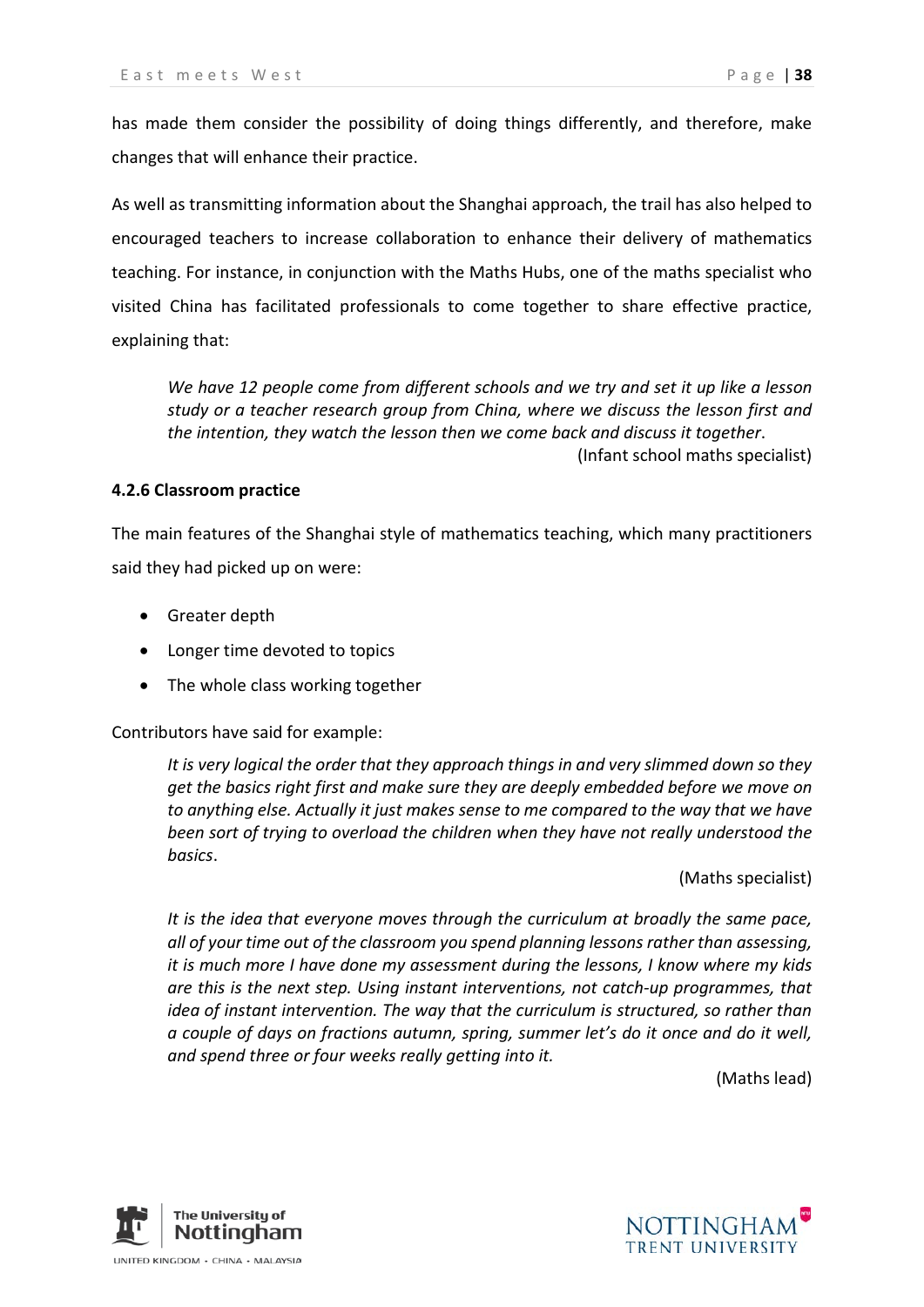*I think lots of people who have seen the lessons have adopted the small steps, the different representations, the different manipulatives, spending a lot more time on lessons. I think those have quite quickly been assimilated into a lot of schools.* 

(Teacher)

## <span id="page-46-0"></span>**4.3 Summary of Conclusions and Recommendations**

The England – China teacher exchange has had an impact on practitioners and teaching practice in a number of ways. It is possible to distinguish different levels of influence, between:

- a) Teachers who visited Shanghai;
- b) Practitioners whose schools were visited by teachers from Shanghai;
- c) Practitioners who witnessed the Shanghai teachers;
- d) Practitioners who have seen UK based teachers teaching in the Shanghai style.

It is possible to envisage another layer of communication taking place in additional to these to include all those teachers who have witnessed the Shanghai approach themselves in one or more of these ways, and then taken this message back to their schools, sharing it with fellow practitioners. A danger in this layer of influence is that there is less certainly that the messages being relayed are valid interpretations.

All of those who participated in the review have said that no matter what their level of exposure to the project, it has encouraged them to undertake developmental work. There is also some evidence, from observations of teaching and interviews with practitioners, to suggest that some participants are changing their practice in line with what they have seen. The types of modifications participants said they are either implementing or considering are highlighted in the **Figure 4.2** below:



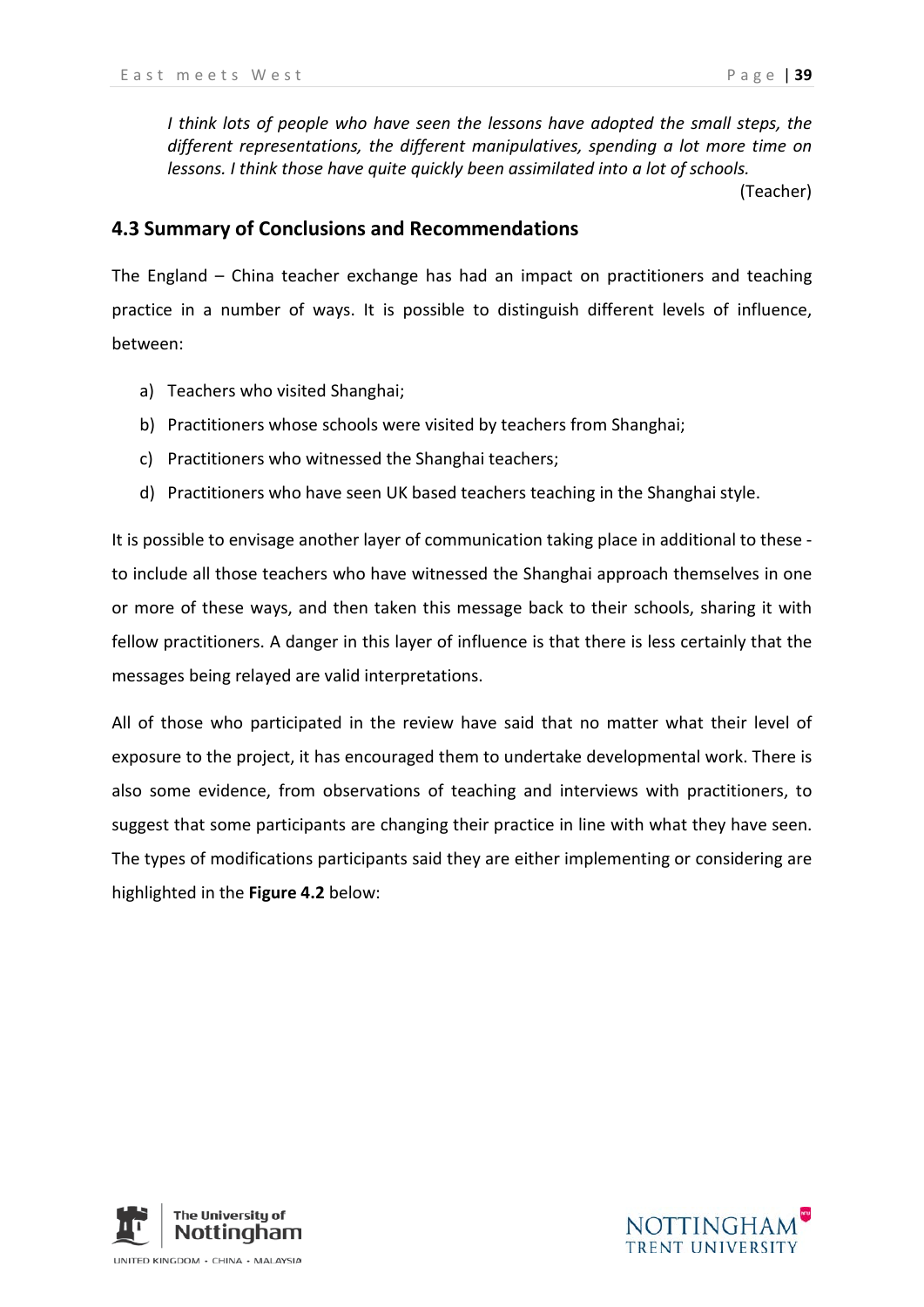| Whole class teaching                 | Pupils have the opportunity to take part in<br>discussions and think about mathematics.     |  |
|--------------------------------------|---------------------------------------------------------------------------------------------|--|
| <b>Carefully crafted lessons</b>     | Progression from simple questions at the start<br>of the lesson to more complex by the end. |  |
| Use of correct mathematical language | Whole sentences describing mathematical<br>relationships.                                   |  |
| A logical approach                   | Linking topics to previous concepts.                                                        |  |

## **Figure 4.2: Influence of Chinese teaching**

It is interesting to consider whether these features can indeed be taken as a pragmatic definition of what "Mastery" actually means for practicing classroom teachers. As these have been observed in practice, it appears these are the manageability aspects of Mastery achieved through translation of a policy narrative through a filter of manageability.

The structure and approach used to organise the initial teacher exchange projects was an effective means of letting practitioners see a different approach to teaching mathematics. This has helped to spread the philosophical viewpoint behind teaching for Mastery and supported professionals to investigate good practice in mathematics and the differences these can make. As one contributor commented:

*I think in terms of getting the philosophy across at the beginning of Mastery and the beginning of this change, being able to see it done in such a different way so consistently in your school and seeing it happening was a really powerful thing.*

(Primary school maths lead)

However, as more professionals develop an understanding of a Mastery approach and it becomes embedded, so there may be the need to change the ambition behind future exchange visits. Rather than having a general aim of exposing practitioners to a different mathematical culture, they could instead focus on specific areas of practice. Thereby, placing an emphasis on teachers working together to understand what works in particular contexts and how this can be taken forward to enhance Mastery teaching.

There are suggestions that the project could have a lasting impact upon those who took part. The head of a participating school remarked: *'I think the benefits of the project will be* 



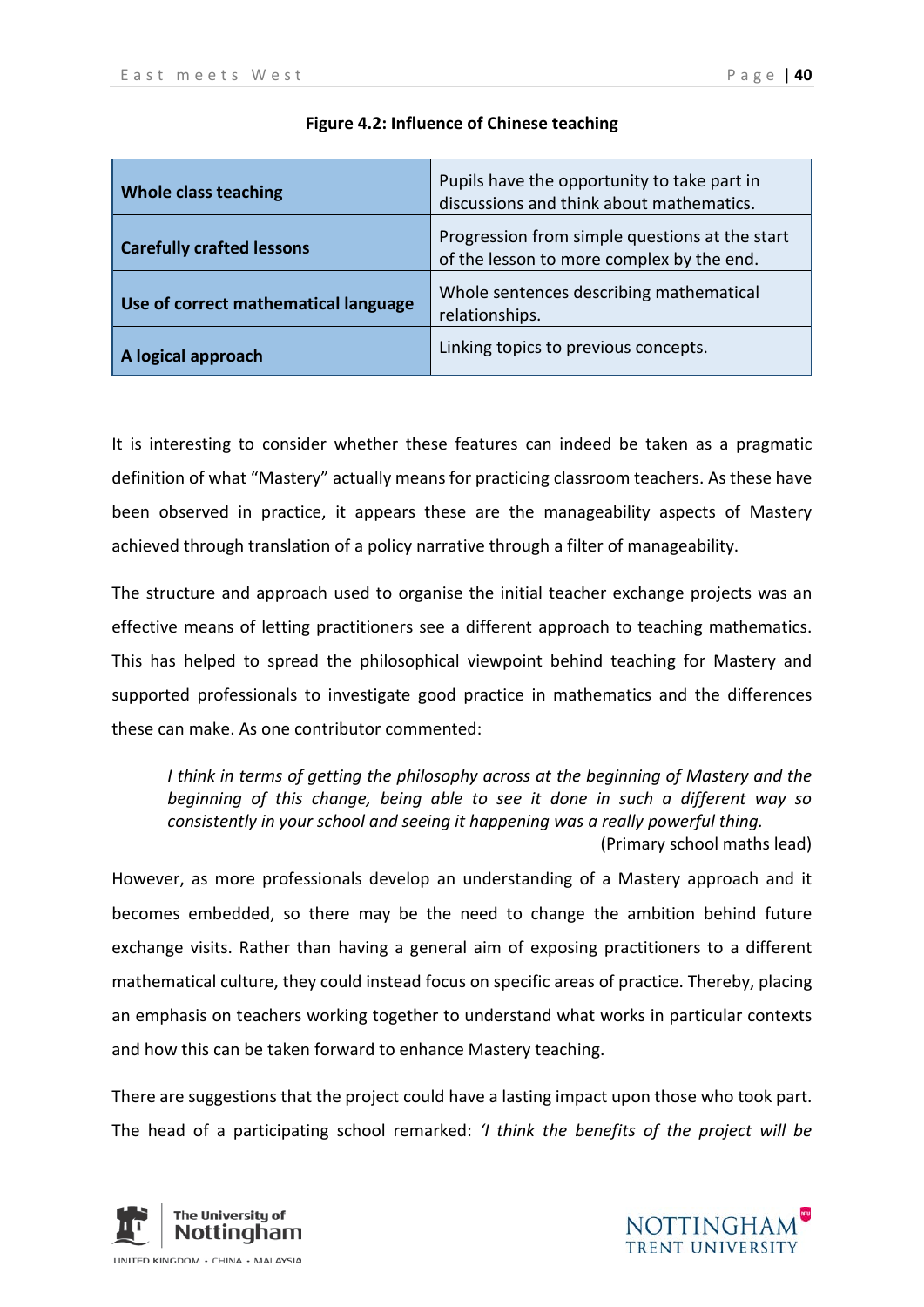*sustainable, I think we are embedding it in, I do think that'*. There was also the suggestion that it will have a lasting legacy, by encouraging a culture of collaboration and sharing effective practice amongst teachers.

While, in one sense, those who witnessing UK based practitioners teaching in the Shanghai style can be thought of as most removed from Shanghai approach. This does not mean that they were least able to benefit from the project. In fact, there was a suggestion from some contributors that: '*I thing you get more from seeing English teachers teach in a Mastery style*' (Maths lead). This element of the exchange has reached the widest audience, and can expand the influence of the project in a way that is sustainable and which can continue to develop.



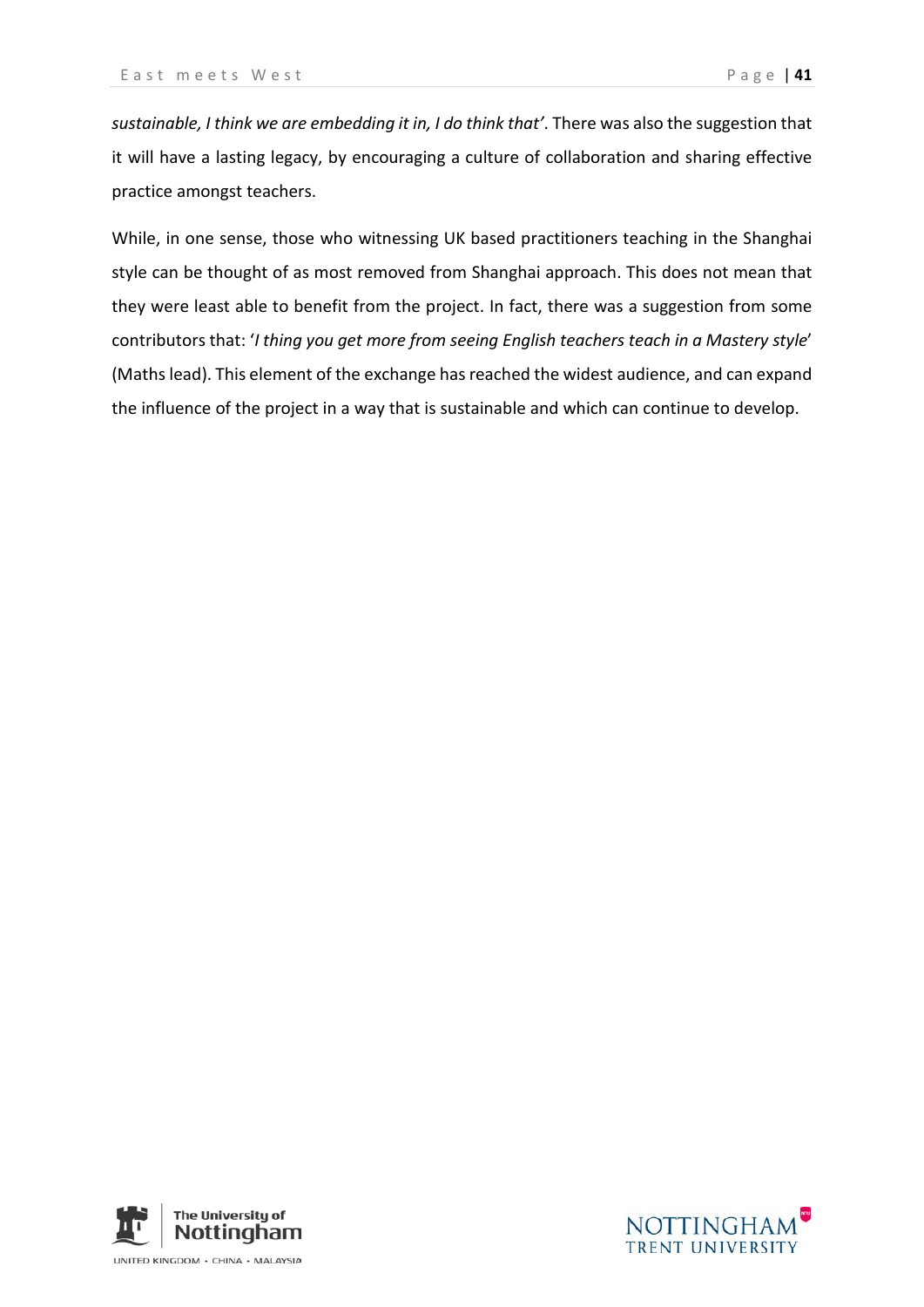## <span id="page-49-0"></span>**5. Translating Singapore and Shanghai Teaching to an English Context**

The Maths Hubs were set up in England 2014 to act as regional focal points for the development of excellent practice in mathematics teaching and learning<sup>[6](#page-49-1)</sup>. Along with the NCETM the Hubs have promoted a Mastery approaches to mathematics by drawing on practices in east and south-east Asia. Amongst the highest profile ways in which this has been undertaken is via the national projects:

- Textbooks and Professional Development project
- England China teacher exchange

The influence of the East Midlands Mathematics Hubs is examined here in relation to how they have supported translation of teaching originally located in Singapore and Shanghai into an English context via the national projects.

A Mastery approach has increased in significance to Mathematics teaching since it was made central to the update 2014 curriculum in England (DfE, 2013: 99). NCETM (2014) has suggested that for many schools and teachers, the shift to the new 'Mastery' curriculum is a significant one. Requiring new approaches to lesson design, teaching, use of resources and support for pupils. In spite of the benefits a Mastery approach can offer, implementation can present practitioners with challenges. Perhaps most significantly, NAMA (2015) have suggested that there is sometimes confusion over the meaning and use of the term 'Mastery', and what Mastery approaches to teaching and learning might involve – something we have been at pains to illustrate. Mastery has, for instance, also been employed as a synonym for 'gifted and talented' defining the highest level of attainment in the 2016 National Curriculum tests (DfE, 2014). This raises the question: *what do teachers within the East Midlands identify the term Mastery to mean?*

**.** 





<span id="page-49-1"></span><sup>6</sup> [www.mathshubs.org.uk](http://www.mathshubs.org.uk/)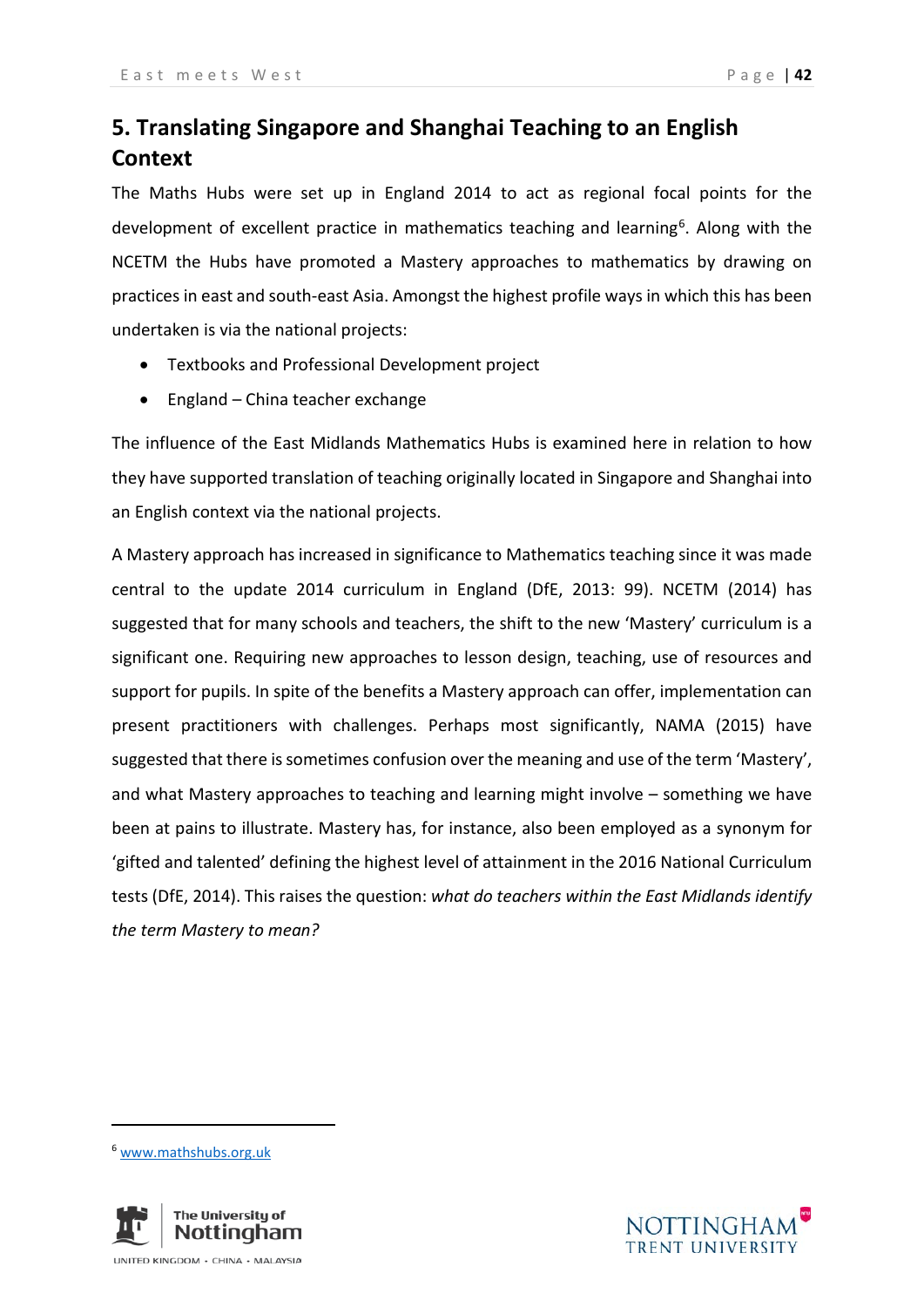## <span id="page-50-0"></span>**5.1 Mathematics Mastery as a Recognised Concept**

The practitioners who contributed to this evaluation felt able to articulate a set of principles and beliefs which they felt were important components of Mastery. In particular, a set of pedagogical principles were often mentioned:

- Deep rather than superficial understanding of concepts;
- pupils are taught together and access the same content;
- more time is spent on each topic.

Of course through interviews we are not able to ascertain whether these "pedagogical principles" were articulated in practice or indeed whether practitioners were able to translate principles into practices. Participants said, for example:

*For me mastery teaching is about that depth of knowledge.* 

(Head teacher)

*So to me mastery is that real deep understanding, and making connections to learning.*  (Teacher)

*It's about understanding the process of mathematics, and the tiny little steps in children's learning and very much drilling down into that.* 

(Deputy head)

*I think maths master is when the children understand the concept of something very clearly and master it. So the maths Mastery to me is a way of breaking it down into smaller steps to ensure those links and that learning takes place.* 

(Teacher)

What is significant here is the language used by practitioners, and whether it can be seen as any more than a repeating of an official discourse. The metaphorical use of "depth" being very common but rarely is it operationalised. Significantly, all participants strongly advocated the idea that all children can master the curriculum. One way this notion has become visible in classrooms is keeping all pupils in a class working together on the same topic – a practice lifted wholesale from high performing Asian countries (Shanghai, Singapore, Japan, etc.). Practitioners have said:

*Everybody is doing the thinking together, and everybody is doing the learning together.* (Teacher)

*It is the idea that everyone moves through the curriculum at broadly the same pace.*  (Maths specialist)



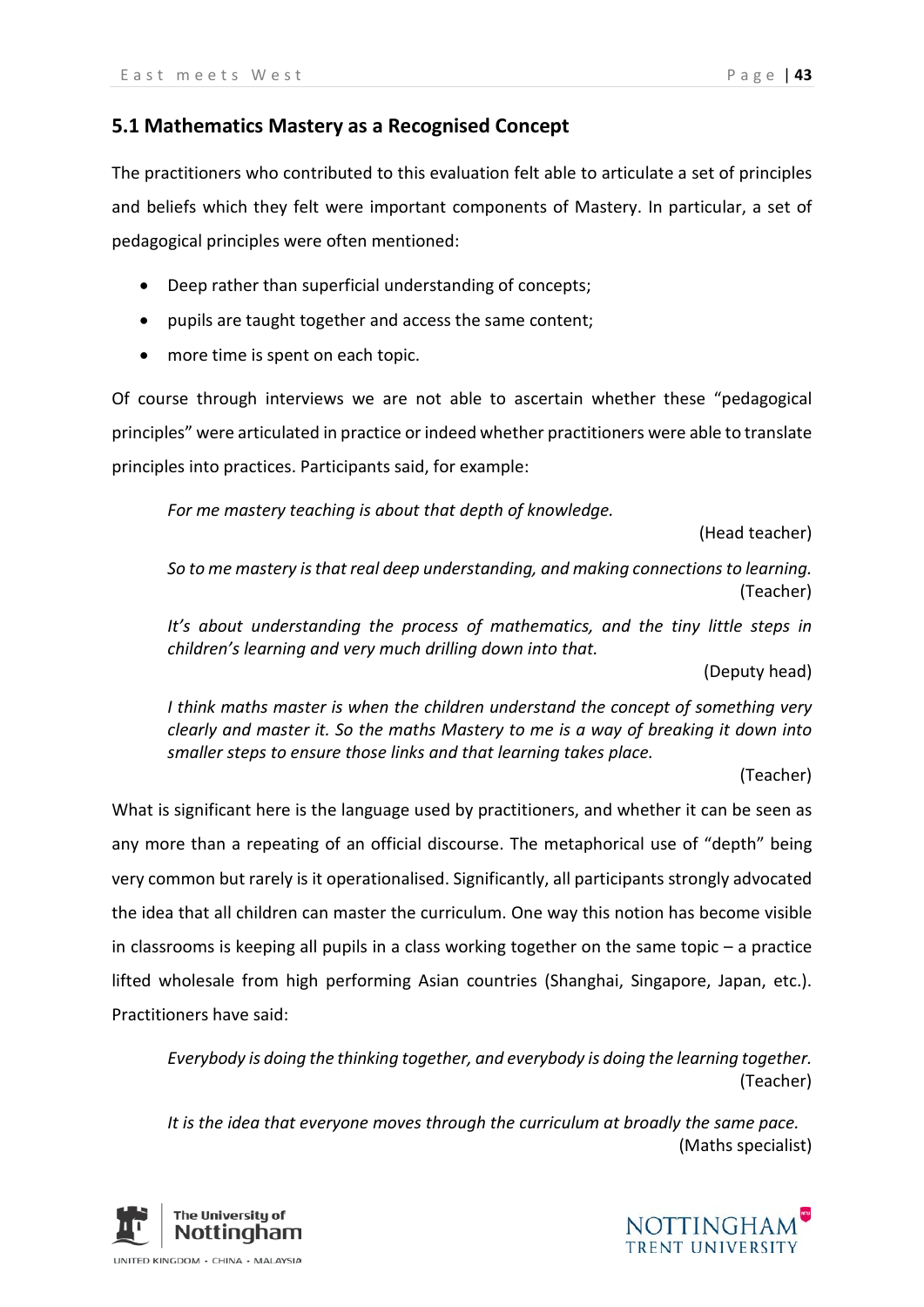*I suppose maths Mastery for me is everybody together, that's the big change; differentiation has been changed, so it is kind of that everyone mastering it together.*  (Teacher)

*No ability groupings within your class, all of the children learning at the same time and then having Mastery through depth.* 

(Teacher)

Whilst all these comments reflect one of the underlying principles of "Mastery" they do not illustrate a practical operationalisation. Neither, more importantly, do they seem to consider whether or not it is indeed possible for all children to access all content at the same time. Indeed one of the ma reasons why Mastery learning was abandoned in the 1930's was simply due to the impossibility of this aim. This is illustrated in the next section.

#### <span id="page-51-0"></span>**5.1.1 Potential confusion surrounding Mastery**

Research participants had clearly engaged with the "official" language of the Mastery approach. They have all been involved with the priority projects in one form or another and involved with the work of the East Midlands Maths Hubs. As a result, it is perhaps not surprising that they have their own defined ideas about what Mastery entails. However, it is probable that those who have not been so closely involved are not approaching Mastery from such an informed position. Participants have suggested that they believe there are still pockets of the teaching community who are not well informed. For Example:

*People are, they are wondering what Mastery looks like and there is some ambiguity out in the world about Mastery, and is it just for your higher attainers' or you know, so I think we need to get the party line out there as well.*

#### (Maths specialist)

*There is a confusion about Mastery, which a lot of people don't understand. The basic essence is in maths Mastery means we all master it. In the national curriculum sense, the government have now steered away from talking about Mastery because of the confusion. But still people like Fischer Family Trust … they still see the top 10 percent of children who have got really, really embedded have mastered it. So Mastery is something obtained by the very select few, but actually Mastery in maths is about us all being able to master something. And I think that's the problem.*

(Head teacher)



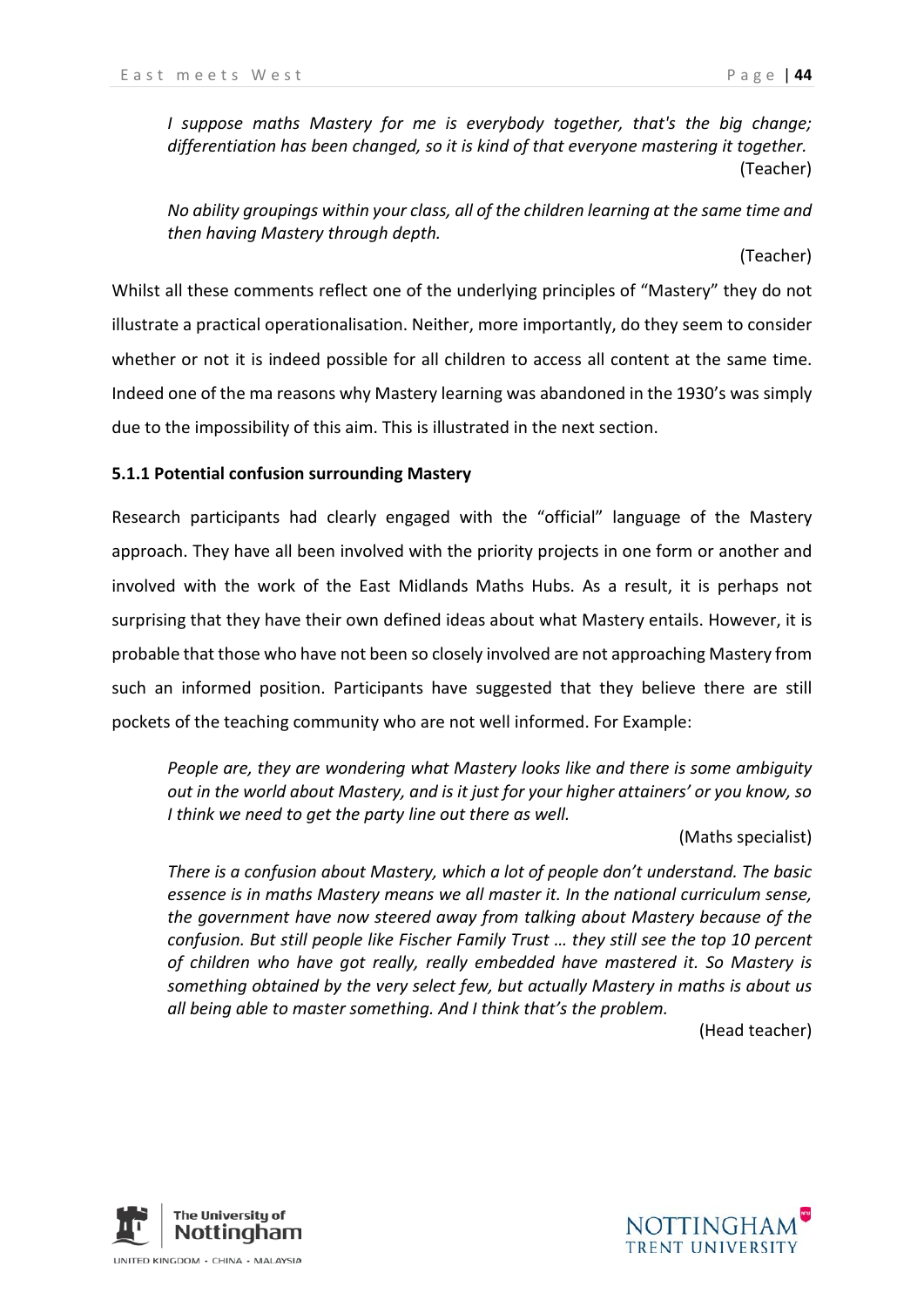## <span id="page-52-0"></span>**5.2 Potential Challenges for Adopting a Mastery Approach**

Some practitioners have suggested it is not possible to simply adopt a Mastery approach, as one head teacher noted: '*we cannot replicate what they do in Singapore'*. A teacher from another school in the region supported this assertion saying: *'you can't take a Singapore school model and just pick it up and expect it to work fully in an English classroom'.* Similar concerns were expressed by the Head teacher of a third primary school who observed: '*I also have huge concerns that when we have met teachers from Shanghai, when we have seen the models from Singapore, we cannot replicate what they have in their country here'.* A major difference between the two systems that most practitioners drew attention to, was the prevalence of Specialist Maths teachers in Shanghai:

*We had the exchange teachers come over here and the difference is those teachers only teach maths, and then in the afternoon they have time to pick up the children in nurture groups and groups to go over things.* 

(Year one teacher)

*There are so many differences and I think that is what we are fighting against really, because over there they will have a specialist maths teacher. They will teach that lesson to a large group of children and then they will teach that lesson again. They have the afternoon to plan, they have a maths meeting, all of those things we haven't got the resources for.* 

(Primary School teacher)

*I think the professional development of the teachers is very interesting in China as well. They have a five year, where we have a one year NQT year, it is a five-year project where you have a very reduced timetable and the teachers are given a mentor who is a more experienced teacher.*

(Maths lead)

Participants also mentioned cultural and philosophical differences between east and south-

east Asia and England. For instance:

*The way maths is taught in Shanghai compared to over here just in sort of physicality of the classroom – the way the classroom is set up. The relationship sometimes between the teacher and the pupil a lot different, you know the larger classes. We have actually had eight head teachers from China come over here last week* [*part of British Council Connecting Classrooms – Shakespeare project] and that was one of the key things they picked out really surprised by the setup of the classroom by the relationship between the teacher and the pupils.* 

(Primary School teacher)

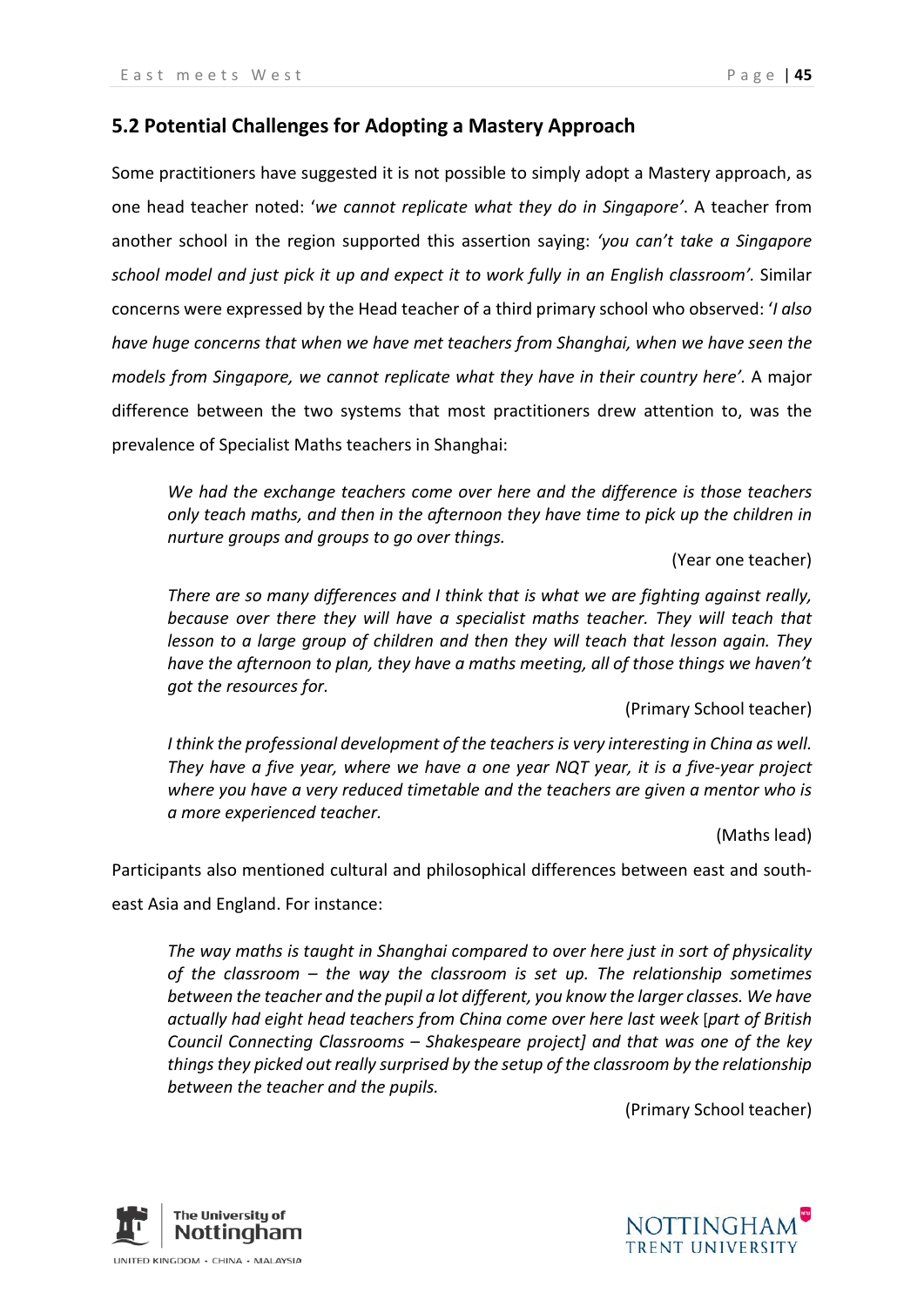*The culture of teaching is very different in China; I think on a society level the respect that teachers have. The word for sir is laoshi, which means teacher in Chinese as well, so subliminally I guess all around people are very respectful of knowledge and information and passing on knowledge, which is something that is very different to the culture in the UK at the moment. The high esteem that they hold education and learning and knowledge, both the children realise and their parents realise, the grandparents realise that actually this is an investment in the future, both educationally and financially.* 

#### (Maths lead)

However, while practitioners have acknowledged that although Mastery is not an easy remedy or solution, many have suggested it is a journey they want to embark upon because they feel it addresses underlying problems. A Head teacher asserted that although it is not possible to reproduce the Shanghai or Singapore approach: '*I can try to eliminate the barriers to allow for it to work as well. We might get 80 percent there or 60 percent of the way there'*.

## <span id="page-53-0"></span>**5.3 Translation of Mastery**

The translation of Mastery can be conceptualised as the communication of a source set of practices, such as that located in Shanghai or Singapore, so that it can be employed in another location (in this case the East Midlands). However, translation could also apply to changing the form or nature of Mastery as it is moved from one location to another. Thus, it is important to consider whether Mastery has been transferred (transplanted) or transformed (altered) as it is implemented by practitioners. This raises the possibility that Mastery means slightly different things in different schools and to different teachers.

The methodology and philosophy behind the Shanghai and Singapore approaches to teaching mathematics are being effectively transmitted to a range of practitioners in the East Midlands through the priority projects. These teachers suggest they are then attempting to understand the commonality between the two, and how this can help them to develop and improve their own mathematics teaching. This indicates that UK based practitioners are taking ownership of Mastery by creating their own interpretations of teaching for Mastery, which they feel is appropriate for their pupils.

Some teachers have said they are adopting the Shanghai / Singapore approach to teaching Mathematics. Other practitioners have argued that the methodology has to be adapted to suit the needs of their pupils. For instance, the head teacher of a school which participated in



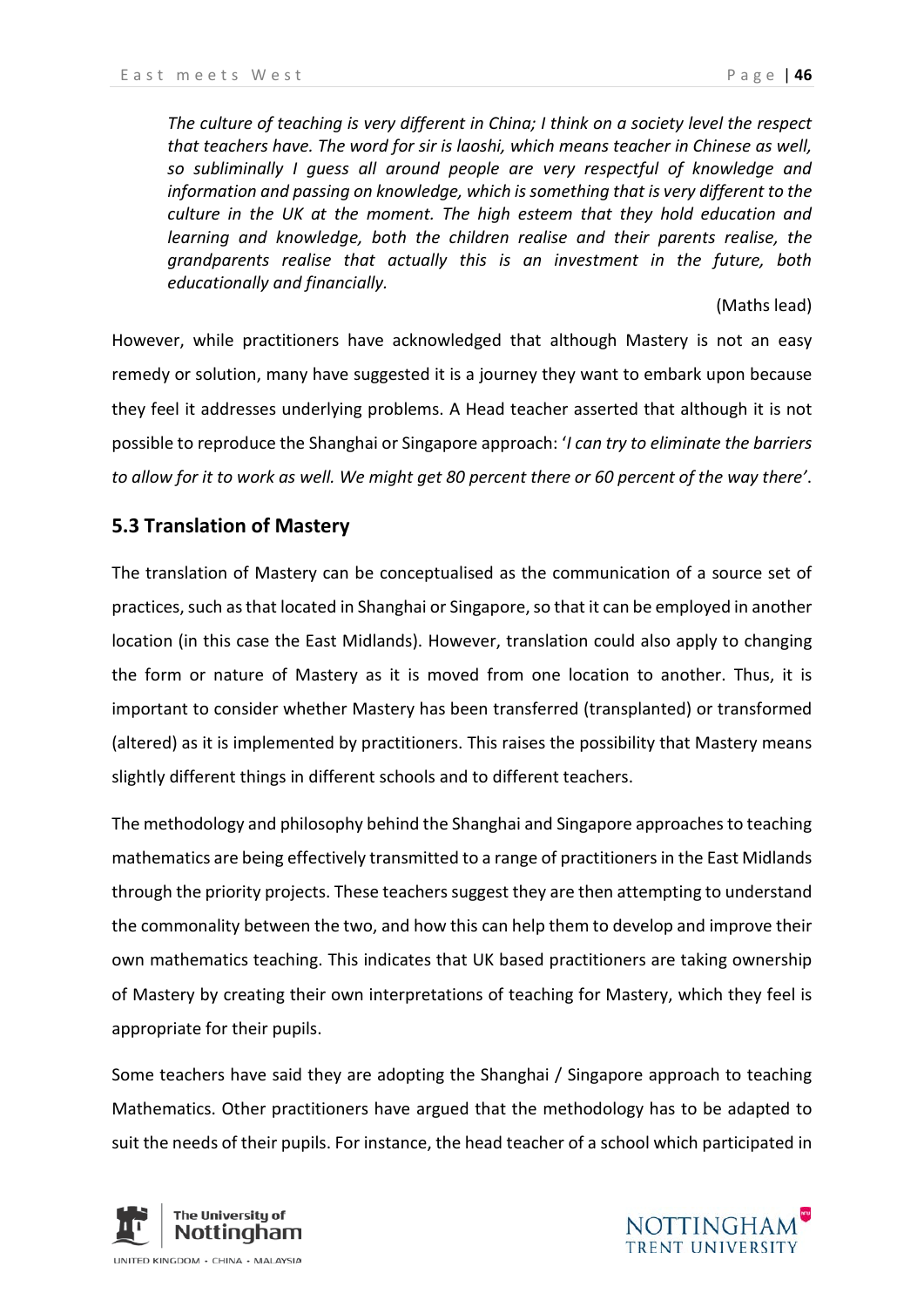the textbook trial explained: '*I do think we have adapted certain things to make it work more for our children'*. This was reinforced by the principal of another infant school who commented:

*I think you have got to take the best bits of anything that is ever given to you and do what's best with the knowledge you have. And any scheme that you are given is never prefect, it is always going to have gaps and it is always going to have bits that maybe don't suit that child for whatever reason you know.*

(Infant school principal)

## <span id="page-54-0"></span>**5.3.1 Selectively adopting Mastery strategies**

Some participants have suggested they are being selective in adopting elements of a Mastery approach. For example, an infant school maths specialist said that they and the deputy head at their school went to observe mathematics lessons after they had participated in the teacher exchange, noticing:

*It was really interesting to see that each year group has seized upon one or two of those things that they'd seen in those lessons. They thought yes, that is really transferable to what we do, what we can do in our class.* 

(Infant school maths specialist)

Other practitioners have made similar comments, such as:

*I think we are just taking the best bits out of it. I think it would be silly for us to go right we are going to roll out this because they do it out there.* 

(Teacher)

*I think we are taking the best bits that we can and hopefully seeing some increase from that. But if we want to make it even better, we have to adopt a few more things.*  (Maths specialist)

*Just in briefings drip feeding key bit that actually will make a difference to our whole school stuff, so the things that make a difference that if you can make a change.* (Head teacher)

Nevertheless, some practitioners have argued that Mastery cannot be reduced to a few tips or tricks, it is a philosophy that you have to embrace fully. For example:

*We don't want to give licence to people to just chuck out any bits that they fancy. Because actually there are reasons for most of the things that are put in.*  (Mathematics specialist)



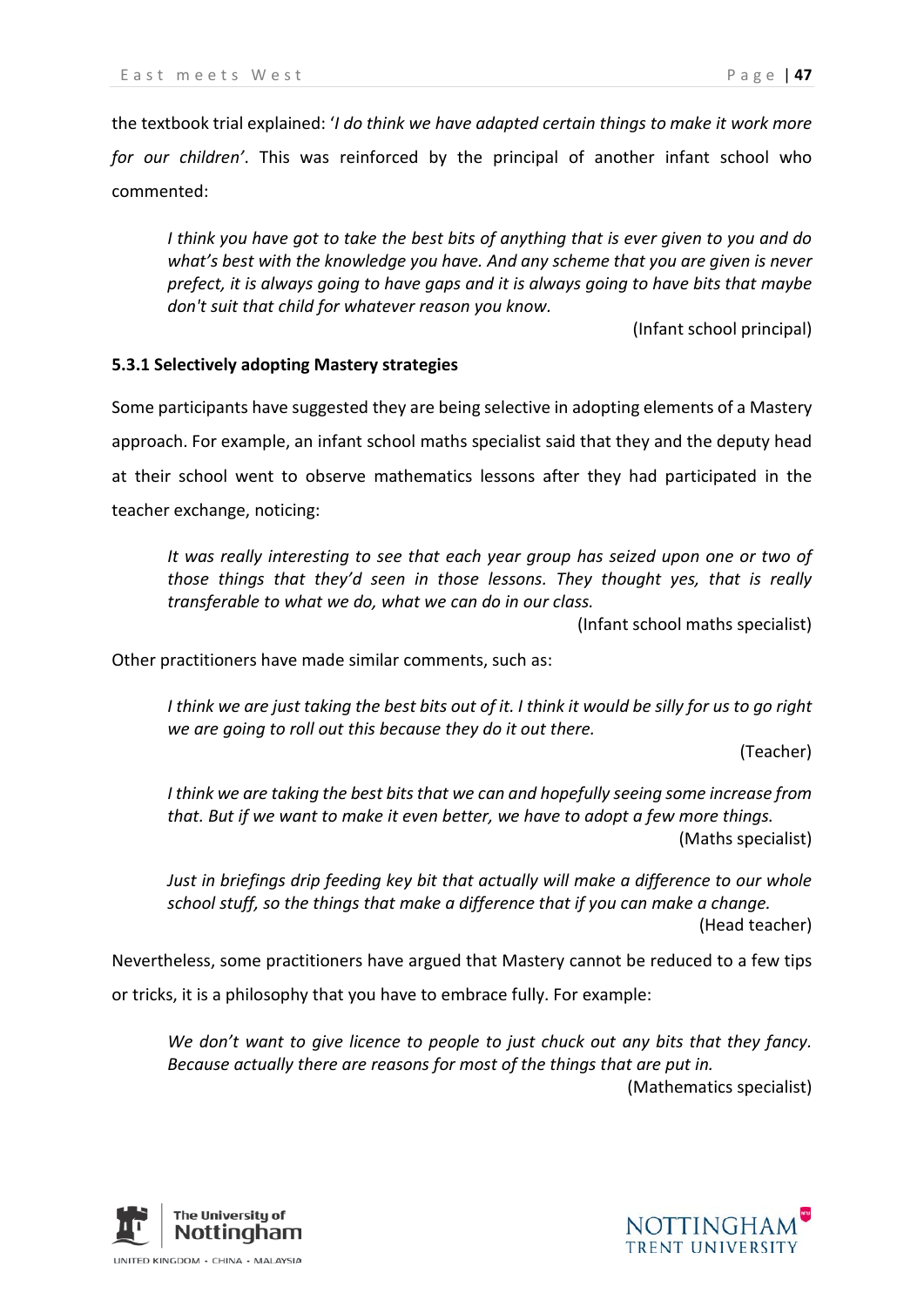*I think you have to be brave and adopt it, it's not a thing that you can just tinker with, you can't paddle in it, you've got to fully immerse yourself.*

(Head teacher)

The way in which a Mastery approach is implemented is therefore very significant. While there are structural and cultural differences between England and Singapore and Shanghai that mean it is not possible, or even desirable, to simply replicate every aspect of mathematics teaching from these regions. In order to secure significant improvements in the quality of mathematics teaching, it is essential that practitioners who wish to utilise a Mastery approach are willing to change their own style. To do this successfully will require educationalists to have a deep knowledge of the subject and pedagogy, rather than a superficial conception of Mastery. Consequently, the findings of this investigation support the conclusions of Boylan et al. (2016), who from their longitudinal evaluation of the mathematics teacher exchange, reported that:

*The risk of an adaptive approach is that the scope of change is not well defined and may lead to continuation of existing practices under new descriptions or changes that are not well aligned with the intended Mastery approach.* 

(Boylan et al., 2016: 12)



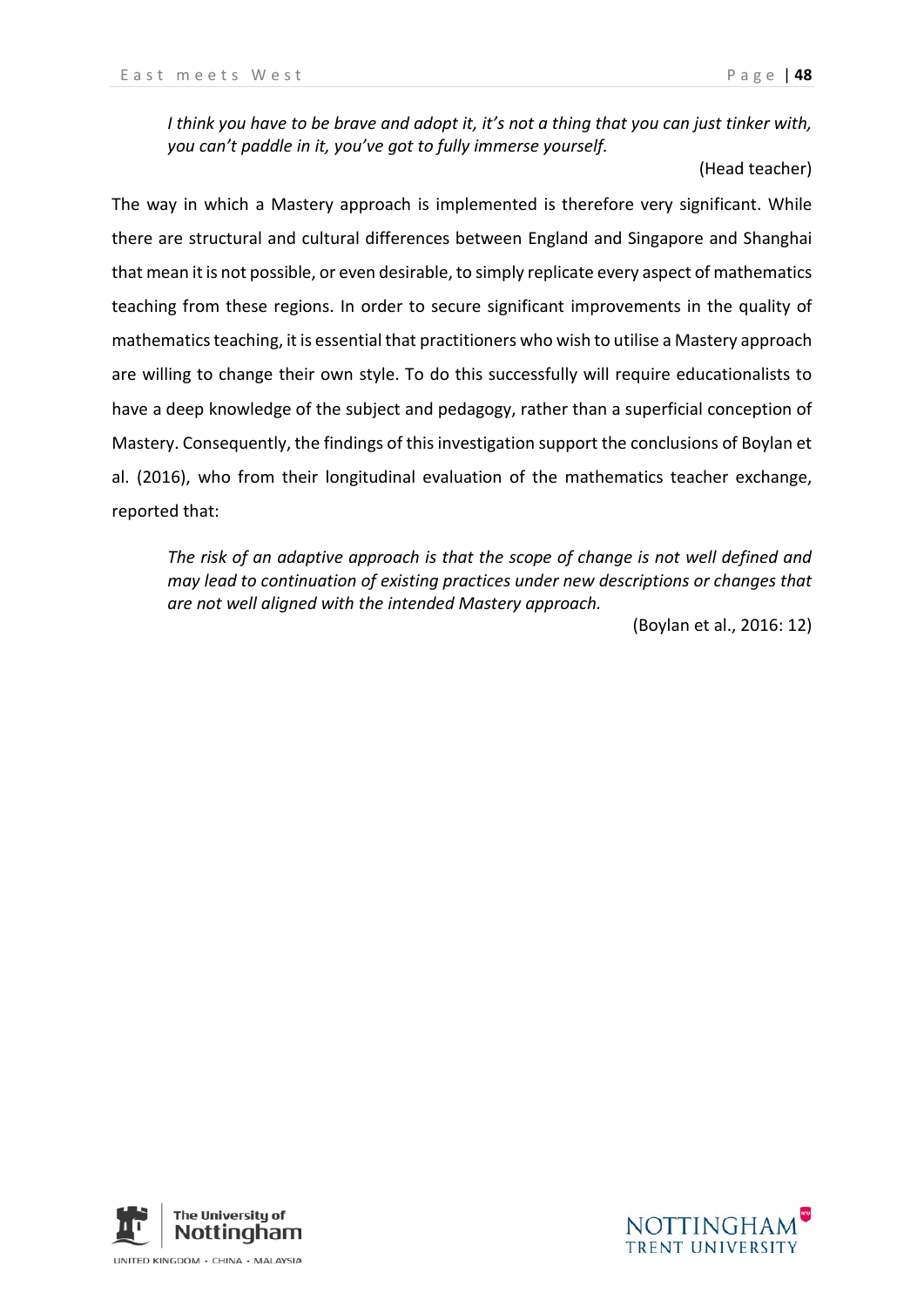## <span id="page-56-0"></span>**6. Conclusion: The National Projects and Maths Hub Impact**

## **The impact of the National Projects and Maths Hubs, Key Conclusions:**

The East Midlands Maths Hubs are helping to foster a desire amongst professionals to discover more out about the development of practice in mathematics teaching and learning in general, and a mastery approach in particular.

The two national priority projects - Singapore Textbook and Shanghai Teacher Exchange have been an effective means of transmitting information about a Mastery approach. Both internally within the institutions taking part and externally to other schools within the region.

By enabling practitioners see some of the different approaches to teaching mathematics, the national projects create the possibility of doing things differently.

Via the national projects the Hubs are supporting change, by helping teachers to investigate good practice in mathematics and the differences these make.

The practitioners who took part in this evaluation revealed that they are not restricting themselves to a single source of information about Mastery. Rather the Maths Hubs are assisting them to receiving information from multiple sources.

The national projects are just one of the ways in which the Maths Hubs are influencing the development of practice in mathematics teaching and learning. Participants have also made reference to accessing other services and assistance they provide.

Through the National Projects and other activities, the Hubs are starting to help transform and change professionals practice, in particular they helping to reinvigorate enthusiasm for mathematics education within schools.

Teachers who took part in the research have said that both they and their pupils are enjoying and engaging with mathematics more than previously.

Many practitioners have said that they found the professional development opportunities provided by the Maths Hubs very useful.

The Maths Hubs are helping to create a community of teachers sharing experiences, expertise and effective practice between schools.

Practitioners said they valued the networking opportunities that Maths Hubs and priority projects provide, asserting they would like additional opportunities to discuss ideas with colleagues.

For a variety of reasons there are still some schools who have not taken the opportunity to fully engage with the Maths Hubs. It is recommended that additional means are found to try to involve them in the work of the Hubs.

There is a need for additional robust evaluation evidence in relation to the impact of the national projects, particularly examine the impact of Singapore style textbooks.

There is a need to address the ambiguity behind the meaning of "mastery" and to work with practitioners to understand it through carefully designed pedagogical approaches that fit the realities in UK Classrooms.



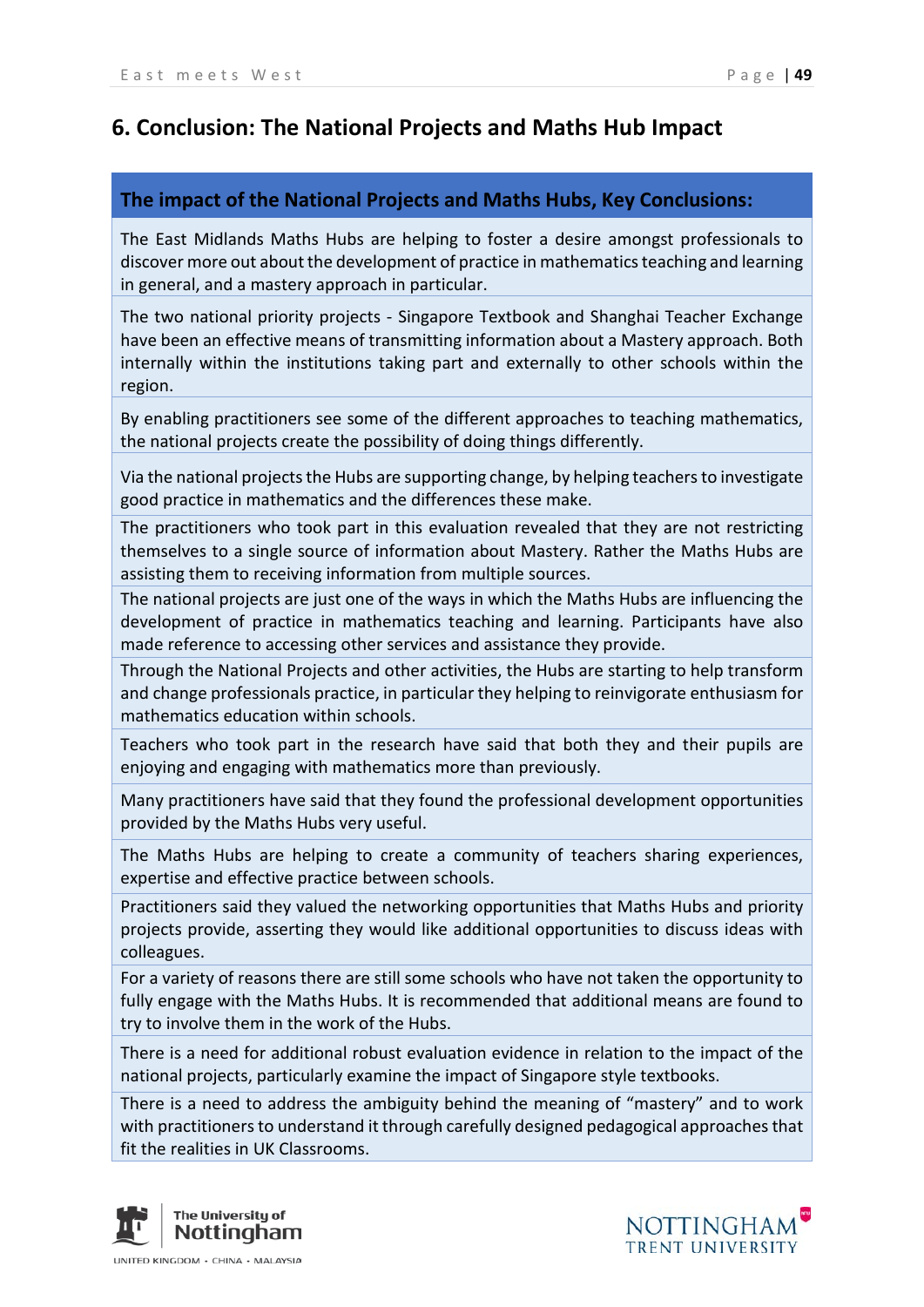## <span id="page-57-0"></span>**6.1 Effective Transmission of Mastery Information**

The projects have been an effective means of transmitting information about the Mastery initiative, both internally within the institutions taking part and externally to other schools within the region. Some examples of the ways practitioners have described information flows resulting from the projects are highlighted below:

|                       | <b>Examples of internal transmission</b>                                                                                                                                                                                                                                                                                                   |
|-----------------------|--------------------------------------------------------------------------------------------------------------------------------------------------------------------------------------------------------------------------------------------------------------------------------------------------------------------------------------------|
| ➤                     | We have tried to include other members of each team in each year group. - Head<br>teacher                                                                                                                                                                                                                                                  |
| ➤                     | I have delivered a staff meeting where I shared a Shanghai top ten tips. But also the<br>expectations that every child should be achieving, and also to try and not move<br>children quickly through material but actually do the in-depth. - Maths lead                                                                                   |
| ➤                     | I have supported other staff, we have implemented it in year two, we are now using<br>the teacher's guide in both of the other year one classes, so I am supporting staff<br>with that. And I have done staff meetings and a governors meeting how it works and<br>what affect it has on the children and how we are using it. $-$ Teacher |
|                       | $\triangleright$ I've rolled out bits as maths lead in staff meetings. - Maths lead                                                                                                                                                                                                                                                        |
| $\blacktriangleright$ | We did a demonstration in a staff meeting. - Maths lead                                                                                                                                                                                                                                                                                    |
| ➤                     | The year two teacher has ordered a textbook, but again that is just to help here<br>structure things, because she wants to know how they are presenting it. - Year one<br>teacher                                                                                                                                                          |
|                       | <b>Examples of external transmission</b>                                                                                                                                                                                                                                                                                                   |
| ➤                     | We have had quite a few phone calls from schools wanting to see us teach  so<br>schools are very interested. - Maths lead                                                                                                                                                                                                                  |
| ➤                     | We have had practitioners coming into school to talk to us and to observe teaching<br>and learning as well. - Head teacher                                                                                                                                                                                                                 |
| ➤                     | I have got an event coming up from the Maths Hub where I am inviting people from<br>different schools to come in. - Maths lead                                                                                                                                                                                                             |
| ➤                     | Yes, schools have rung up, schools have observed teaching. - Head teacher                                                                                                                                                                                                                                                                  |
| ➤                     | It would be easy for me to fill my classroom everyday with people who want to see<br>it. - Maths lead                                                                                                                                                                                                                                      |
| ➤                     | We have been ringing local schools and visiting local schools to see what their views<br>are. - Infant school teacher                                                                                                                                                                                                                      |



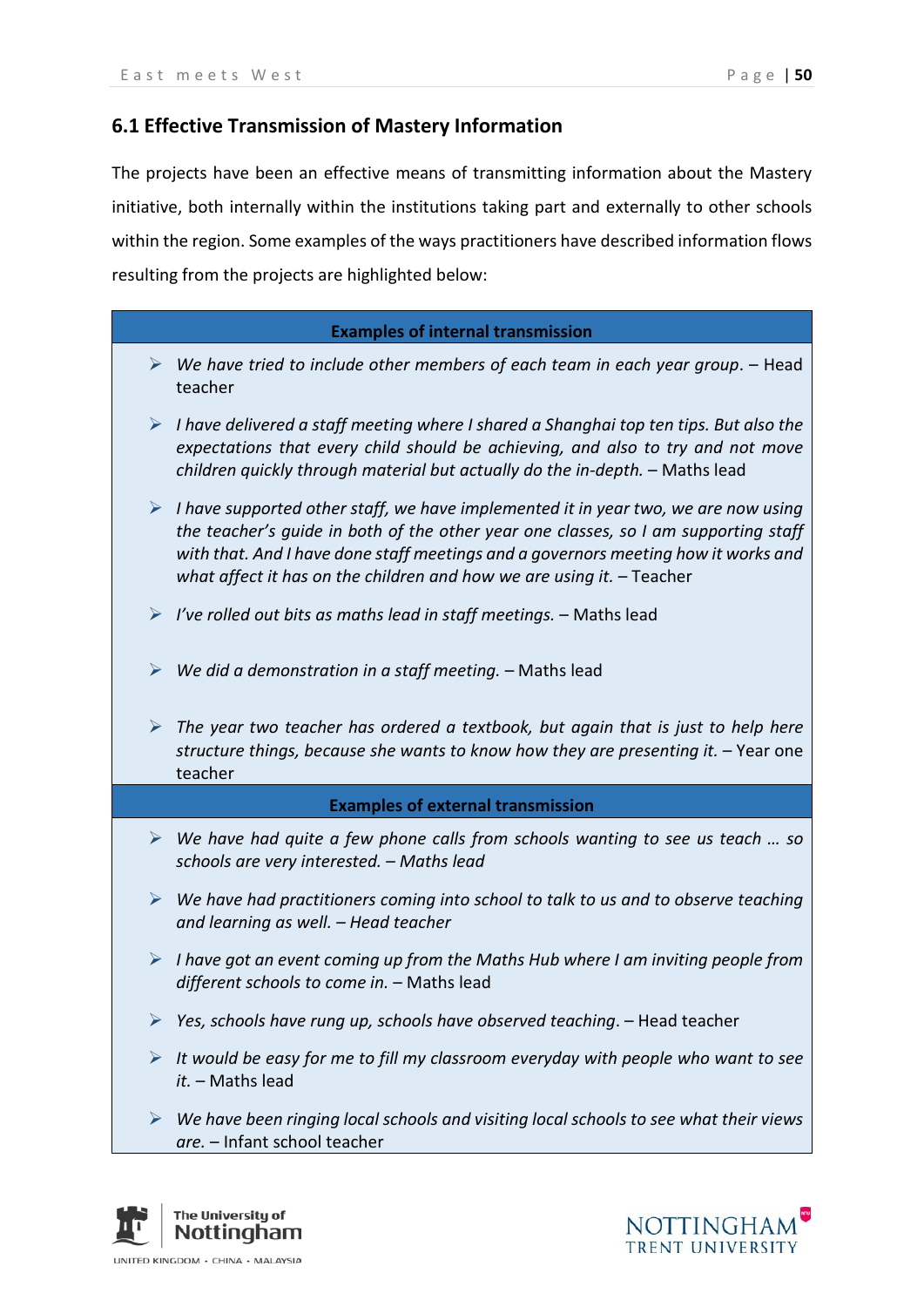The practitioners who took part in this evaluation revealed that they are not restricting themselves to a single source of information about Mastery. Rather the Maths Hubs are assisting them to receiving information from multiple sources. The Head teacher of a school taking part in the textbook trail said, for example: '*we had some training about Singapore Bar and different methods that we could use in school'*. While a Maths lead from another school mentioned: '*I have done quite a lot of maths mastery courses*'. There is evidence that the national projects are influencing practitioners at multiple points, assisting them to discover more about Mastery. For instance, a deputy head teacher at a school trailing the Singapore textbooks said: '*we went to see the Chinese teacher exchange, and we looked at their pingpong thing and how they worked, and we tried that*'. A teacher working at a different school commented: '*We have done a lot of work on Mastery this year through the Hub … we went to taking mystery out of Mastery, we have looked at the Singapore textbooks*'.

The national projects are just one of the ways in which the Maths Hubs are influencing the development of practice in mathematics teaching and learning. Participants have also made reference to accessing other services and support they provide, such as the extensive webbased advice on Mastery in mathematics available from NCETM and the Maths Hubs. Because of this it is difficult to isolate specific aspects of the work that the Hubs are undertaking, and say with certainty they alone are impacting upon teachers' pedagogical content knowledge and understanding and implementation of didactics.

However, it is possible to identify that via the national projects the Hubs are supporting the dissemination of an awareness of Mastery, by helping teachers to investigate good practice in mathematics and the differences this makes. The practitioners involved are not necessarily dogmatically following either of the projects, rather they are trying to understand which aspects are helpful, and evaluating how this can best develop practice. The emphasis has very much been on practitioners trying to understand what works within their classrooms. A head teacher who taken part in the textbook trail commented: '*for me it is more about the mastery, not necessarily the Singapore maths really. It is about the mastery and how can we improve teaching and learning through the mastery approach'.*



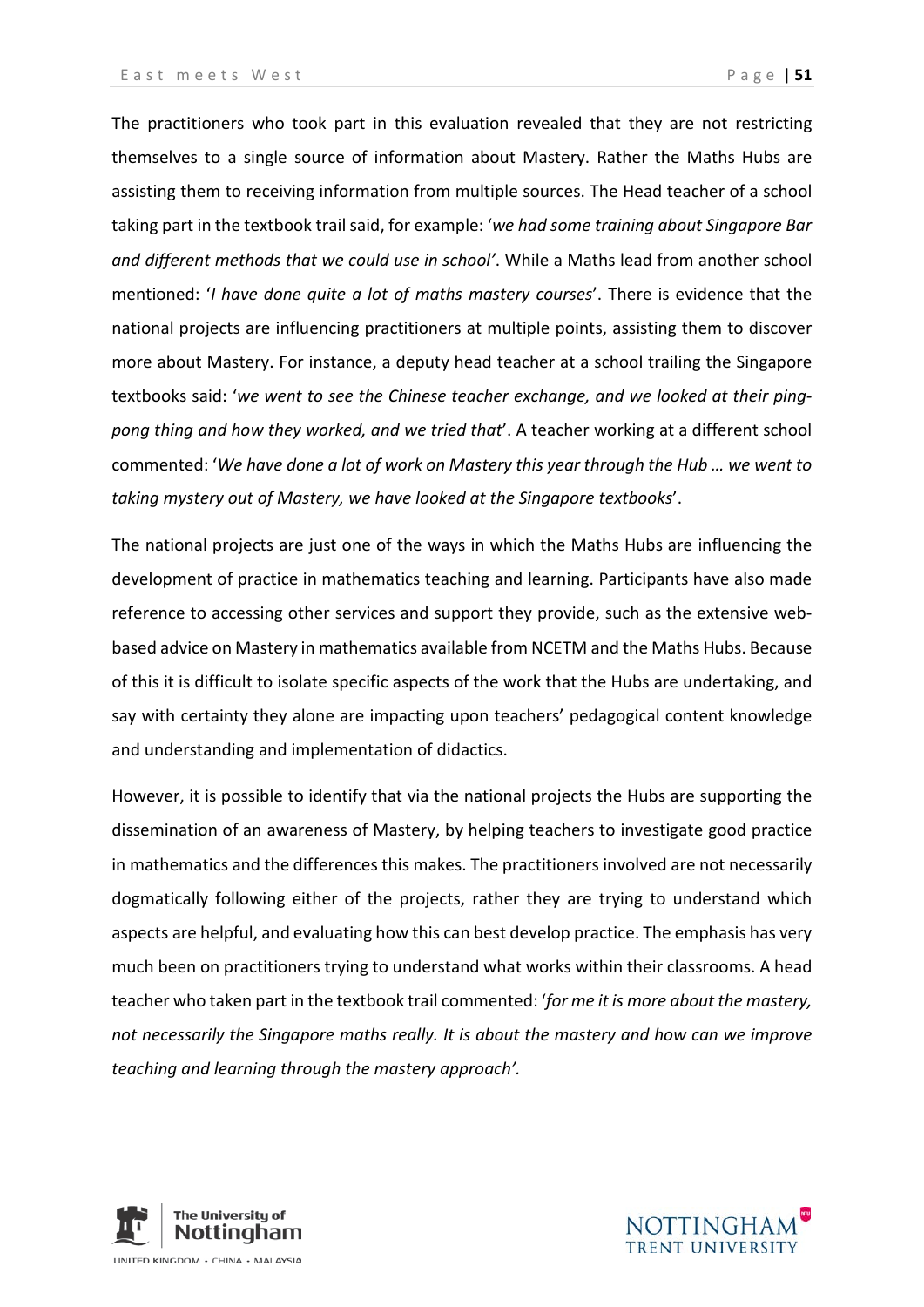Contributors have indicated that taking part in the national projects and related activities have had a positive impact. The deputy head at a school participating in the textbook project noted:

*I think it is very difficult to say just the Inspire, because we have been doing so much other work on manipulatives and other things. But maths just seems a little bit more vital, there just seems to be a bit more energy about maths in school and people are talking about maths a bit more.*

(Deputy head teacher)

This infers that practitioners' understandings of Mastery are a hybrid of the different ways they are learning about the approach. However, a central set of principles and practices were reported by many as their central focus. These include:

- deep and sustainable learning;
- conceptual and procedural fluency;
- carefully crafted lessons;
- the majority of pupils' progress through the curriculum content together;
- the expectation that all pupils can achieve high standards in mathematics.

The comments of one maths lead encapsulate the general sentiment of many participants:

*We didn't say right this is Mastery – this is what you need to do. Quite organically we were able to grow our own philosophy based around those key points. It wasn't a case of right this is what we have been told to do. Quite quickly in the space of a year … I am not saying we are teaching for Mastery perfectly, we are not quite there yet - we have a long way still to go, but from a philosophical point of view getting those ideas embedded and getting that buy in from staff was absolutely fantastic.*

(Maths lead)

Schools within the East Midlands report they have made changes to practice, which they suggest are having a positive impact upon pupils – though there vis little in the way of hard evidence on which to base a judgement. In particular, teachers who took part in the national projects have commented that their pupils are enjoying and engaging with mathematics more than before and this in itself may be sufficient benefit. Practitioners have also said they too are enjoying teaching mathematics more, and that the energy and enthusiasm surrounding mathematics education in their schools has increased.



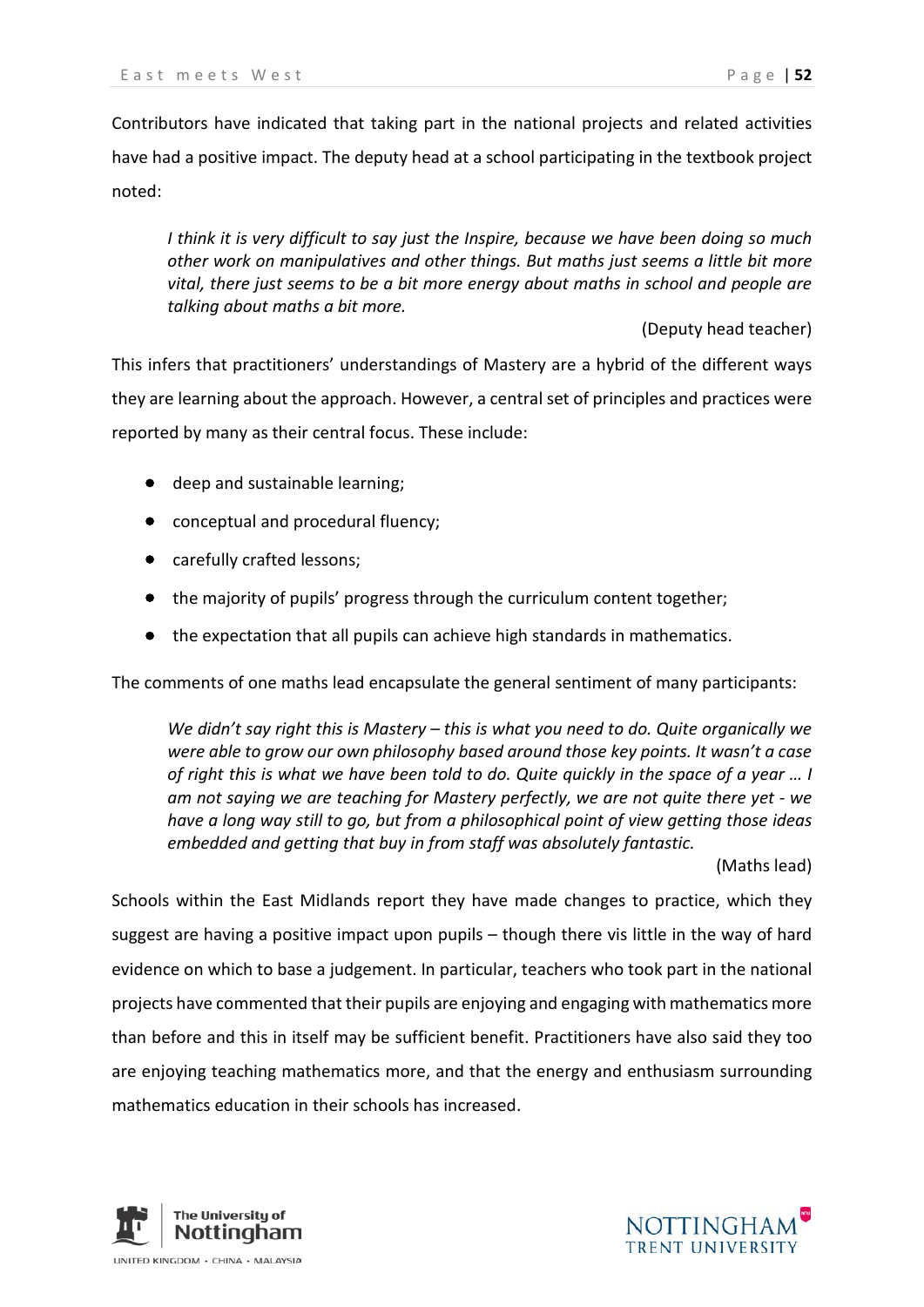Those practitioners who were consulted agreed that the sharing of experience in the way promoted by the national projects is very valuable. They suggested that they would appreciate the opportunity to have more official meetings supported by the Maths Hubs to share ideas and findings. For instance, a teacher who took part in the textbook trail suggested that:

*Other schools who are in the area, or schools that are just outside the area are invited to come together just to iron out questions, such as what chapter are you on, should I be there or which direction should I be going in and how are you delivering it and this is how I am delivering it*.

(Year one teacher)

This was echoed by another professional who said:

*It would be nice to meet up with other similar schools and share things that are going well, things that are not going so well. It would be nice to share what we have found with other schools. It would be good to sit down with colleagues and discuss way of improving practice.* 

(Teacher)

#### <span id="page-60-0"></span>**6.2 Implementing Mastery Requires Time and Expertise**

Participants have said that mastery is not a 'quick fix', but it requires time. Not only for pupils to develop a deep rather than superficial conceptual understanding, but also for the schools and teachers delivering a Mastery curriculum to ensure consistency of provision in all classes. As a maths lead pointed out: '*we need time to do it properly and embed it and make sure everyone has a shared understanding about it'*. This was supported by the comments of a maths specialist from another school who said of Mastery: '*it is something that works, it has been shown to work in Singapore, it has been shown to work in Shanghai and it does work, it just takes a little bit of time*'. The approaches have, after all, been used for decades in Shanghai and Singapore.

The importance of teachers having a clear understanding of the pedagogical practices that underpin Mastery was emphasised by a maths lead who stated: '*If you are not secure with it yourself you are not going to teach it, and you are definitely not going to teach it well*'. The Head teacher at a different school was equally clear that teachers need a grounding in the essential ideas behind Mastery to use the approach effectively, contending: '*I think if there* 



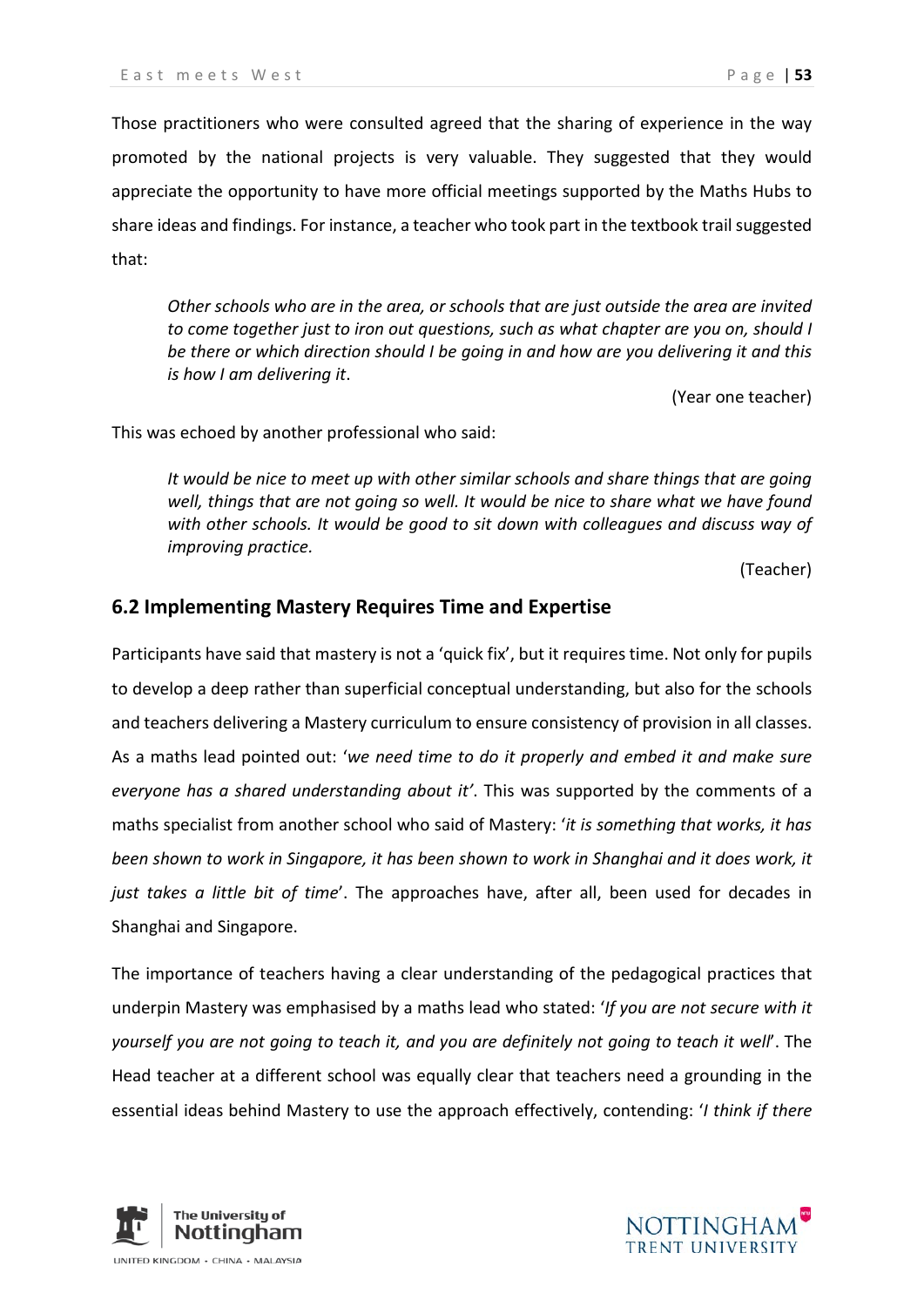*isn't an understanding of what Mastery teaching looks like the it could unravel horribly wrong'*.

One way of embedding a Mastery curriculum, which has worked well for some schools, is to have a Mastery policy document. This details what the school is working towards, and the sort of practice they want to see in their classrooms. This approach has been implemented by one of the institutions that participated in the teacher exchange project. The maths lead reported:

*At our trust we came up with nine mastery statements, we put it up on the notice board and put some stickers next to it, and people put a red sticker if they thought we are a long way from that, amber if we are about there, and green we are doing it. So right what is amber, we can work on this together, we will start to work on some of the red stuff, and kind of that idea this is what we are working towards but obviously we are not going to do it all at once. Take those small steps to where we want to be with it.* (Maths lead)

Although the national projects have helped to disseminate information about effective practice, some professionals have commented that it is not always straightforward implementing the changes they would like to in school. This seems to be especially true when teacher older cohorts who have not previously had experience of a Mastery approach. Speaking about the experience at their school, a maths specialist stated:

*In year five and six they are adopting some principles of mastery, some features again cherry picking a few, but actually as regards the whole class teaching it is very difficult because the gaps are already quite established in the children's learning and there is a range of children's abilities, a very wide range in some of the groups.*

(Infant school maths specialist).

The implication is clear; it is important to start teaching for mastery at an early stage of pupils' school careers. If this does not happen, there is the risk that gaps in attainment will have already emerged. In addition, some children in a class may have a superficial, rather than a deep conceptual, understanding of particular topics and areas of mathematics. Hence, keeping a class working together on the same topic would be less feasible.



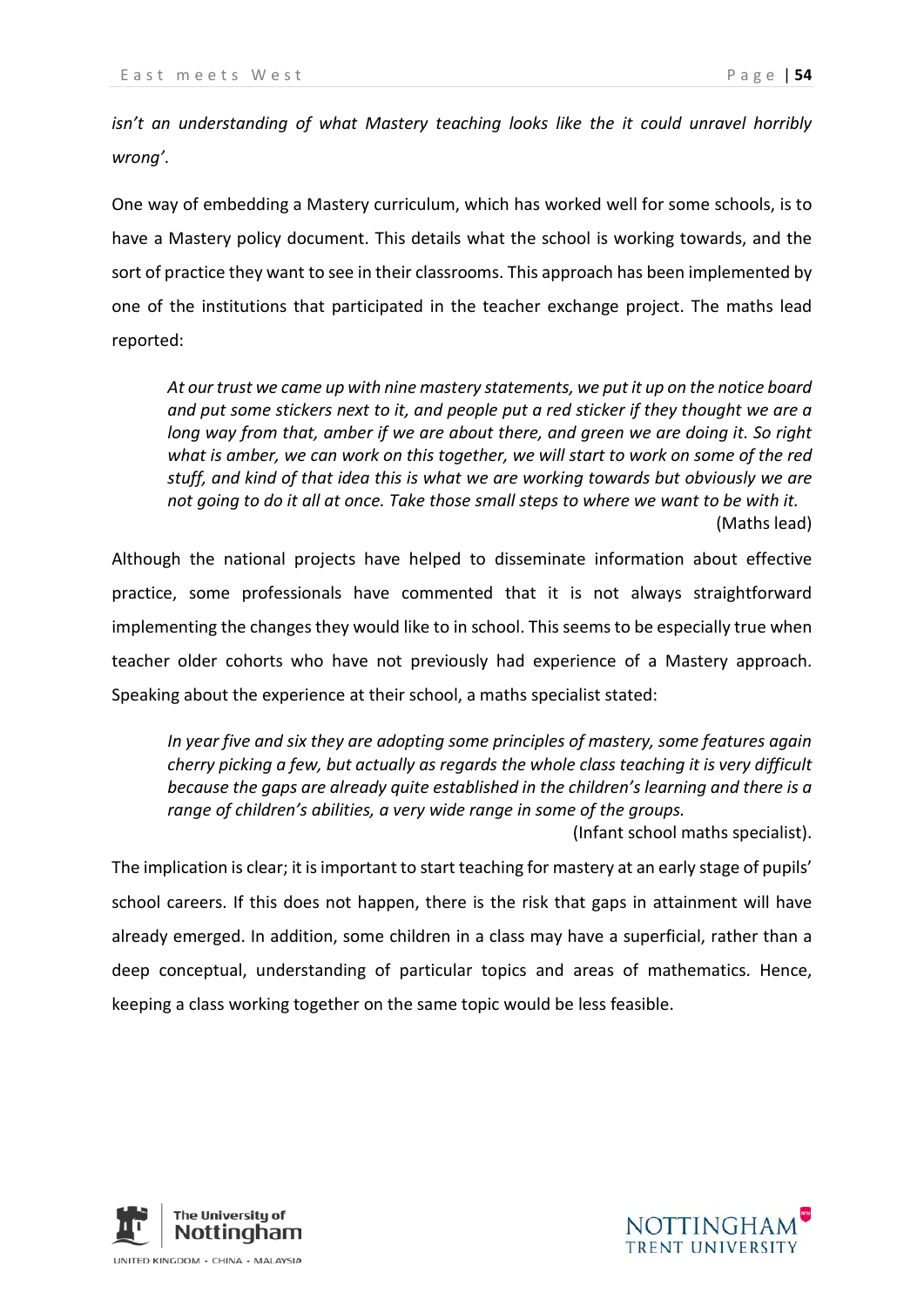## <span id="page-62-0"></span>**6.3 Recommendations for Future Research**

A key finding of this evaluation is the need for additional research involving practitioners and pupils, especially in relation to use of the Singapore style textbooks. While there is quite a lot of "soft" evidence supporting their efficacy, such as the observations of teachers and feedback from pupils, there is little "hard" empirical data to back this up. This is significant because, if the textbooks are proven to be beneficial, then more schools have suggested they will start using them:

*So I've got to know that it works, and at the moment I haven't got that evidence, so the Maths Hub need to convince me at this stage that this is going to work and that if I do go whole school I am going to see the results from it*.

(Head teacher)

*Ultimately it is like anything; if the results do well you might be happy to spend the money on it.*

(Head teacher)

*We don't know enough yet for me to say it is definitely worth spending thousands on.* (Head teacher)

There is some empirical analysis provided by the Education Endowment Foundation, who conducted evaluations of mathematics Mastery. They report that:

- 1. On average, Year 1 pupils in schools adopting Mathematics Mastery made a small amount more progress than pupils in schools that did not. However, the effect detected was not statistically significant, meaning that it is not possible to rule out chance as an explanation.
- 2. There is little evidence that the effect of Mathematics Mastery differs between children with different levels of prior achievement.

(Vignoles, Jerrim and Cowan, 2015: 4)

Consequently, there is a need for additional robust evaluation evidence examining the impact of a Mastery approach, particularly on different pupil groups. This is the only way to ascertain whether Mastery is merely a form of words or whether it can genuinely bring about an improvement in mathematical attainment. This is about walking the walk not just talking the talk.



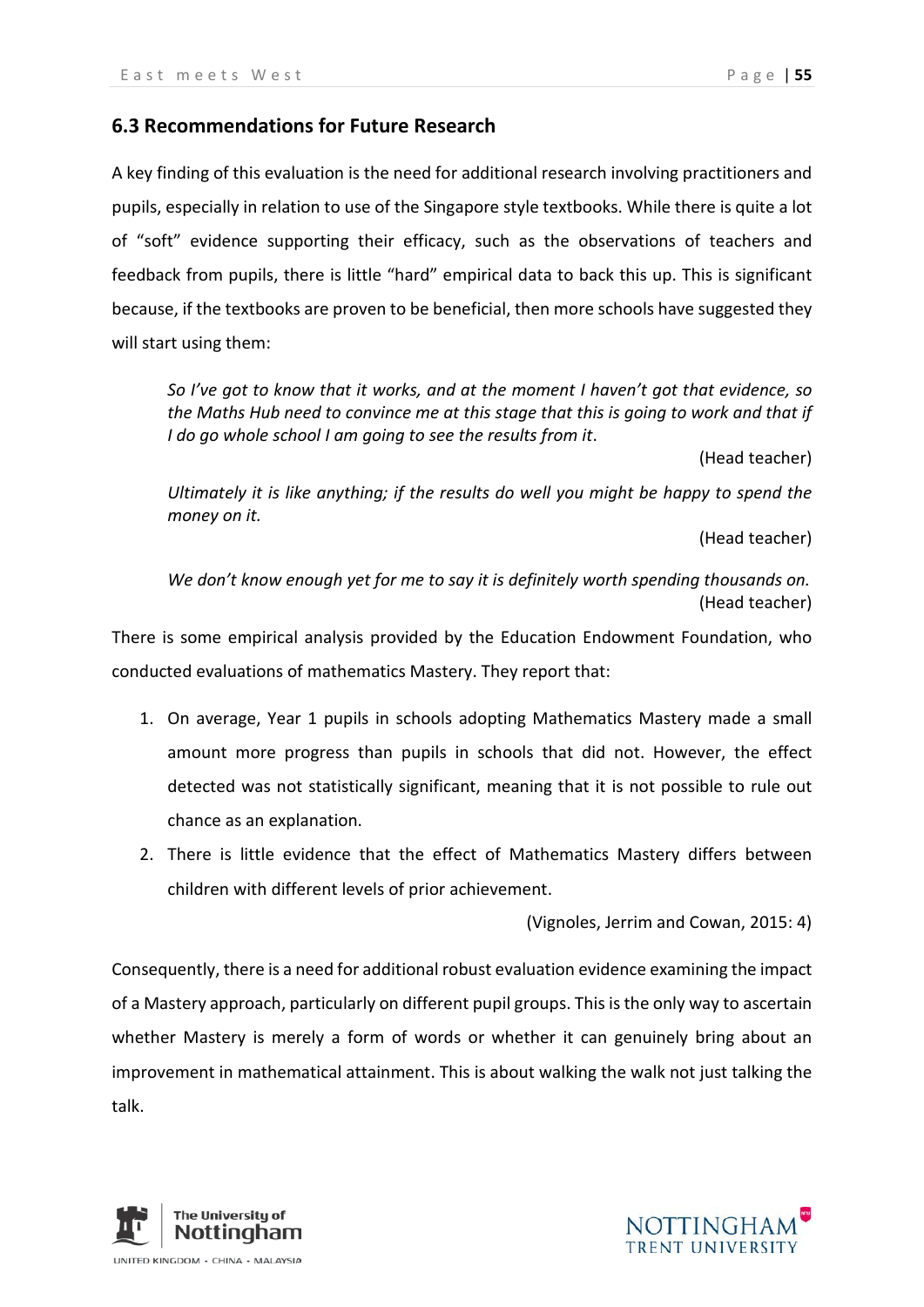## <span id="page-63-0"></span>**7. References**

- Askew, M., Biship, S., Christie, C., Eaton, S., Griffin, P. and Morgan, D. (2015) *Teaching for Mastery: Questions, tasks and activities to support assessment – Year 1*. OUP.
- Boaler, J. (2010) *The elephant in the classroom: helping children learn and love maths.* London: Souvenir Press.
- Boylan, M., Wolstenholme, C., Maxwell, B., Jay, T., Stevens, A., and Demack, S. (2016) *Longitudinal Evaluation of the Mathematics Teacher Exchange: China – England Interim research report*. Department for Education.
- Crossley, M. and Watson, K. (2009) Comparative and international education: policy transfer, context sensitivity and professional development. *Oxford Review of Education* 35(5): 633-49.
- Dahlin, B. and Watkins, D. (2000) The role of repetition in the processes of memorising and understanding: A comparison of the views of Western and Chinese school students in Hong Kong. *British Journal of Educational Psychology*, 70, 65-84.
- Department for Education (2014a) *Statutory guidance National curriculum in England: framework for key stages 1 to 4.* DfE. Last updated: 2 December 2014.
- Department for Education (2014b) *Performance descriptors for use in key stage 1 and 2 statutory teacher assessment for 2015 / 2016* (consultation). Crown Copyright.
- Department for Education (2013) The National *Curriculum in England: Key stages 1 and 2 framework document*. Crown Copyright.
- Department for Education. (2012) 'What can we learn from the English, mathematics and science curricula of high- performing jurisdictions?' *Department for Education Research Report DFE-RR178*. London (England): Department for Education. [Accessed online 15 April 2015] At:

[www.gov.uk/government/uploads/system/uploads/attachment\\_data/file/184064/DF](http://www.gov.uk/government/uploads/system/uploads/attachment_data/file/184064/DFE-RR178.pdf) [E-RR178.pdf](http://www.gov.uk/government/uploads/system/uploads/attachment_data/file/184064/DFE-RR178.pdf)

- Duckworth, L., Lawley, S., Siddiqui, M. and Stevenson, M. (2015) Maths Hub, mastery and messy research. *Proceedings of the British Society for Research into Learning Mathematics*, 35(3), 31-36.
- Hoyles, C. (1985) What is the point of group discussion in mathematics. *Educational Studies in Mathematics* 16(2): 205-214.
- Jerrim, J. and Alvaro, C. (2014) The mathematics skills of school children: how does the UK compare to the high performing East Asian nations? *Journal of Education Policy* 29(3): 349-76.
- Lamon, S. J. (2007). Rational numbers and proportional reasoning: Toward a theoretical framework for research. In F. K. Lester (Ed.), *Second handbook of research on mathematics teaching and learning: a project of the National Council of Teachers of Mathematics* (Vol. 1, pp. 629-664): NCTM.